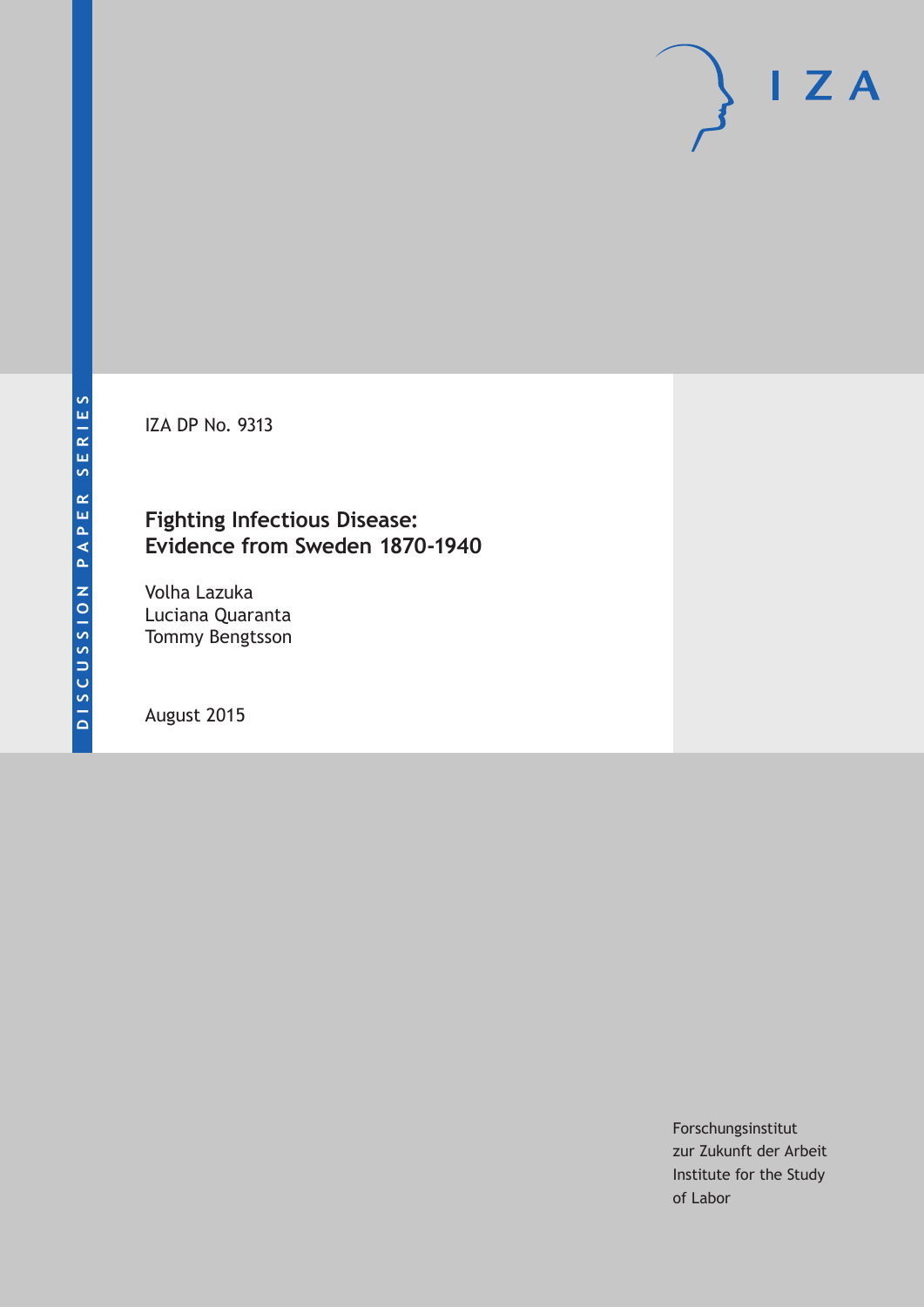# **Fighting Infectious Disease: Evidence from Sweden 1870-1940**

# **Volha Lazuka**

*Lund University* 

# **Luciana Quaranta**

*Lund University* 

# **Tommy Bengtsson**

*Lund University, CEPR and IZA*

Discussion Paper No. 9313 August 2015

IZA

P.O. Box 7240 53072 Bonn Germany

Phone: +49-228-3894-0 Fax: +49-228-3894-180 E-mail: iza@iza.org

Any opinions expressed here are those of the author(s) and not those of IZA. Research published in this series may include views on policy, but the institute itself takes no institutional policy positions. The IZA research network is committed to the IZA Guiding Principles of Research Integrity.

The Institute for the Study of Labor (IZA) in Bonn is a local and virtual international research center and a place of communication between science, politics and business. IZA is an independent nonprofit organization supported by Deutsche Post Foundation. The center is associated with the University of Bonn and offers a stimulating research environment through its international network, workshops and conferences, data service, project support, research visits and doctoral program. IZA engages in (i) original and internationally competitive research in all fields of labor economics, (ii) development of policy concepts, and (iii) dissemination of research results and concepts to the interested public.

IZA Discussion Papers often represent preliminary work and are circulated to encourage discussion. Citation of such a paper should account for its provisional character. A revised version may be available directly from the author.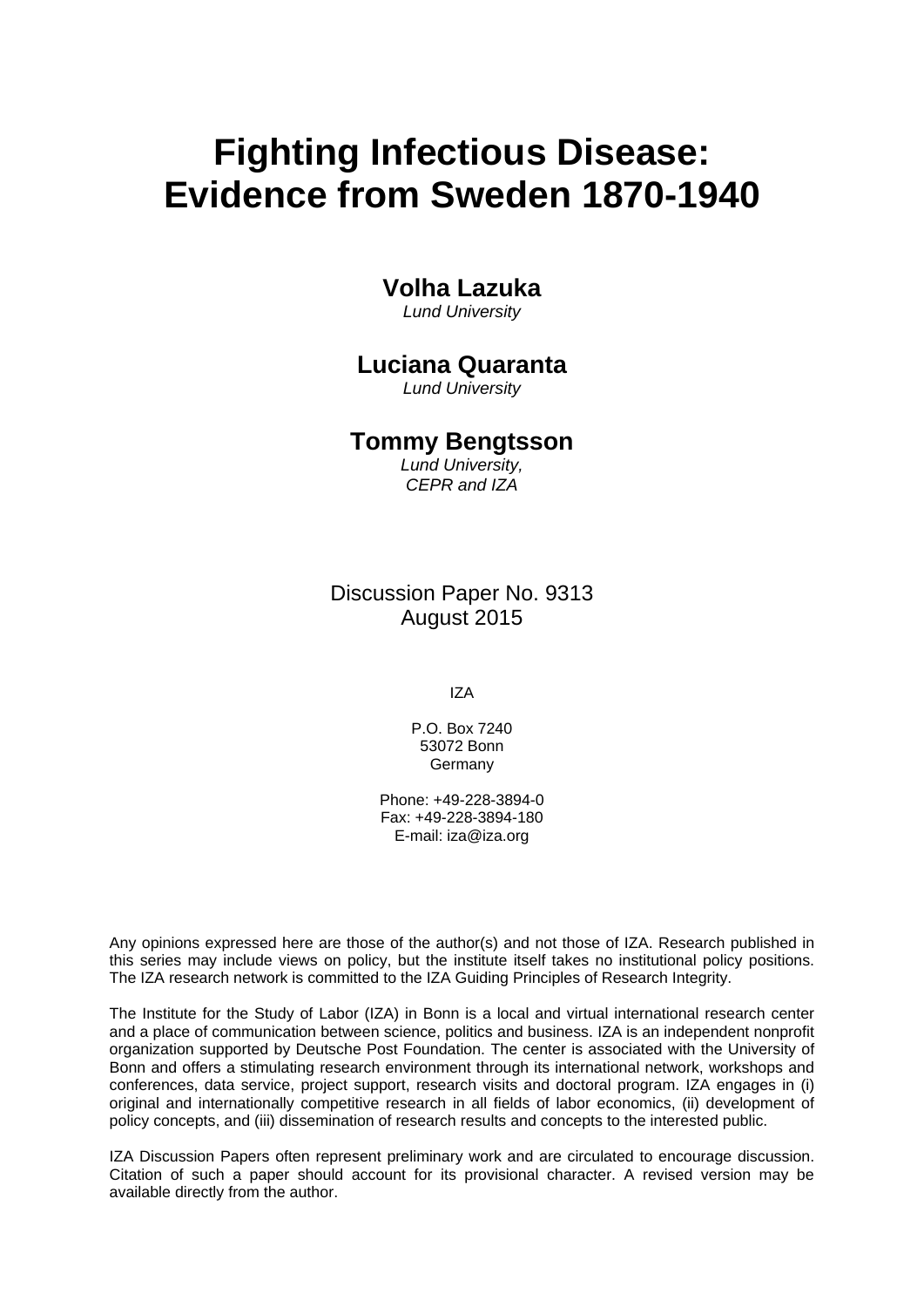IZA Discussion Paper No. 9313 August 2015

# **ABSTRACT**

# **Fighting Infectious Disease: Evidence from Sweden 1870-1940\***

Fighting infectious disease in the past, much like today, focused on isolating the disease and thereby stopping its spread. New insights into the modes of transmission and the causal agents in the mid-nineteenth century, together with fear of new epidemic outbreaks, motivated public investments aimed at reducing mortality from infectious disease. Combining longitudinal individual-level data on 17,000 children in a rural/semi-urban region in southern Sweden with parish-level data on public health investment from local ledger registers, we explore the effects of public health initiatives, such as the establishment of isolation hospitals and improved midwifery, on infant and child mortality. Using a difference-in-differences approach, we find that the establishment of isolation hospitals in the mid-1890s had been efficient in reducing child mortality, while the reformation of the midwife system after 1900s led to the decline in infant mortality, both by a magnitude of more than 50 per cent.

JEL Classification: I14, I18, H51, J18

Keywords: public health investment, infectious diseases, mortality, children, Sweden

Corresponding author:

 $\overline{a}$ 

Volha Lazuka Department of Economic History and Centre for Economic Demography School of Economics and Management Lund University Box 7083, 22007 Lund Sweden E-mail: volha.lazuka@ekh.lu.se

<sup>\*</sup> The authors thank for comments Cameron Campbell, Vicente Pérez Moreda, Jonas Helgertz, Dominik Hangartner, Anton Nilsson as well as conference participants of the 39<sup>th</sup> Annual Meeting of the Social Science History Association 'Inequalities: Politics, Policy, and the Past' (Toronto, Ontario, Canada, November 6-9, 2014), conference participants of the European Society of Historical Demography 'The population of Europe: historical roots and long term perspectives' (Alghero, Italy, 25- 27 September 2014), conference participants of the XVII<sup>th</sup> World Economic History Congress 'Diversity in development' (Kyoto, Japan, 3-7 August 2015), and seminar participants at the Department of Economic History (Lund University, Sweden, May 20, 2015). Financial support provided by the Linnaeus Centre for Economic Demography (CED) at Lund University funded by the Swedish Research Council and the Crafoord Foundation are gratefully acknowledged.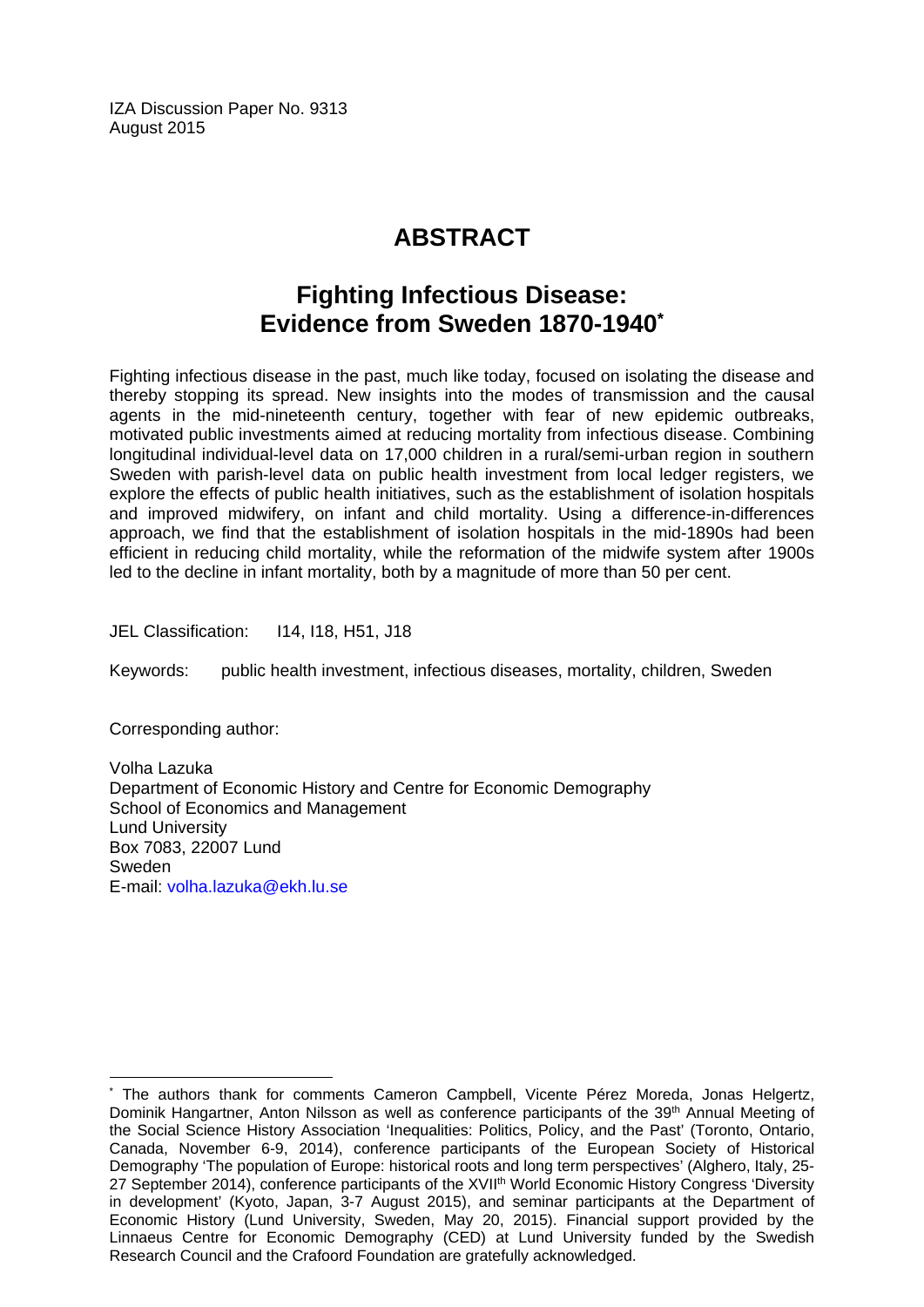### Introduction

Historically, the regional differential in overall and infectious disease mortality is well established. Modest improvements in national life expectancies until the 1840s are attributed to the higher exposure to disease in the cities (Smith 1983). Living in towns implied higher mortality comparatively to the countryside because effective sewage and water treatment systems were absent at that time. Industrial growth was responsible for the worse housing and working conditions in the cities, also contributing to excessive mortality (Woods 2000, Kesztenbaum & Rosenthal 2011). Also in Sweden, the process of industrialization was attenuated by rapid urbanization from the 1870s onwards. During this period, factories were established not only in cities but also in rural areas, accompanied by a rapid inflow of industrial workers (Sandberg & Steckel 1997). As a consequence, industrializing countryside exhibited worsening environmental conditions similar to problems in larger towns.

A broad demographic literature suggested few mechanisms linking the mortality decline after the 1870s to environmental conditions. It has been argued that advances in living standards, mainly better nutrition (McKeown 1976, Fogel 1994, 2004, Floud et al 2011) or higher incomes (Preston 1975), positively affected individual's health, thus leading to higher survivorship. In contrast, mortality might have declined due to the deliberate efforts of governments to control epidemics, thus decreasing exposure to contagious diseases. Public health projects plausibly responsible for defeating infectious diseases included isolation of the sick (Kunitz 1986), regulations of sanitary conditions through local health boards as well as installation of clean water technologies (Szreter 1988, 1997). Drugs and vaccines were given the essential role in reducing mortality through treating and preventing against infectious diseases, but only with development of antibiotics after the late 1930s (Hardy 1993, 2001, Easterlin 1999).

Differences in resistance to disease, mainly due to quality of diet, imply a socio-economic gradient in mortality. The underlying idea is that those who have greater access to economic resources will be always less afflicted, regardless of the disease conditions (Link & Phelan 1996). Historically, however, this has not been the case. Empirical studies show that mortality did not differ by wealth in either historical England, or in agricultural societies during the early industrialization period (Clark 2007, Bengtsson & van Poppel 2011). If any social differences were found in infant or general mortality, much of it could be explained by the spatial distribution of the social groups, mainly between urban and rural areas. Thus the different social groups living in the cities, or the countryside, shared the risk of dying (Bengtsson & Dribe 2011, Edvinsson & Lindkvist 2011, Schenk & van Poppel 2011, Gagnon et al 2011).

Throughout Europe and North America, the opportunities of the governments to control contagious disease at a large scale are marked by the medical breakthroughs in bacteriology. Quarantining areas suffering from plague was an established practice already in the Middle Ages (Cutler et al 2006). Targeted public health projects aimed at alleviating infectious disease were implemented from the mid-nineteenth century in a systematic way. Although based on a misguided theory of disease transmission through bad smells and sight, a sanitation movement was pioneered in the 1840s in England and a few decades later in other countries. In the 1880s, it was followed by critical discoveries of modes of transmission and causal agents of the main infectious airborne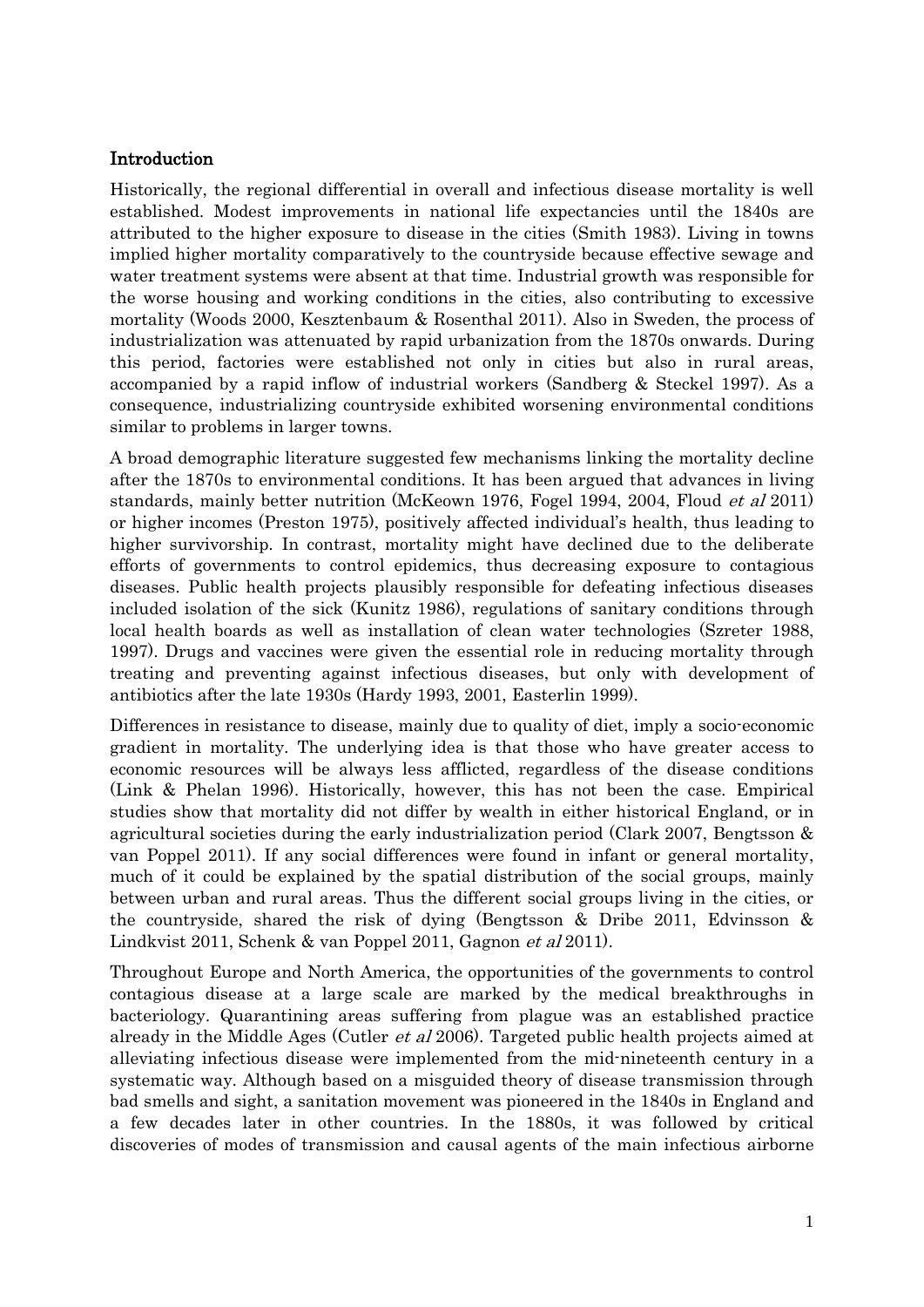and waterborne diseases, such as typhoid, cholera and diphtheria among others, that validated the germ theory of disease (Easterlin 1999, 2000).

These inventions provided the public with three means of defeating infectious disease. The first was the potential to develop vaccines and treatment against the main contagious diseases. The vaccination against smallpox, carried out by priests, medical practitioners and midwives, had been already practiced in European countries at a wide scale since the beginning of the nineteenth century. By the end of the century, however, other infectious diseases, such as diphtheria, whooping cough and venereal diseases, all of which are less viral and more nutritionally dependent, created a problem in cities and rural areas. Even though new vaccines for rabies, diphtheria and cholera were discovered shortly after the 1880s, their quick public application proved elusive, so did the hope to find cures against all diseases (Weindling 2004). The rise of the vast immunization programs started only after the World War II. No medical cure against infectious diseases was available until the twentieth century either, until a drug against syphilis appeared in 1908 (Easterlin 1999). Antibacterial sulfa came in use only in the 1930s and, as the major drug against bacterial diseases, antibiotics became available in the 1940s (Yayachandran et al 2010). Thus prior to the 1930s-40s, no treatment existed to any disease, except for syphilis.

Another set of tools provided by bacteriological discoveries focused on stopping the spread of infectious diseases between communities. By the middle of the nineteenth century, the practice of imposing quarantine regulations, *cordons sanitaires* and sanitary measures in order to control the spread of cholera and yellow fever was well established. The strategies of exact public measures varied by countries, ranging from rigorous quarantine policies including closing routes of entry in East Europe and Scandinavia to predominantly organizations of general cleaning of the streets and the homes of the poor in West Europe (Bourdelais 2002). Bacteriological discoveries of the 1880s gave these policies theoretical underpinning and made them targeted towards most threatening areas. Shortly afterwards, governments created local health boards to implement the related reforms (Hardy 2001). In cities throughout Europe and North America, interventions in sewage disposal and water supplies as well as other sanitary efforts were immediately launched. Also, through the use of the bacteriological tests, diseases became monitored both internationally and within countries and infected persons were forced to be isolated in urban settings. Similar isolation efforts were put in place in industrializing countryside. For instance, in the fear of cholera in the 1890s isolation hospitals were built in each large commune in Sweden (Johannisson 2006).

The last means of controlling diseases transmitted from individual to individual was disinfection. In the 1880s, the germ theory justified the use of antiseptic and aseptic techniques to destroy or prevent the growth of organisms capable of infection in surgery. In a few decades, surgical operations were transformed into their modern form, with personnel with sterilized clothes and equipment constantly undertaking disinfection routines (Schlich 2004). More importantly for infant survival, disinfection techniques were implemented into the nursed delivery of newborns. Throughout Europe and North America, from the late 1870s, these measures were introduced in maternity homes and hospitals and they also became obligatory for home deliveries. For the prevention of development of infectious diseases in newborns, the use of antiseptic eye drops, known as Credé prophylaxis, also became a critical implementation into the midwifery practice. Thanks to bacteriological developments, education of the midwives could be improved, including the knowledge about the aseptic treatment of the umbilicus and necessity to isolate the infant (Loudon 1992). Therefore, both in hospitals and at homes, medical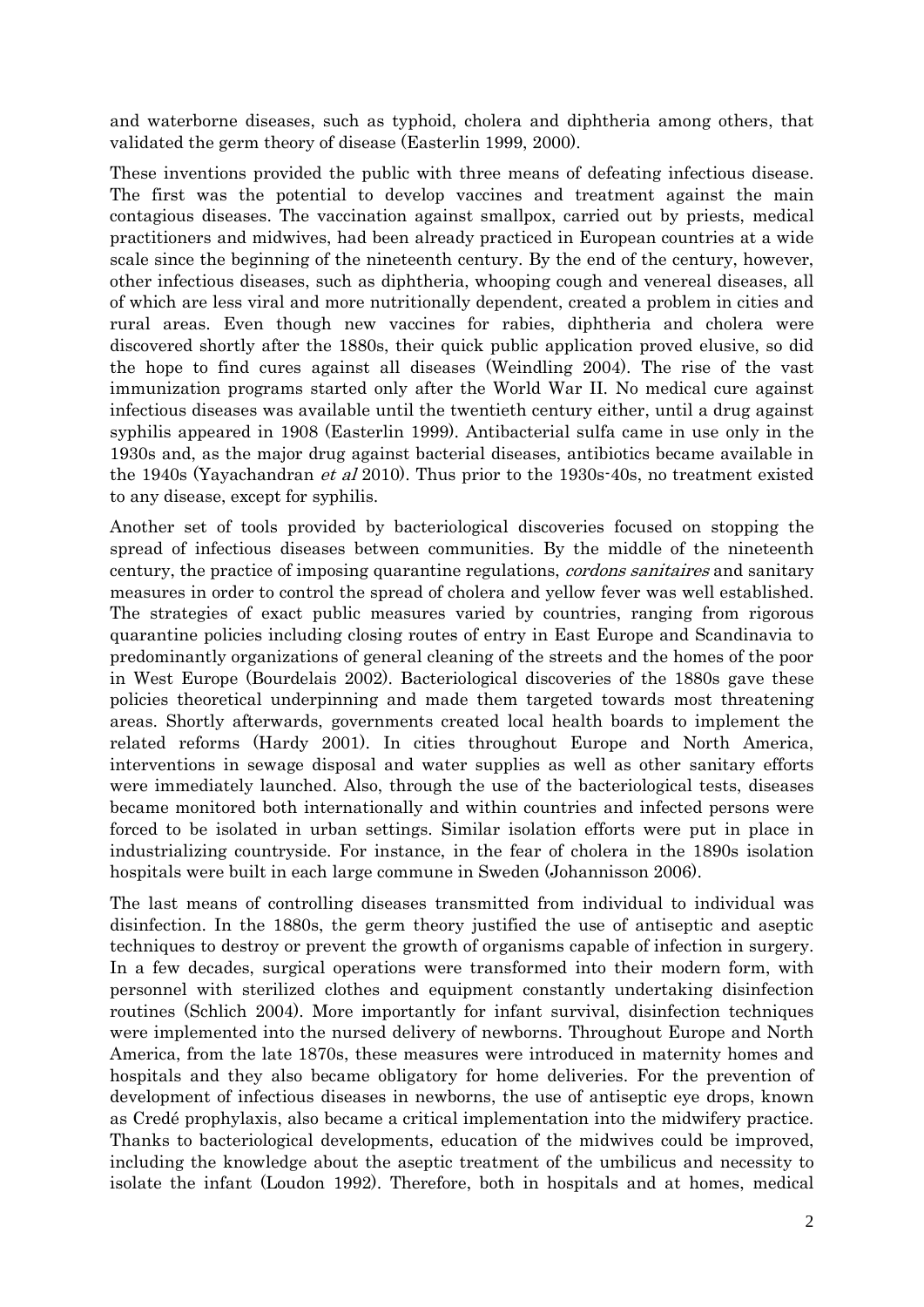practitioners and midwives became important providers of modern medical knowledge about the prevention of disease. However, they could not help infected children with drug-efficient treatment.

Empirical research on the link between public health interventions and the rapid decline in infectious or child mortality in the pre-drug period has recently developed from descriptive to causal. The earlier strand of literature, based on national macro- and micro-data from Europe and North America, primarily discussed the issue of the public reforms and the development of mortality focusing on the period 1870-1930 (Woods 1989, Clark 2007, Gangon et al 2011, Haines 2011). These works however applied a solely descriptive approach and provided associations at best. Recent interventional studies implementing causal methods are both time- and place-specific, using a region as a unit of analysis. So far they examine the link between sanitation and mortality, for example in Chicago or Stockholm (Cutler & Miller 2005, Macassa et al 2006, Ferrie & Troesken 2008, Kesztenbaum & Rosenthal 2014, Burström et al 2005), and the effects of other health interventions, for instance, midwifery and its role in maternal mortality (Pettersson-Lidbom 2014, Andersson et al 2000, Högberg 2004). No study discusses the contribution of isolation and disinfection public measures to mortality reductions.

Seeking to fill a void in the causal literature, our paper is the first from the new generation of interventional studies to apply causal methods to high-quality micro-data. As a result, we raise the following research question: were public health interventions efficient in improving child health? The aim is to take a causal approach to estimate the effects of public health interventions in rural areas on infant and child mortality using longitudinal individual-level data for southern Sweden during the period 1870-1940. We study the child population in five parishes (Hög, Kävlinge, Halmstad, Sireköpinge and Kågeröd) that after the introduction of the local health boards between 1860-1870s had been subjected to several public health interventions focused on controlling the spread of infectious disease. More specifically, we focus on (i) the establishment of isolation hospitals and (ii) employment of midwives qualified in disinfection routines and knowledge about the importance of isolation of infants. A clear merit of having rural/semi-urban setting in our case is that public health care measures were not complemented with sanitary or vaccination reforms. We use a difference-in-differences approach that exploits plausibly exogenous variation in the timing of both establishments of isolation hospitals and development of midwifery. These types of models will also allow us to estimate the magnitude of the effect – a change in mortality rate, as well as to approximate the social rate of return due to these interventions.

Compared to previous research, the data used in this study has particular merits. Primarily, such data allows us to take socio-economic status of a child into account, that is of prior importance for the period of interest due to the existence of a nutritional gradient in infectious diseases, such as measles, diarrhea and respiratory infections (Lunn 2002). This allows us to estimate the distributional effects of interventions. Also, the entire population at risk is known, including all children born or immigrated into five parishes in southern Sweden until their death or outmigration, and provided at a longitudinal basis. As the parish-level data used in this study to identify the interventions is based on a large variety of historical sources, including parish ledger books, we directly calculate the costs of both building of local isolation hospitals and employment of additional midwives instead of using their approximations.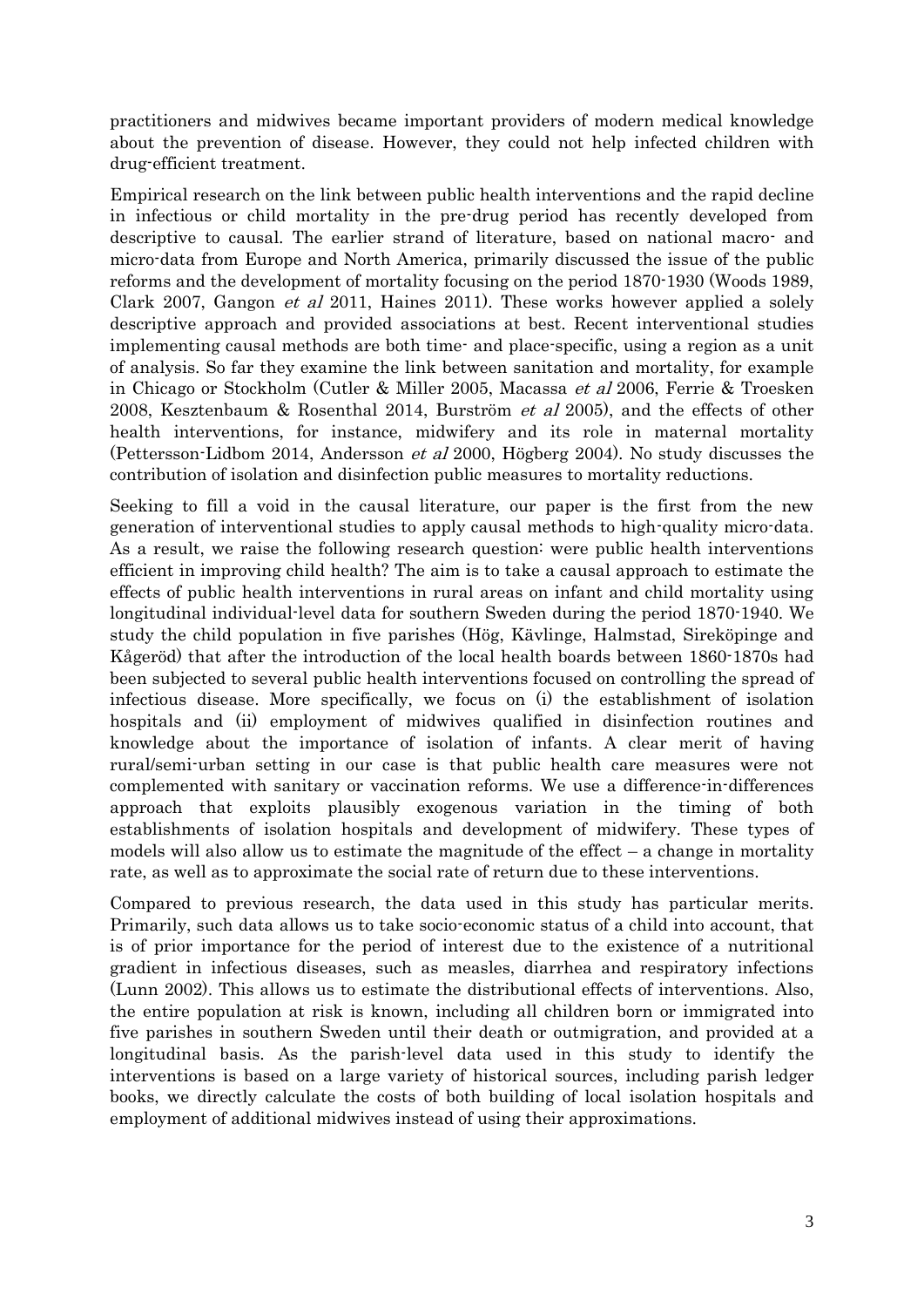# Context

#### Public health movements in Sweden

In the following section, we provide a brief discussion of the events related to public health movements in the area under study and in Sweden in general, in order to sketch the external validity of the local events considered.

In Sweden, the period 1860-1880 is marked by fundamental changes in the governing of public health that led to the expansion of the health services in the countryside. Some rudimental health interventions were undertaken in the most urbanized areas since the beginning of the nineteenth century, which led to the establishment of hospitals, increase in the number of medical personnel, and some improvements in water supply. In rural areas, institutional reforms in public health were launched in the 1860s. In 1862, a local government reform established county councils, with one extra provincial doctor per each, as a complement to the central administration that took over responsibility for hospitals (Lindblom 1967). In 1874 the public health movement expanded to each Swedish town and village: a new act on public health prescribed every commune throughout Sweden to establish a local health committee that was obliged to combat against poor sanitary conditions (Kullberg 1877). In cities, its duties primarily focused on improvements in water supply and sewage, whereas in the countryside any important efforts of the board covered public health care and local infrastructure. More specifically, in the fear of cholera, a state law of 1893 prescribed each commune to prepare the hospitals that could serve for isolation of the sick (Svensk författningssamling 1893: 61). In parallel, the number and quality of medical personnel, including provincial doctors, medical nurses and qualified midwives improved markedly after the 1890s in the rural parishes. In the rural parishes until 1908, the state law allowed traditional birth attendants to assist in labour when a licensed midwife was not available (Högberg 2004).

# Initiatives of the local health board in the area under study

The county council administrating the area was established in 1863 and resided in the city that was located further up south from the studied parishes, in Malmö. Like in other areas of Sweden, local authorities in the southern region had to establish the local health boards responsible for sanitary conditions according to the 1874 Health Act. Until 1889, only one provincial doctor took care of the rural parishes in the county. According to a decision taken, separate district doctors were introduced gradually thereafter, 6 in total, each for 8-12,000 inhabitants (Lindblom 1967). In 1889, a local doctoral district serving three out of five studied parishes - Halmstad, Sireköpinge and Kågeröd - was introduced in the neighboring parish, Teckomatorp; in 1900, a separate doctor's district was opened in other parishes – Kävlinge – that began to administrate Hög as well. Major improvements with regard to public health management came into place here around that time. A local health board was obliged to make an annual report to the provincial doctors concerning the general health conditions in the parishes, including employment of additional medical personnel, measures with regard to isolation of the infected, food and water supplies.

In what further follows, we summarize information on major health interventions, if any, in these demesnes that has been gathered mainly from the Local annual health reports (Årsberättelser från hälsovårdsnämnderna i Halmstads kommun, i Kågeröds kommun 1889-1941, i Sireköpinge kommun 1913-1941, Sammandrag av årsberättelser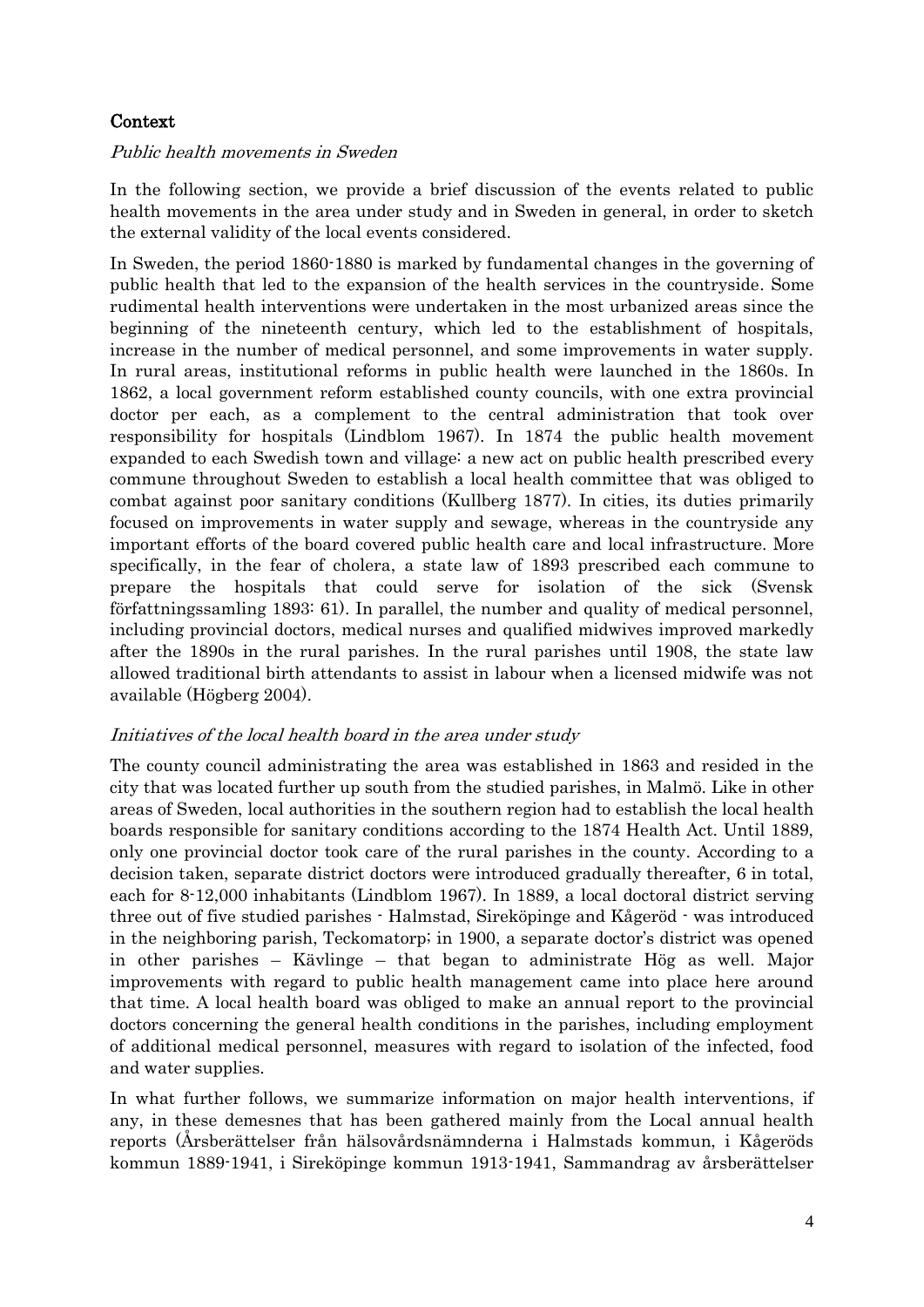från provinsialläkaren i Teckomatorps distrikt 1889-1952, Sammandrag av årsberättelser från extra provinsialläkaren i Kävlinge distrikt 1900-1961).

Some rudiment implementations regarding water and food supplies had been made in the area since the beginning of the twentieth century. Provincial doctors indicated that there was a supply of good water in the parishes before 1910. Afterwards, doctors' notes about water pollution in the area became more frequent, in particular, about contaminated streams from the slaughter houses and dairies in Kågeröd and from the tannery, shoe and leather factories in Kävlinge. Even though the knowledge about bacteriological nature of disease transmission had been available to doctors by that time, they measured the quality of water by sight and smell. Only in 1928, Kävlinge built a bathhouse, and some private houses mounted water closets (Kävlinge kommunarkiv 2010). A decision to build a sewage system here was made by local authorities only after the 1940s (Kävlinge distrikt årsberättelser 1942). Measures controlling the quality of food were also scarce. As the rural area under study was dependent on grain either produced locally or imported, the situation about harvests is thoroughly commented in the reports. The deficits in grain, however, were not subjected to any responsive measures, because the local crises did not occur here after the 1870s. After 1910, a local health inspector was occasionally controlling the hygienic conditions in the slaughterhouses, grocery stores and dairies across the area. Main control and injunctive measures were brought in after around 1940. Also, pasteurization of milk was made compulsory around that time, and before that the local authorities did not pay attention to whether the milk was sterilized (Kågeröds kommun årsberättelser 1940).

After 1890, the authorities institutionalized the isolation of infected persons. In the beginning of the nineteenth century, certain quarantine rules were already in place with regard to isolation of the infected, driven by the knowledge emerged with the fight against plague and smallpox (Sköld 1996). According to the instructions given, household members suffering from infection had to be isolated from the rest of the family. Obviously, as the local doctor noticed in 1890, the prescriptions were not efficient for the majority of the rural population, since the whole family usually occupied single room (Teckomatorps distrikt årsberättelser 1891). Also, midwives, private doctors and clergymen were obliged to report the cases of infectious diseases to the county authorities. The provincial doctors indicate that in reality only the cases of cholera, smallpox and typhus were thoroughly reported *(ibid)*. Only in 1893, in the fear of the new cholera epidemics, the state board prescribed to organize separate buildings for isolation of the sick. The local reports document that in 1893 the local communes set up the cottage hospital for this purpose in Kågeröd and in 1895 in Kävlinge. Later on, these hospitals were used for isolation of all infected people and after 1898 they were monitored by communal medical nurses.

The number of qualified midwifes and nurses rose in the early 20th century. Communal midwives had a broad range of skills acquired from extensive midwife training and repetition courses. According to the early doctoral reports, midwives not only helped in delivery of newborns but also worked as dentists, provided vaccinations against smallpox, were assigned as medical nurses in case of epidemics, and sometimes substituted doctors (Teckomatorps distrikt årsberättelser 1889). Most of the medical treatment up to the 1930s was otherwise of limited influence on child health. Medical practitioners had in their use painkilling and fever-reducing drugs, and Salvarsan against syphilis also became available after 1915 (Teckomatorps distrikt årsberättelser 1915). Communal midwives were equipped with efficient cures to hasten labor and stop uterine bleeding, and calming drops. With regard to infectious and other diseases, in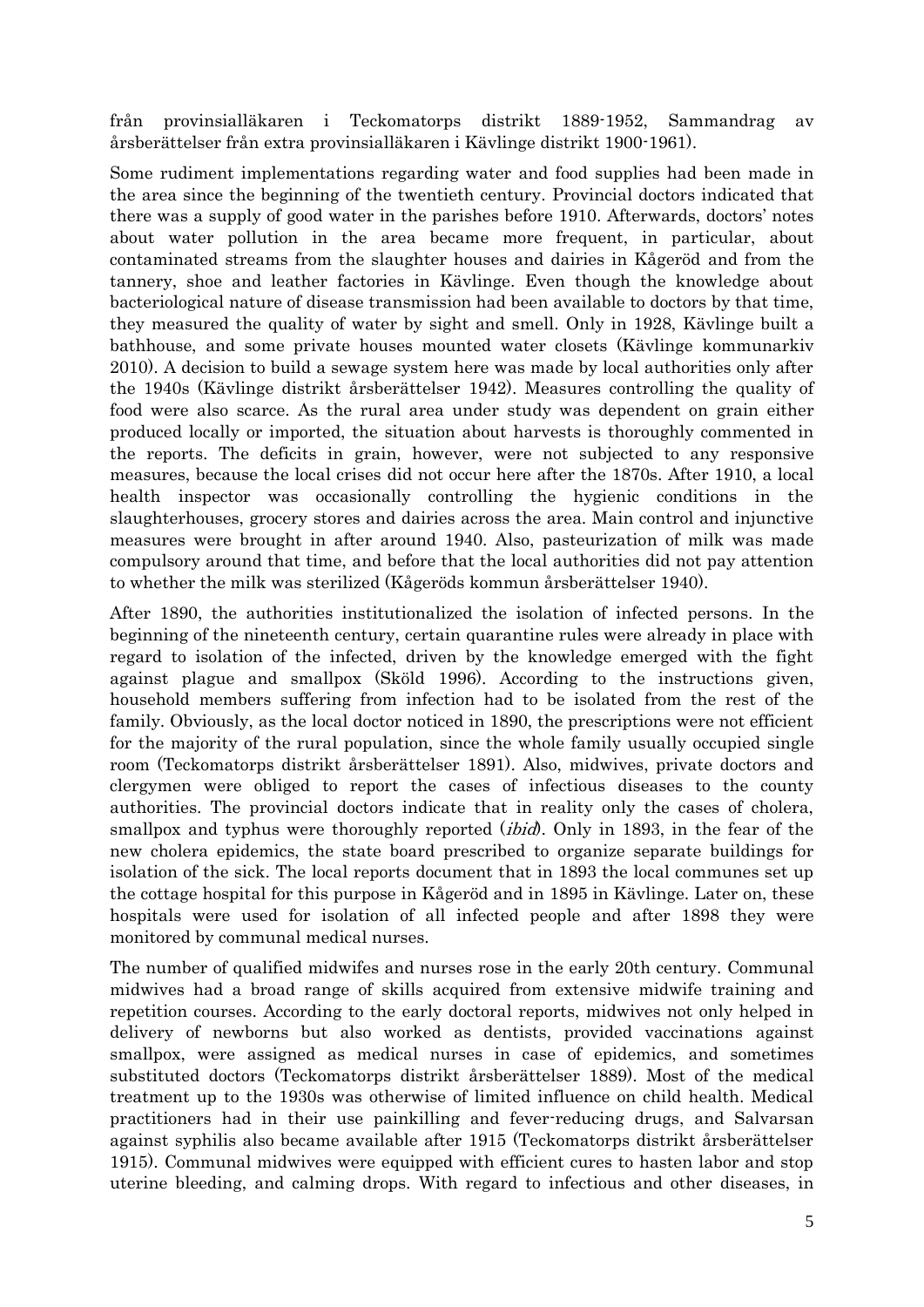addition to carrying out constructive surgery, doctors and other medical personnel could help only with supportive treatment. Also, even in the beginning of the twentieth century, the availability of midwives trained with disinfection skills was not sufficient in the studied communities. Newly assigned provincial doctors, in Kävlinge in 1900 and in Teckomatorp in 1914, indicated that the midwives working in the district were 'incompetent in the use of antiseptics and modern knowledge' and they rarely used instruments (Kävlinge distrikt årsberättelser 1901, Teckomatorps distrikt årsberättelser 1915). As they noticed further, this was inappropriate because the midwives nursed patients with diphtheria and other contagious diseases. The employment of qualified midwives and nurses was initiated by the doctors shortly afterwards. Vaccination of kids against diphtheria was organized only in 1944 (Teckomatorps distrikt årsberättelser 1945).

In sum, local reports support that the area under study is representative of the rural setting in terms of public health reforms implemented in 1870-1940. Improvements in water supply and disposal were almost absent. Controls of the sanitary conditions in factories, grocery stores, and animal husbandry were not regular. In the 1890s, however, the local health committee of Malmöhus County began to subsidize the health care service in the rural parishes, in the form of provincial doctoral districts, isolation hospitals, quantity and quality of the assisting medical personnel. Modern medical knowledge – through better trained medical nurses and midwives with knowledge about the use of antiseptics and isolation from the infected - did reach the rural population of the parishes under study in around 1900s. In the data section of this paper, we will briefly map the development of public health movement with various parish-level data.

#### Infant and child mortality decline

The child mortality levels improved considerably in the area during the period analyzed, mainly due to the decline in mortality from airborne and foodborne infectious disease, such as whooping cough, measles, diphtheria and diarrhea. Historically, infant mortality rate had been lower in southern Sweden due to reasons unknown (Brändström *et al* 2002). In the five rural parishes studied, the development of infant mortality over 1800- 1970 differs slightly from the national pattern. As can be seen in Figure 1, infant mortality rate exhibits uninterrupted decline at a steady rate in Sweden in total. In the area under study, three stages may be identified. More specifically, a steep decline in infant mortality, with short term upswings, prior to 1870 is followed by leveling-off at a rate around 100 per 1,000 infants up until 1915s, and then by decrease by two times in both levels and a trend. The period of stabilization may be related to compositional changes due to the inflow of population. The development of mortality rate for children under the age of 14 in the parishes is almost identical to the overall shape (see Figure 2). After around 1880, child mortality rate plummeted with almost no interruptions and reached a level of 2 per 1,000 children up to 1920, followed by a less rapid decline thereafter.

Figure 1 and 2

The long-term decline in child mortality is almost entirely produced by the fall in deaths from infectious diseases. Table 1 displays cause-specific rates of death among children in ages 1-14 in the area under study and in Sweden. Until the 1930s, the majority of children's deaths under the age of 14 in the area, like in the rest of Sweden, occurred due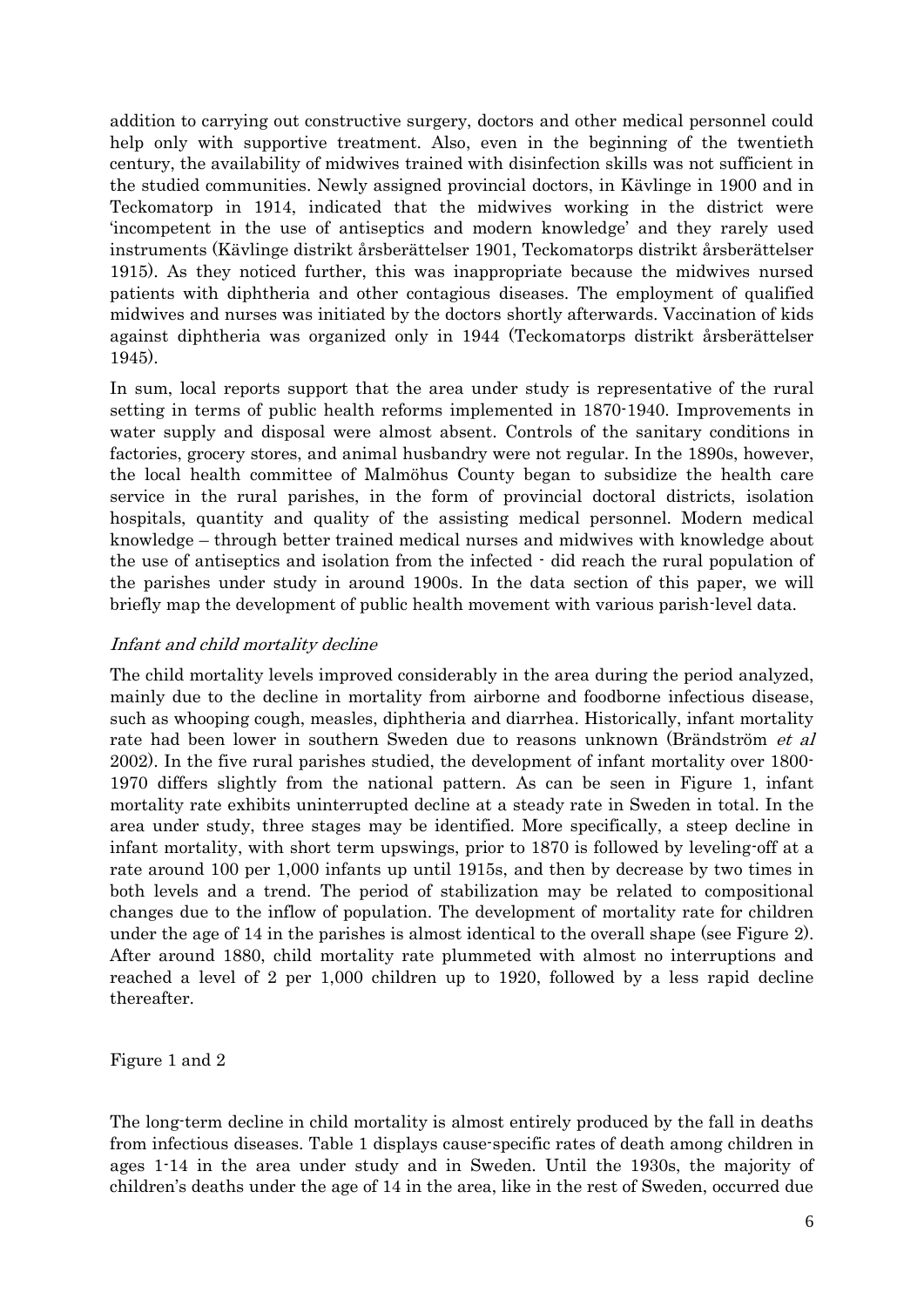to respiratory or intestinal infectious diseases, and for the rest of the period infections as a cause of death accounted for roughly less than a half (Preston *et al* 1972: 651; Bengtsson et al 2012). Deaths from acute airborne diseases, such as whooping cough, measles, scarlet fever and diphtheria, declined dramatically.

Table 1

#### Data

#### Socio-economic and demographic individual-level data

The individual-level data used in this work comes from the Scanian Economic Demographic Database – SEDD version 3.2 (Bengtsson et al 2012), which originally covers the period 1646-2011, and contains demographic as well as socio-economic information for individuals who were born or lived in any of the five studied parishes in southern Sweden (Kävlinge, Hög, Halmstad, Sireköpinge and Kågeröd). The database has been developed as a collaborative project between the Regional Archives in Lund and the Centre for Economic Demography (Lund University). The main source used to construct the database was catechetical examination registers with information on demographic events, which have been checked against underreporting with data from church books. These records have been further linked to tax registers that provided annual information on occupation of the family head. As a result, we have information on both place of residence and current occupation of the individual's family head at each point in time when they underwent any changes. The database contains records on all individuals born or immigrated into the five parishes until their death or out-migration. The dataset for analysis was created using the programs developed by Quaranta (2012) and Dribe (2012).

The quality of the data is very high. The source material is described in Reuterswärd and Olsson (1993), and the quality of the data is analyzed in Bengtsson and Lundh (1994). If some problems with under-recording of deaths exist, this can appear as low mortality before baptism that was delayed for a few weeks after the birth in the nineteenth century. Excluding stillbirths, infant mortality rate is 82 per 1,000 live births in the five parishes during 1870-1940, whereas neonatal mortality is 35 per 1,000 live births. Also, the proportion of neonatal deaths in total infant deaths is 45 per cent. There are no significant differences in this indicator between different socio-economic groups. The sex ratio at birth (males to females) in the population under study is 1.08 which is somewhat higher than the expected 1.05. A more precise estimation of the differences in sex ratio between socio-economic groups by sub-periods gives no indication that there are systematic differences between the groups. The proportion of stillbirths among all live births is slightly lower, 2.9 per cent versus the expected 4. The latter is likely to emerge due to random variation in a rather small community. All these indicators are within the conventional limits of data of high quality (Bengtsson 1999).

The area analyzed in this study includes five parishes in southern Sweden with similar life expectancy as the whole country (Bengtsson & Dribe 1997). With regard to economic structure, all five parishes located to the west of Scania, Hög, Kävlinge, Halmstad, Sireköpinge and Kågeröd (the most populous), with a total population in all parishes of more than 5,100 residents in 1880, were similar to each other and represented rural areas prior to the 1890s (see Figure 3). The period under study begins in 1870, a decade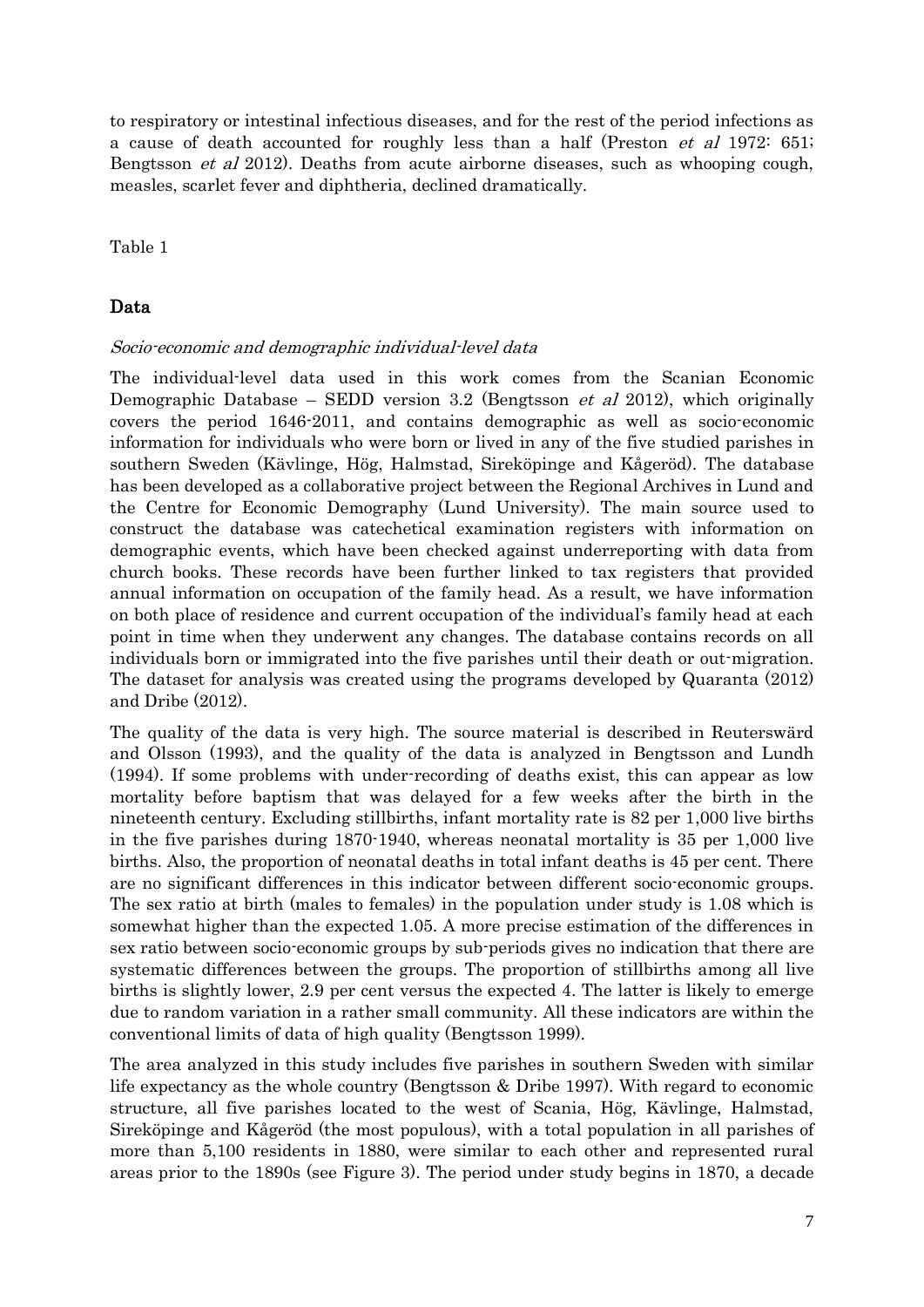preceding the launch of the public health reforms that were also gaining their scope throughout Sweden. During this period, some parishes experienced the population growth and partially industrial growth that added to the health problems in the countryside and called the local boards to the action. In 1895-1915, one of the southern parishes – Kävlinge – became partially industrialized. During this period, population in Kävlinge had increased rapidly from 600 to approximately 2,900 inhabitants, primarily due to the inflow of industrial workers. During the same period, Kågeröd also had experienced an increase in the number of immigrated workers, albeit in more moderate terms. We stop in 1940, more than a decade after the last public health care intervention, since the period that followed was characterized by other public health interventions such as improvements of water supply, use of antibiotics as well as spread of in-patient care including hospital birth deliveries. For the current paper, we select individuals up to their 15th birthday, which enables to obtain a sample of almost 17,000 children. The sample selected for the analysis includes all children that were either born or immigrated into the five parishes until their censoring with death, out-migration or their 15th birthday.

Figure 3

In order to estimate the distributional differences in responses to public health interventions, the current study uses the information on socio-economic status of the child's family. The SEDD contains data on current occupation and landownership of the head of the individual's family of origin standardized into HICLASS classification (van Leeuwen & Maas 2011), which was gathered with an annual frequency. For this study, we classified occupational groups by also taking area of residence into account: children of farm workers (residing in rural parishes), industrial workers (residing in semi-urban parishes), farmers, as well as elite and middle class engaged in the tertiary sector. For farmers, as has been done in previous research (Bengtsson & Dribe 2005), we also use information on landholdings in order to distinguish more precisely between farmers and farm workers<sup>1</sup>. Both variables are time-varying.

Turning to the outcomes, we utilize the data on all-cause and cause-specific mortality. The main specifications consider all-cause mortality as an outcome. For those who died, we also observe the cause of death. During the first few decades of the period under study reporting of the cause of death is likely to have improved. In 1870-1940, medical science developed in its modern form, so that modern diagnoses were accepted as a norm for determining causes of death (Bengtsson 1988). From 1860, a medical doctor was obliged to fill out death certificates in the parishes, a practice that had become common in cities and towns. If no physician was available, like in the case of rural parishes, the cause of death could be certified by a medical nurse or midwife, who were trained with subsequent medical knowledge, or by 'another trustworthy person', that is by a clergy, until 1894 (Svensk författningssamling 1859: 64, Romlid 1998: 294). To avoid any problems with potential temporal differences in reporting of cause of death, we use a classification developed by Bengtsson and Lindström (2003), where the original data is regrouped in terms of cause of death rather than symptoms. For infants and children, the majority of the causes can be interpreted easily (e.g. diphtheria or scarlet fever), as well as certain diseases of infancy (e.g. congenital malformations) can be immediately identified. As the share of unknown causes of death is rather large (53% for infants and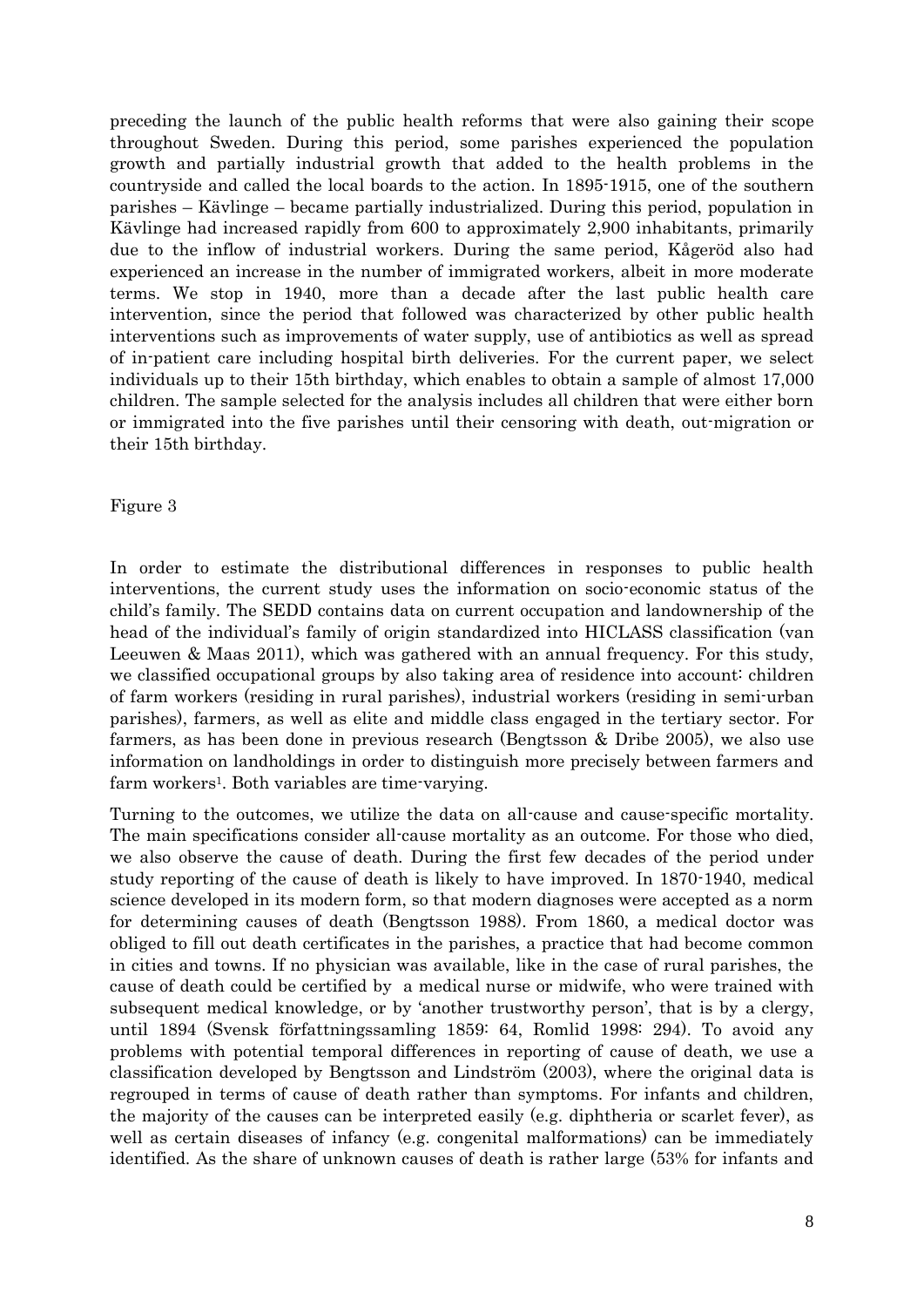29% for children) for the period under study, we refrain from using this data in the models, but utilize it descriptively.

## Parish-level data on public health interventions

In addition to contextual information from the local health reports, in order to identify the timing and locality of the interventions, we obtain empirical data on the public health interventions at a parish/medical district level. The data is obtained from three main sources: (i) series published in statistical yearbooks on Municipal finances and poor relief (the 'Bidrag till Sveriges officiellastatistik', BISOS U), (ii) series published in statistical yearbooks on Public health care (BISOS K), as well as (iii) data from the Local ledger books that are available for two commune parishes and hospitals (Kävlinge and Kågeröd). All sources are necessary to precise the social interventions as accurately as possible, whereas the last source in addition gives information on the costs of these initiatives.

Information on public health investment is taken from the BISOS U (Municipal finances and poor relief). The series on public finances are available from 1874 to 1917 and contain parish-level data on public spending into health care and local communications. Provided in the sources in a summated form, this category is however heterogeneous and includes investment into acquisition and maintenance of hospitals, including wages to doctors and midwives, as well as to other purposes such as building and maintenance of roads, railways, public buildings and administrative costs. To obtain the comparative picture, we deflate this yearly data with the consumer price index (Edvinsson & Söderberg 2007) and divide by population in a subsequent parish and year, as well as take the logarithms of the final series.

Figure 4 displays the real values of investment into health care and communications per child population for each parish, in 1874-1917. Over the period, three phases may be identified. Primarily, the data indicates a drastic increase in spending in the beginning of the period, up to around 1890s. Thereafter until mid-1910s, investment had been increasing at a moderate rate. Finally, in 1912-1917, spending in health care and local infrastructure soared. Although investments exhibit substantial short-term fluctuations in each parish over the period, there are shocks with the most pronounced magnitude for some parishes. However, the majority of them are related to communications, such as investment into railways or building of the market places, rather than to health care.

Figure 4

Given that the scope of the investment into economic development is large, the health investment series obtained are probably masking public spending on health care. From the local health reports we know that the hospitals and midwifery had been financed jointly by the group of parishes. Also, midwives, if necessary, had been obliged to serve neighboring parishes.

As a second source, we use the parish-level data on the number of medical personnel of different kind for the period 1889-1920. The data comes from two sources: BISOS K 1889–1910 (Health care) and Sveriges officiella statistik 1911-1920 (SOS, Health care). The data is given for the local provincial doctor's districts as a unit level. Based on the local health reports, we first utilized information on which medical district the parishes under study belonged to. As a result, the series are gathered for rural Malmöhus County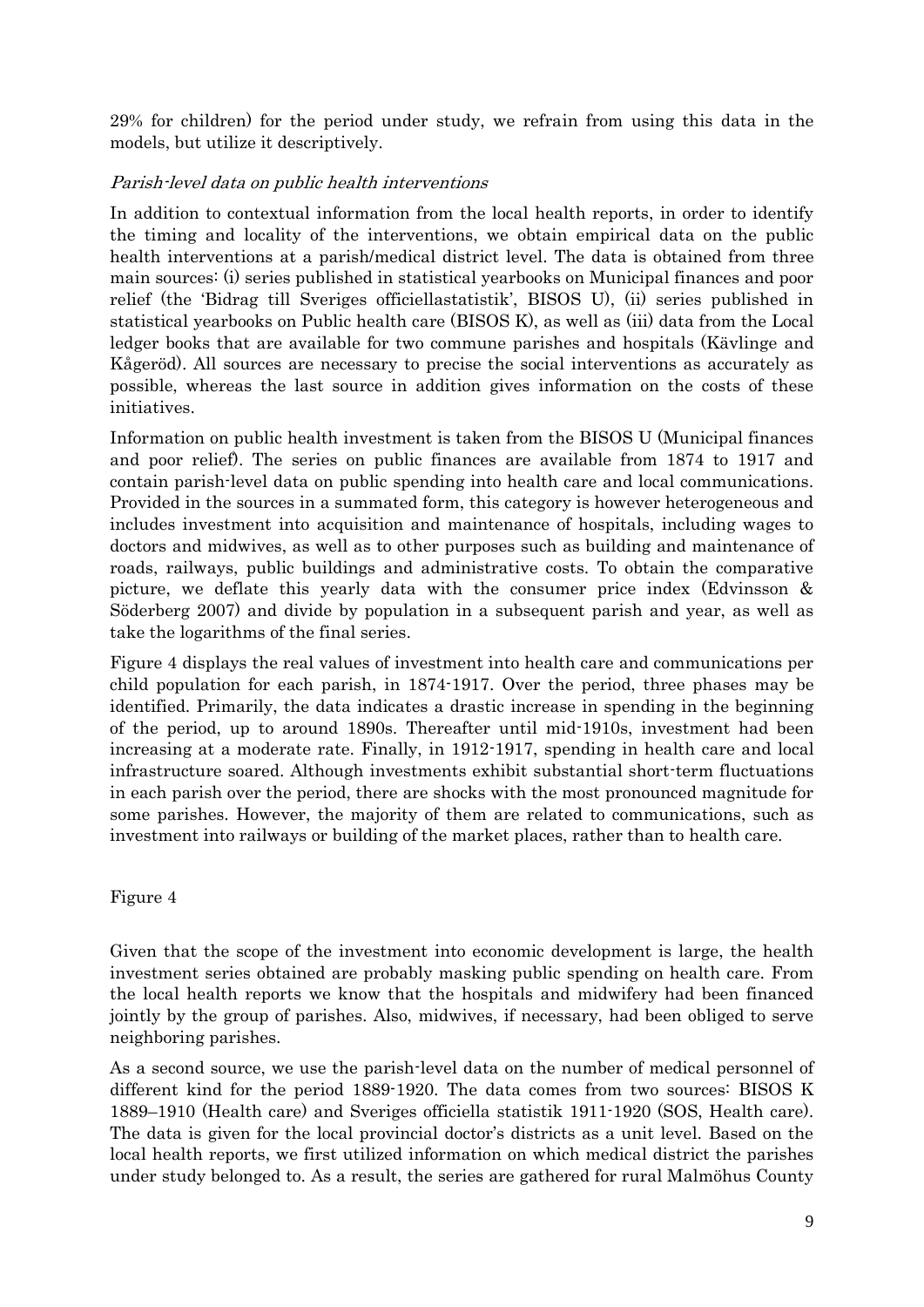(for Kävlinge and Hög 1889-1899), Kävlinge district (for Kävlinge and Hög 1900-1920), and Teckomatorp district (for Sireköpinge, Halmstad and Kågeröd for 1889-1920). We then obtained the number of midwives, doctors and medical nurses for these periods. We further divide this data by the number of births in the parishes respectfully. For rural parishes in 1889-1899, we divide by the number of births in rural parts of the Malmöhus County that is available from Population statistics (BiSOS A, Befolkningsstatistik 1851- 1910). The final series for medical personnel used in this study vary both yearly and between medical districts.

Figure 5 shows the final data for medical personnel by medical district in 1889-1920. In the medical district of Kävlinge, which also serving Hög, there was a significant increase in the number of available midwives, nurses and doctors per 1,000 births in 1900, just after the establishment of the local doctoral district. A new provincial doctor and a few medical nurses were employed here several years later at the same time as the establishment of a local cottage hospital. In Teckomatorp, which administrated the parishes Sireköpinge, Halmstad and Kågeröd, in addition to the doctor who appeared here in 1889, a first medical nurse was employed in 1901. More importantly, the most drastic improvements in the availability of medical personnel occurred in 1913-1914, exactly when the epidemic hospital was opened in Teckomatorp. The number of midwives, nurses and doctors continued to increase gradually thereafter.

Figure 5

For a more precise identification, our final step is to look at the Commune ledger books for 1876-1931 (Kågeröd kommunalnämnd huvudbok 1876-1916, Kommunal räkenskapsbok i Norra Kreflinge 1901-1931, Kommunal räkenskapsbok i Kjeflinge 1881- 1895). The books contain detailed information on a daily basis about communal expenditures on different types of local public goods, including health care system as well as communications by items.

All communal finance registers provide the picture of expansion of health care services in the parishes throughout 1874-1917. In the beginning of the period, local spending on health care was limited to the partial salaries to the midwives or payments for the treatment of the sick in the lay-in hospitals in the neighboring city, Malmö (Kävlinge huvudbok 1881-1895, Kågeröd huvudbok 1876-1890). A large shift in spending – one third of that in railways - is observed around mid-1890s when both parishes built cottage hospitals for the isolation of the sick; no additional expenses on medical personnel can be indicated around that time (Kågeröd in 1893 and Kävlinge in 1895). In the timing of later health care interventions, the picture differs between the parishes. In 1889, Kävlinge commune renovated the cottage hospital one year before the extra provincial doctor came here. Within the next few years, the payments to midwives tripled indicating that additional or more qualified personnel was employed, as well as a salary to medical nurse and its rise is listed from 1902 (Kävlinge huvudbok 1895-1915). In the Kågeröd commune, a few new midwives were hired in 1913 as a midwife pension and new salaries are indicated (Kävlinge huvudbok 1895-1915). The building of a new hospital – Teckomatorp – had been financed from its sources jointly with surrounding parishes in 1915 and had been accompanied by the employment of qualified midwifery (a salary twice as large) and medical nurses (Kågeröd huvudbok 1900-1916, Norra Kreflinge huvudbok 1901-1931).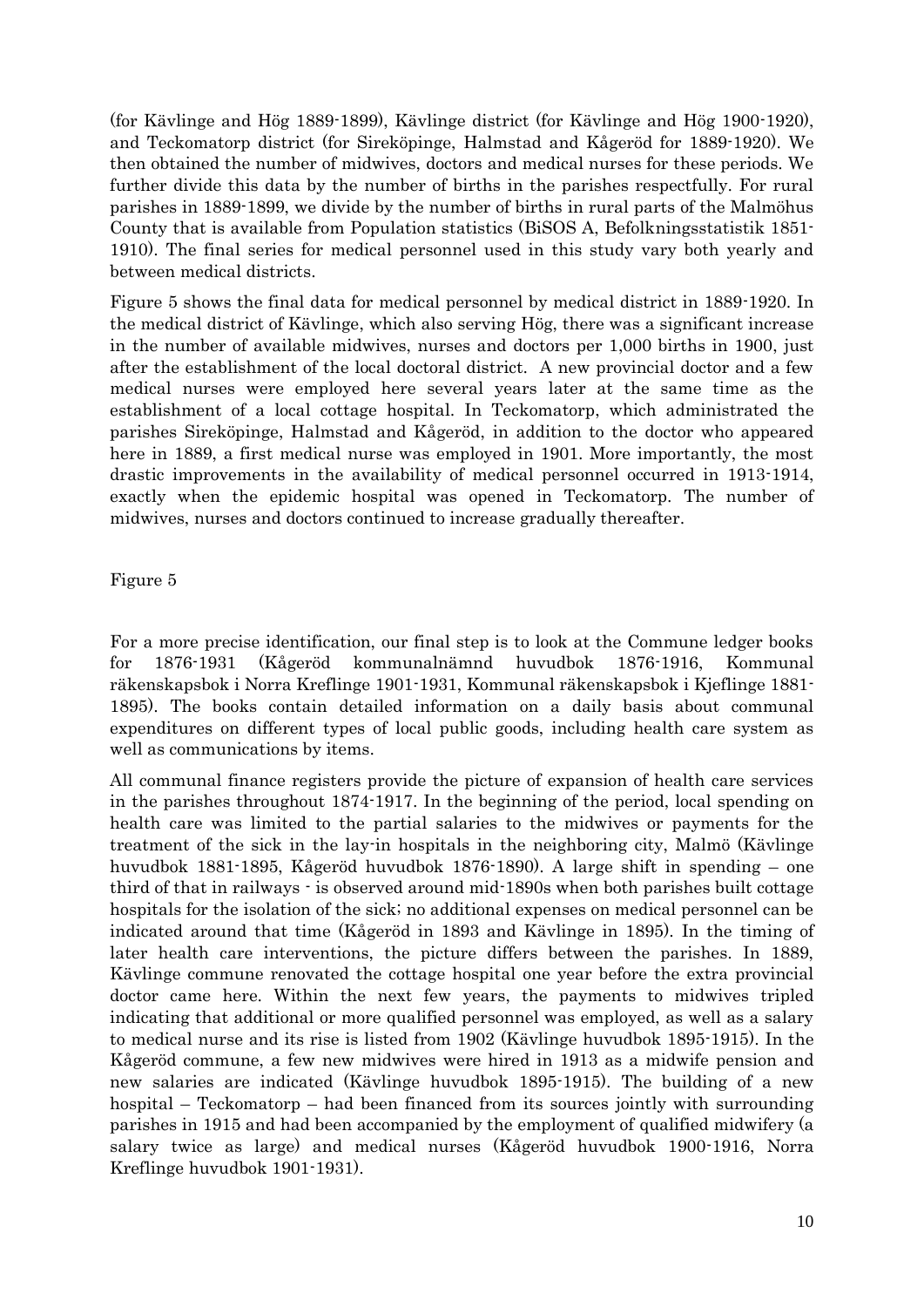Given all sources, which to a larger extent relying on the information from the local finances, we are now able to identify several health care interventions with different timing throughout the parishes under study. First is the establishment of the isolation hospitals - in 1893 in Kågeröd and in 1895 in Kävlinge. Another one is the employment of midwives qualified in the use of antiseptics, medical nurses and provincial doctors after the establishment of the provincial districts – in 1903 in Kävlinge medical district (for Hög and Kävlinge), and in 1915 in Teckomatorp medical district (for Sireköpinge, Kågeröd and Halmstad)<sup>2</sup> .

# Method

Our major aim is to evaluate the efficiency of public health efforts that were in place in 1870-1940, in particular several interventions combatting the transmission of disease, such as (i) the establishment of isolation hospitals and (ii) the employment of qualified medical personnel trained in modern knowledge and the use of antiseptics. We also assess whether there were any socio-economic differences in the response to these interventions. Finally, we estimate the magnitude of the effects by considering the change in mortality rate due to interventions, as well as approximate the social rate of return to these events.

In all models across the paper we use duration analysis. To estimate the effects of the main explanatory variables on infant/child mortality, we utilize a Cox proportional hazards model (Cox 1972). Tests based on Schoenfeld residuals are conducted after each model to test the proportionality of the hazards. We do not observe any violations of the proportionality assumption in the models.

Public health interventions models apply a difference-in-differences (DD) approach in the following form:

$$
\ln h_i(a) = \ln h_0(a) + \beta treated_{ip}xpost_{it} + \delta_p + \mu_t + \lambda_s + \gamma_p l_{ipt} + \varphi x_{it} \tag{1}
$$

where  $\beta$  is the indicator of treatment for individual *i* (that is the interaction term between a post-treatment period  $t$  and a treated parish/medical district  $p$ ), parish  $\delta_p$  and

year  $\mu$  fixed effects, SES  $\lambda$  fixed effects, parish-specific linear yearly trends *l*, as well as individual controls  $\varphi x_{i}$ .

As this paper aims at exploring permanent effects of public health interventions on mortality, we consider pre- and post-treatment periods of 10 years each. Interventions are identified as discussed previously (see Data section). We therefore examine changes in the risk of dying lasting for a decade after a public health intervention is introduced in the parish in comparison to the risk experienced in the decade that preceded such intervention<sup>3</sup> . The use of a DD approach allows to avoid several potentially important group effects. Primarily, we difference out effects from potentially confounding variables that are parish-specific and do not change over time (parish fixed effects) as well as from parish-specific variables that change over time in a linear manner (parish-specific linear yearly trends). Also, the method excludes the effects from plausibly omitted time-varying variables that are common across parishes (year fixed effects). We also omit the effects that may emerge from socio-economic classes that stay constant (SES fixed effects). We also add population density that is parish-specific and varying over time in order to account for population changes in the parishes that may confound with the treatment and are not captured with other parish-specific controls. In addition to SES, sex and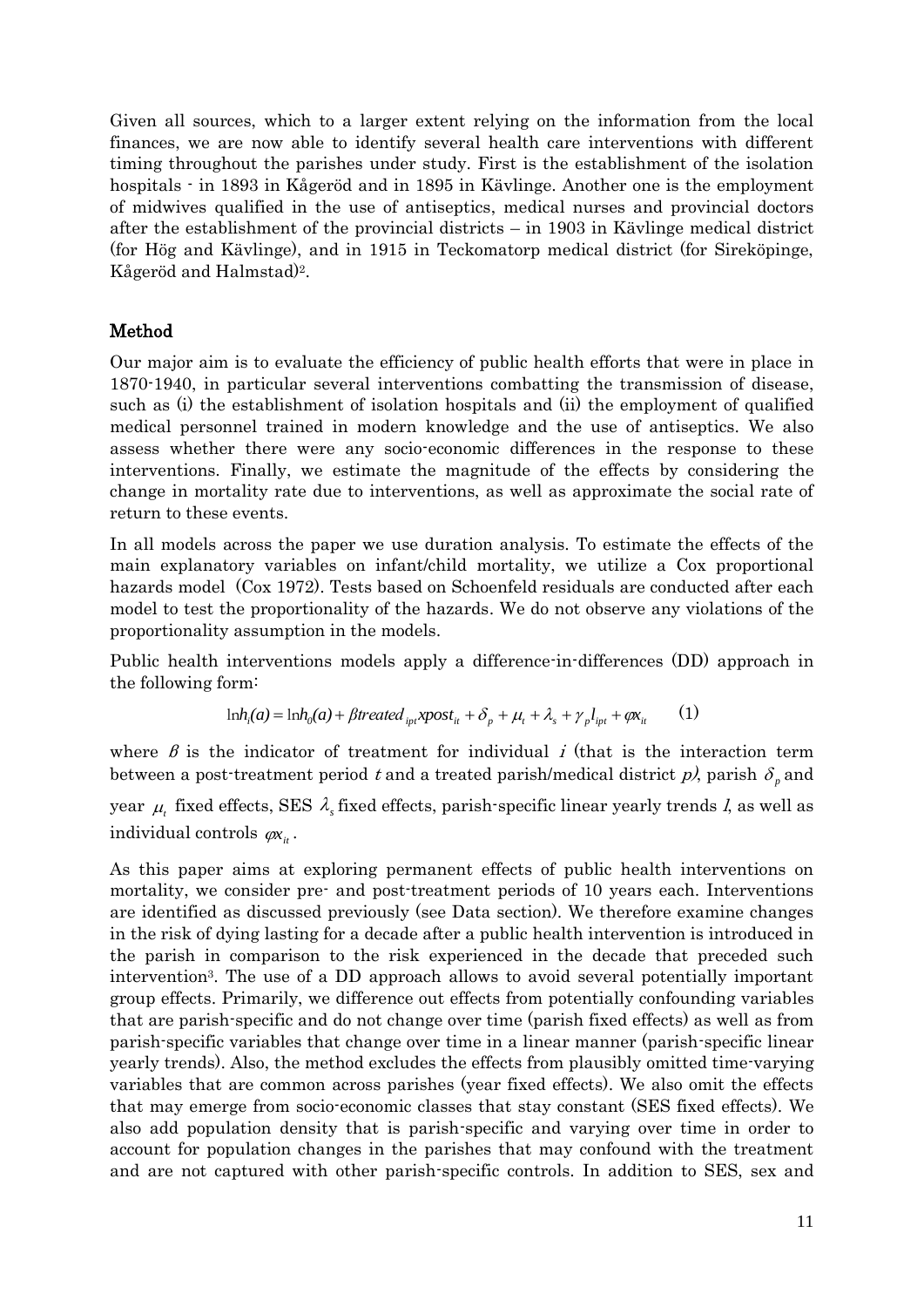number of older siblings are introduced in order to control for the possible influence of individual- and family-level factors. Due to the age-specific differences in vulnerability to infectious diseases, infants, children in ages 1-4 years, and children in ages 5-14 years are studied separately in models for isolation hospitals. In the models for improved midwifery, we distinguish neonates (less 28 days) which should be responsive to the use of disinfection techniques and infants in a post-neonatal period (28 days - less 1 year) with effects from isolation prescriptions. Stillbirths are excluded in all cases.

Using the same approach, we also investigate socio-economic differences in responses to public health care interventions:

$$
\ln h_i(a) = \ln h_0(a) + \beta_s treated_{ipt}xpost_{it}xSES_{ipst} + \lambda_s + \delta_p + \mu_t + \gamma_p l_{ipt} + \varphi x_{it} \tag{2}
$$

where  $\beta_s$  are indicators of treatment for individual *i*, that is interaction term between a post-treatment period  $t$ , a treated parish/medical district  $p$ , and socio-economic origin of a child  $s$  (elite and middle class, farmers, farm workers and industrial workers), parish  $\delta_p$ , year  $\mu_t$ , and SES  $\lambda_s$  fixed effects, and parish-specific linear yearly trends *l*, as well as individual controls  $\varphi x_i$ .

The model will allow to obtain the effects of public health care interventions for children from different socio-economic groups while excluding the set of potentially confounding effects. Likewise in the previous model, we control for constant parish-specific, yearspecific, as well as parish-specific factors linearly changing over time. In addition to that, the model rules out the effects from all time-invariant factors at a socio-economic class level (SES fixed effects).

Table 2 provides descriptive statistics for the survival data used in the interventional models. The proportion of population treated by the establishment of isolation hospitals in Kävlinge and Kågeröd in the mid-1890s is relatively large (approximately one third of the total population), something not surprising given that these parishes are the most populous in the sample. According to the overall socio-economic structure, the majority of the treated are the children of workers. In the child population selected to measure the impact of the increase in medical personnel as public health intervention, half of the population emerges as affected at a parish level. As identified previously, such intervention was first implemented in Kävlinge and Hög in the early 1900s, and a decade afterward – in the 1915s – in other parishes. We therefore have an opportunity to study the latter intervention both jointly and separately by medical district. Also, almost half of the children belonged to families of agricultural workers of different skill levels residing in rural parishes. The share of children whose parents were engaged in predominantly industrial occupations, those living in Kävlinge and Hög, constituted one fourth in total, and over the period studied it increased considerably. Children of higher socio-economic classes, originating from families of farmers, middle class engaged in tertiary sector and elite, comprise another half of the studied population. The distribution of children by the number of older siblings accords quite well with general marital fertility patterns in the parishes under analysis (Bengtsson, Dribe 2014).

Table 2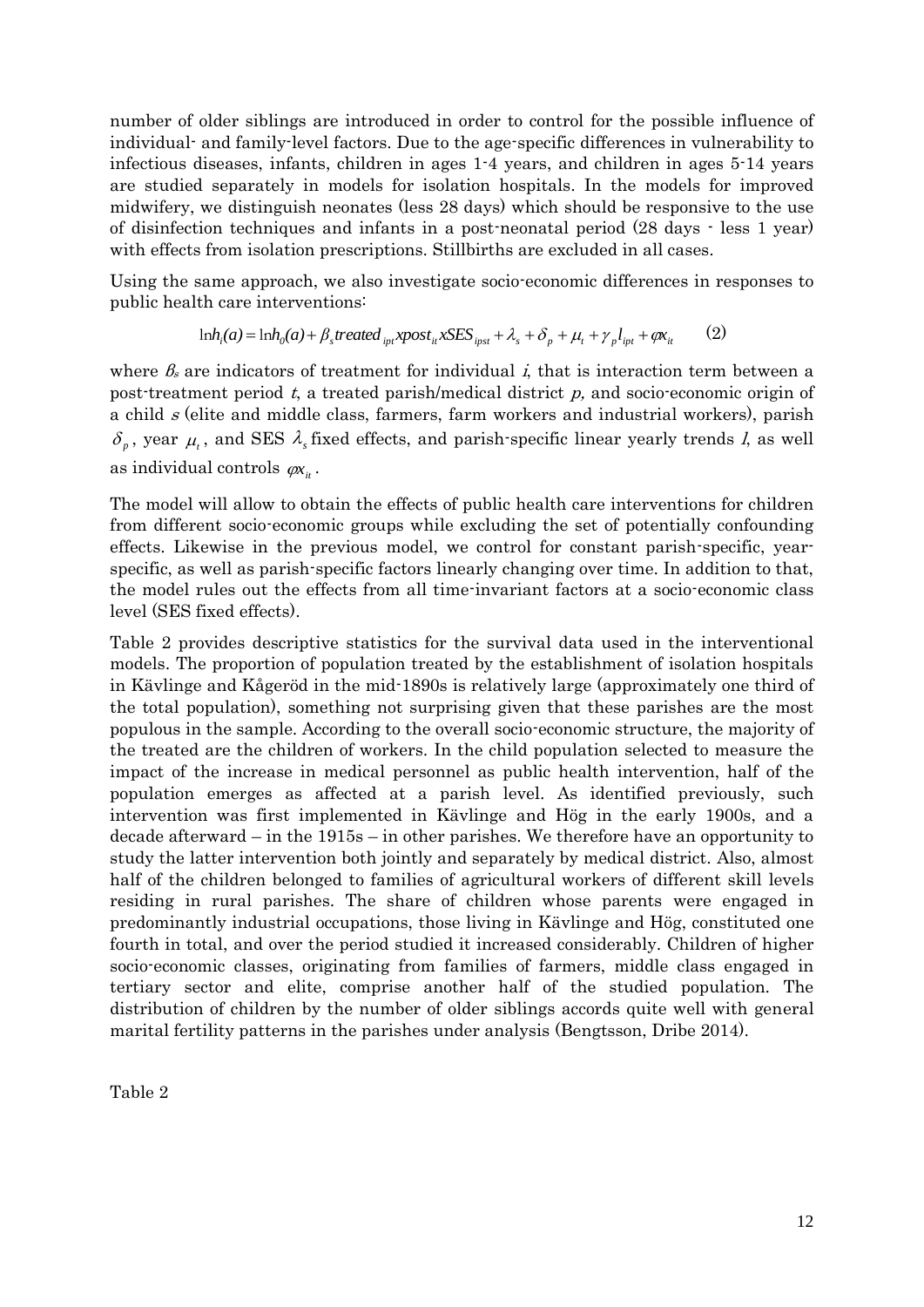## Results

#### The effects of public health interventions

Table 3 shows the results of models that evaluate the impact on infant (below 1 year) and child mortality (1-4 years and 5-14 years) of the introduction of cottage hospitals as a public health intervention implemented for controlled isolation of the infected people in 1893 in Kågeröd and in 1895 in Kävlinge but not in other parishes

#### Table 3

The results in Table 3 show that child mortality declined due to the establishment of isolation hospitals, but plausibly had been counterbalanced by period effects in some areas. According to the models assuming a common pre-interventional mortality trend in all parishes, mortality risks were much smaller for the children residing in Kävlinge and Kågeröd after the cottage hospitals were built there. If we distinguish the treated child population by parish, we find that such effect was produced by two parishes, in Kågeröd for all children and in Kävlinge for older children. The introduction of parish-specific linear year trends corrects the estimates in accordance with our expectations. In particular, the hazard of death had decreased among infants and younger children by not less than 3 times due to the intervention in Kågeröd after 1893, and the reduction observed was of a smaller magnitude among older children. This finding is in line with the expectation that younger children are more vulnerable to environmental changes. However, we do not observe similar responses in Kävlinge after 1895, where the estimates are of the opposite sign and not statistically significant. It indicates that the adverse effects in mortality coming from partial industrialization in this parish outweighed those from the public health intervention. This finding is additionally supported by the estimates from the models controlling for population density that do not differ from the initial ones.

The introduction of isolation hospitals led to the decline of mortality predominantly from airborne infectious diseases. The data on the causes of death shows that death rate among children 1-15 years due to respiratory diseases, which constituted more than a half among all causes, declined in the parishes affected by the reform by more than 70 per cent with the speed largest than in any other cause groups. The isolation of people in the separate buildings allowed to prevent deaths from scarlet fever, measles and lung inflammation. In other cause-of-death groups the changes were more moderate if any at all. The mortality rate due to diarrheal and unknown diseases was reduced as well, but their share in total deaths remained constant. The mortality rate due to non-infectious deaths stayed entirely unaffected. The data also indicate the presence of compositional differences in causes of death between Kågeröd and Kävlinge. In the studied period, diarrheal causes of death prevailed among children in the more rapidly industrializing parish, a problem that could hardly be solved by the introduction of isolation hospitals.

Another potentially important health care intervention was the employment of qualified medical personnel, especially midwives but also provincial doctors, shortly following the establishment of separate medical districts, in Kävlinge and Hög in 1903 and in Sireköpinge, Halmstad and Kågeröd in 1915.

The estimates in Table 4 show that the sharp increase in midwives competent in disinfection techniques led to the decline in mortality risks among infants. The estimates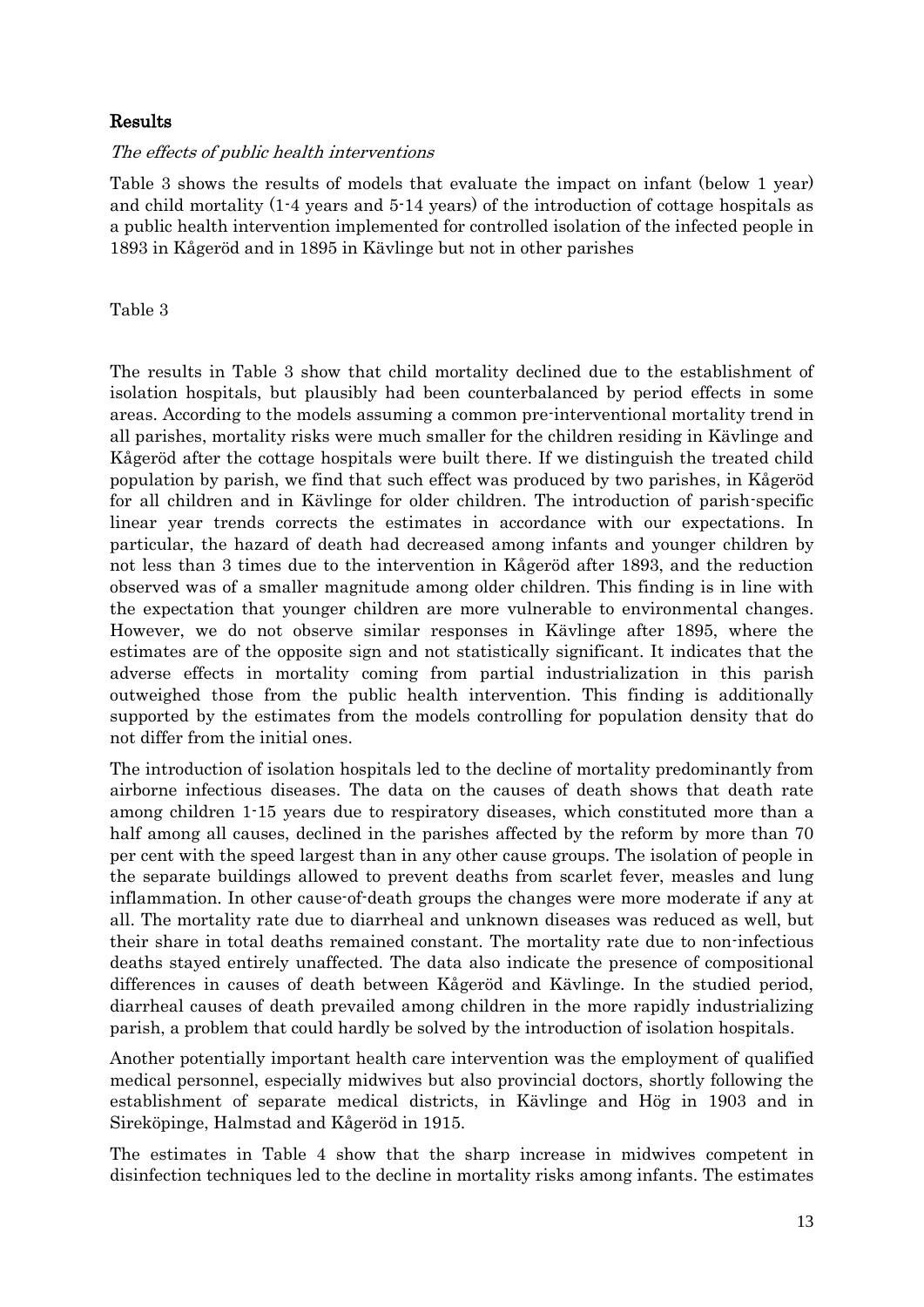for neonates and infants in a postneonatal period, as well as infants in total are of expected signs, highly significant and robust to the inclusion of parish-specific time trends and population density. The effects by both medical district are strong and highly statistically significant. Neonates had been affected the most; the hazard ratio of death during the neonatal period was three times lower for the treated population during the decade which followed the intervention, jointly or separately by the geographical area. This effect may be related to the employment of more educated midwives assisting childbirth as well as  $-$  indirectly  $-$  to doctors that did not assist at births but, while being better equipped with modern knowledge, initiated the employment of educated midwives. The mortality risk had declined for infants in a post-neonatal period due to the intervention as well, by slightly less than a half. Therefore, basic prescriptions in infant care were helpful, such as the isolation of infants and prolonged breastfeeding, especially for Teckomatorp where the intervention happened later.

We also estimate the models for children older than one year as a placebo test. In parallel to the increase in the number of qualified midwives, provincial doctors and medical nurses were appointed to the newly established medical districts. As expected, no decline in mortality risk related to the increase in provincial doctors can be found for older children on average (see Table 5). The results are consistent with the fact that the medical personnel, regardless of the medical knowledge they had, was not able to struggle with infectious diseases at that time, as no medical treatment was available. Medical personnel could have been helpful for older children that were less vulnerable to infectious diseases or they obtained long-lasting immunity to infectious diseases, as the estimates for this group are less than one albeit not significant.

Table 5

#### SES differences in responses

The gains from public health interventions are in general unlikely to have differed by socio-economic groups. The county and communal boards established isolation hospitals and initiated an increase in medical personnel while targeting the general public. Also, immediate distributional effects to all socio-economic groups are possible as the infectious disease environment improved instantly due to the interventions. In these conditions, following the developmental view on socio-economic differences in health (Antonovsky & Bernstein 1977, Clark 2007), we expect all socio-economic classes to benefit, with the only possible deviations based on place of residence given the different timing of the events. Alternatively, possible observed effects may be due to better knowledge about how to prevent infants and children from being affected by transmittable diseases, based on the knowledge distributed by more qualified medical personnel. In this case, the children of richer classes as well as those residing in industrialized locations may obtain a health advantage.

In our models, the hazard ratios for different socio-economic groups treated by isolation hospitals generally indicate no apparent differences in mortality responses among children (see Table 6). The results, which are slightly sensitive to the introduction of parish-specific trending controls, show that infants and younger children with different socio-economic background benefited from the intervention, with few reasonable exceptions. The hazard of dying was more than two times significantly lower for infants of farmers and farm workers affected by the establishment of cottage hospitals, and for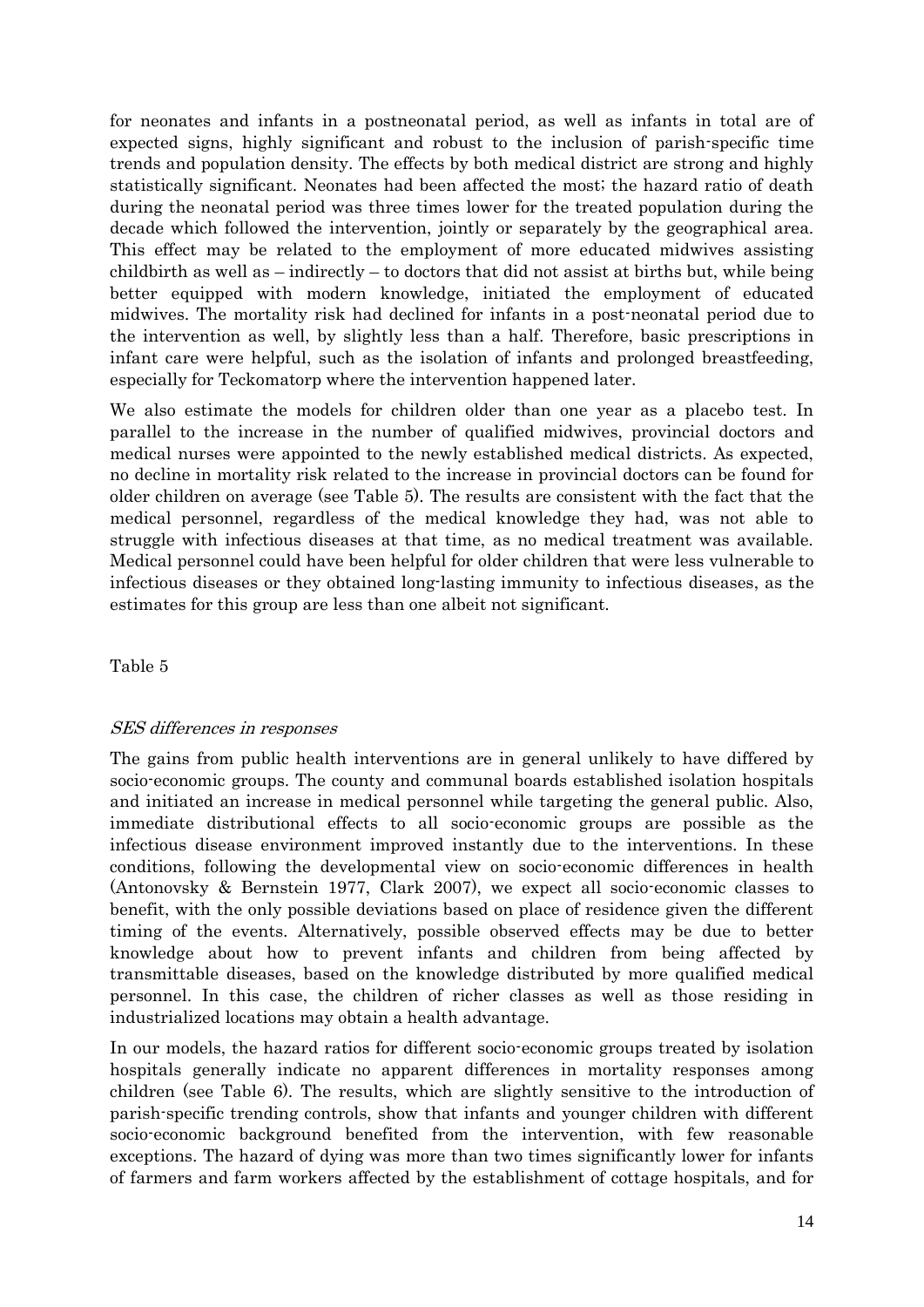industrial workers residing in more populous parishes the effect is reasonably smaller in magnitude. No similar result can be found for infants of the middle class and elite, probably implying that the isolation of the sick had been practiced in this group also before. In the group of children 1-4 years, all treated socio-economic classes obtained strong advantage in terms of lower mortality risks, again except for children of workers residing in more crowded parishes. As previously, we explain this by the counterbalancing effects from the rapid population growth or differences in cause-ofdeath panorama among the parishes. The effects for children in ages 5-14 are much smaller in size and not statistically significant.

Table 6

The results of the models measuring the effects of increases in midwives suggest that no socio-economic differences exist in mortality responses among infants, although among older children only those from particular classes benefit from the larger availability of doctors (see Table 7). For infants of all socio-economic groups, the effects are highly statistically significant with no differences in sizes among the groups. Among neonates, the results are somewhat stronger for farmers and industrial workers thereby indicating that the wealthy and the poor obtained equal access to competent midwives. Instead, among infants in a post-neonatal period, we find larger effects for richer classes, farmers, middle class and elite, plausibly implying that they more readily adopted basic prescriptions in infant care. Interestingly, the results show that children between 4-15 years from some socio-economic groups did benefit from newly appointed provincial doctors (compare with Table 5). Among the groups responding to the intervention are primarily middle class and elite (6 times significantly lower relative risk), industrial workers (almost 3 times), and farmers (almost 2 times), but not children of farm workers. This may point to the gradient in accessibility to better health care, which thereby could provide supportive treatment for children, either through residence (in urbanized locations) or wealth (for richest classes).

Table 7

#### Social gains

To obtain the magnitude of the effects in both absolute and monetary terms, this section translates relative risks into mortality rates as well as calculates the social rate of return related to health care interventions.

The task of calculating the mortality rates is relatively easy as we use a difference-indifferences approach throughout the study. We can estimate the change in mortality rate due to the event as a difference in the changes in mortality rates between affected and not-affected parishes after and before the event<sup>4</sup>. It can be done for both isolation hospitals and increases in midwifery. The only disadvantage is that the estimates get less precise in this case, as we translate individual-level survival trajectories into death rates aggregated at a parish level. On the other hand, it makes our results comparable with other studies on public health interventions which are solely regional.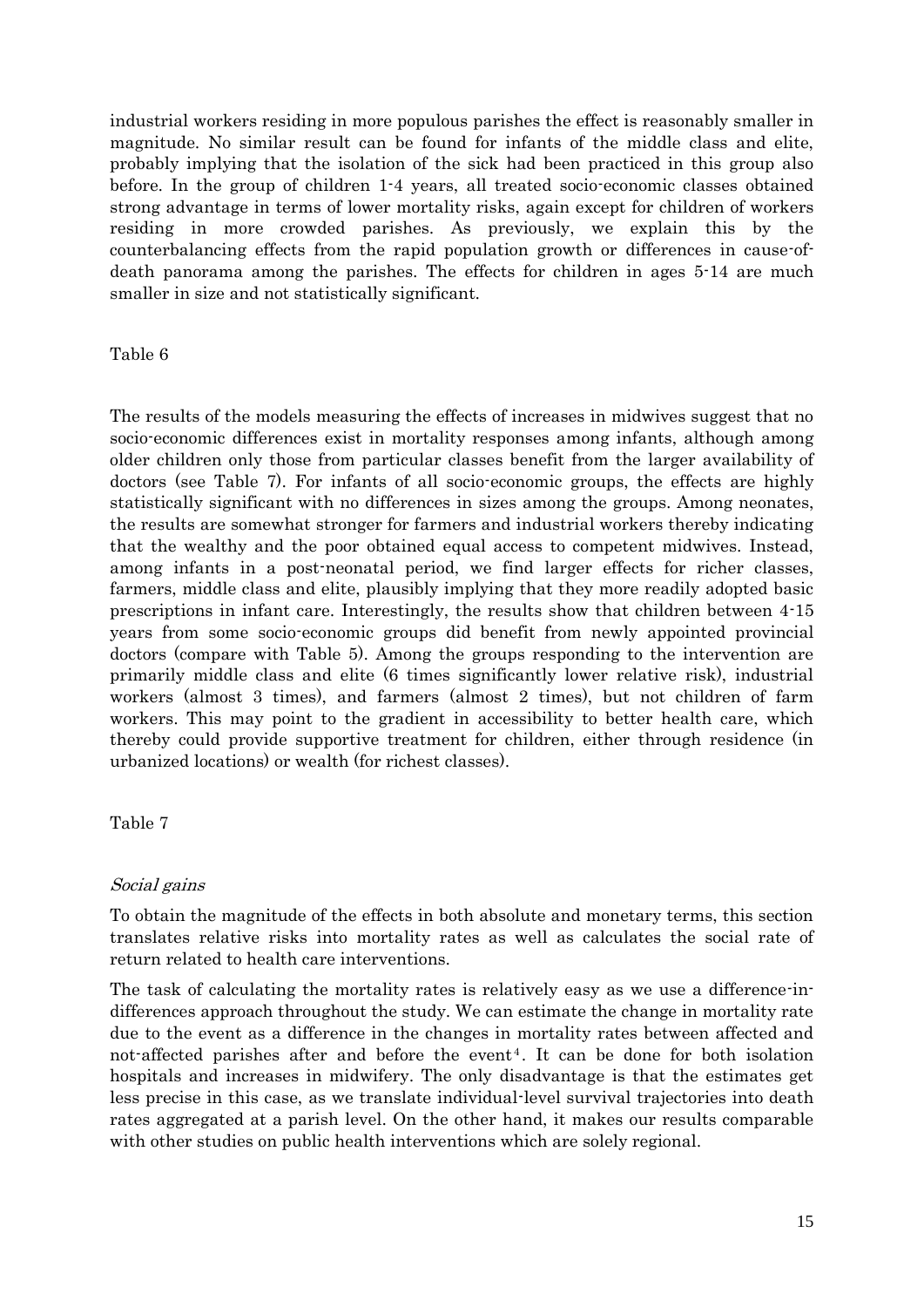Table 8 shows that the size of the effects due to the period events studied is striking. After the establishment of local hospitals and the employment of more qualified midwives, the infant mortality rate dropped by more than 50 per 1,000, that is by almost 60 per cent while excluding period and parish level change. Even though in the case of the Kävlinge district the counterfactual rise in infant mortality should be treated with some caution, the decline in infant mortality in the district itself is remarkable. In rural parishes belonging to the Teckomatorp district, this decline is somewhat larger and fully explained by the decline in the treated parishes. The impact of the establishment of isolation hospitals on child mortality has a similar relative magnitude but is reasonably smaller in absolute terms. The mortality rate in ages 1-4 and 5-14 declined by approximately two times, in absolute terms by 12 and 4 children per 1,000 respectfully.

#### Table 8

In addition to the absolute terms, the monetary value of the effects should be estimated<sup>5</sup>. We first calculate the costs per treated child in 1900 Swedish kroner (SEK). It is not difficult given that we have information on public expenditures from the Commune and Hospital ledger books as well as from Statistical yearbooks. In current values, the building of a hospital for isolation costed 2,700 SEK for each parish; later on, Kävlinge commune paid 3,500 SEK for a local hospital, whereas Kågeröd commune spent 7,000 SEK. For the hospitals for isolation, we assume that some money was spent on their annual maintenance, 100 SEK per year. We further multiply these costs by 10, since we consider a post-treatment period of ten years. In the case of improved midwifery, the books indicate the salaries for additional midwives (300 SEK per year), and an extra provincial doctor (425 SEK per year). We do not take into account a salary of a medical nurse reported at the same time as nurses did not help at deliveries. Midwives were better trained and we therefore take into account public expenses on their training. The costs for the courses taken by 3 midwives in the closest midwife school, in Gothenburg, was equal to 100 SEK (BISOS K: 1900). We also know that parents paid a midwife 1.5-2 SEK per delivery, and two times more to the instrumented midwife (Curtis 2005, Teckomatorps distrikt årsberättelser 1905). The latter payment is however negligible as it amounts to not more than three permille of the average annual income in any social group around 1905 (estimations from SEDD 3.2 (Bengtsson, Lindström 2003)). All amounts are further recalculated with 1900 as a base year. Based on these very conservative calculations, final values are as follows: approximately 4,200 SEK per each isolation hospital built in Kågeröd and Kävlinge, and 7480 SEK and 5380 SEK for the employment of additional medical personnel per each medical unit, in Teckomatorp and Kävlinge respectfully.

#### Table 9

The next step is to calculate the value of a child's life in 1900<sup>6</sup>. In contemporary Swedish statistics, in moderate terms, the value of a statistical life amounts to 21 mln SEK (2.4 mln euro in 2012 prices, Hultkrantz & Svensson 2012). We can further assume that the value of a person had been increasing at a higher rate than national income per capita. Current research suggests that the elasticity of the value of a life with respect to income ranges between 1.7 and 2.3 for rapidly industrializing countries (Haacker 2012). During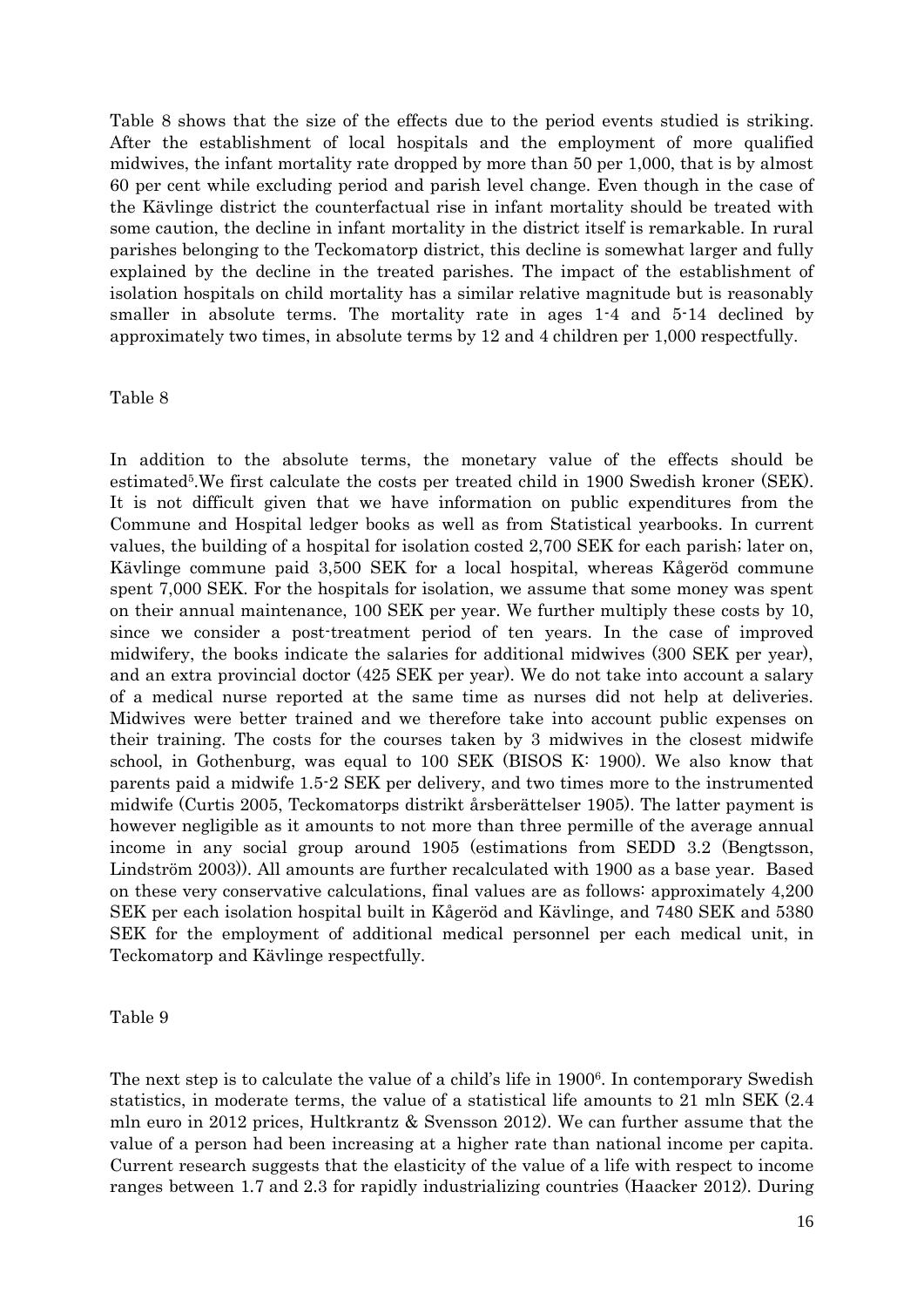1900-2006, real gross domestic product per capita has grown from 486 to 5,400 SEK that gives 240% growth rate in real values (Schön & Krantz 2012). Given the elasticity of 2.3, the real value of a life in 1900 is estimated as approximately 1,480 SEK in 1900 prices. Based on the estimates in Table 9 we can calculate the number of deaths averted due to the public health interventions and then multiply them by the real value of a life to obtain the total benefits. The latter amounts to more than 70,000 SEK obtained from the decline in infant mortality due to the improved midwifery for each medical unit, and to more than 134,000 SEK from the decline in child mortality due to the establishment of isolation hospitals.

A pairwise comparison of benefits and costs shows that the social rate of return to health care interventions is large. Each public krone spent on health care gave a return of more than 9 SEK for younger children and 6 SEK for older children. The size is not surprising if we take into account that the expenses on public health care were less than moderate comparatively with other costs, especially at initial stages. As expected, gains for older children are substantial but more moderate comparatively to younger children and infants, as mortality rates are much larger in the latter groups. Obviously, such estimates do not take into account other health benefits, not related to mortality but to the reduced morbidity due to the interventions. A rough approximation of investments into communications shows that the most expensive hospital established in the parishes costed the public less than one fifth of what was invested into other infrastructure. It implies that alternative spending of this public money could have allowed to prevent deaths with such a high rate of return.

# Conclusion

In the end of the period discussed in this study, in 1938, a nationwide travel report of journalist Lubbe Nordström - "Dirty Sweden" - drew the picture of rural Sweden as poor, dirty and backward (Nordström 1938). According to its view, provincial doctors and local governments were the only providers of modernity and enlightenment to the rural population. During the period between 1880s and 1920s, the annual local health reports had documented that all public health interventions were limited to the isolation and disinfection measures. No substantial improvements in water systems, sanitation, and housing had occurred in the rural parishes by the 1940s apart from the building of a bathhouse in Kävlinge in 1928. Children were vaccinated solely against smallpox up to the mid-1940s.

We find that after the 1890s isolation hospitals and the employment of midwives qualified in disinfection routines suppressed both infant and child mortality. Within a decade after the isolation hospitals were opened in the parishes, child mortality declined by 13 per 1,000 among children aged 1-4 years and by 4 per 1,000 among children aged 5-14 years. The employment of qualified midwives led to a decrease in death rates by 50 infants per 1,000, with stronger effects among neonates. These public health measures initiated a more than 50 per cent reduction in infant and child mortality, across different communities in the sample. Isolation and midwifery interventions affected children of all social classes equally, with the only exception being industrial workers living in crowded settings who did not gain from isolation measures. In addition to the isolation of the sick, these interventions implied that health institutions brought in up-to-date medical knowledge into the rural setting. Health benefits, produced by these interventions, largely exceeded the initial fixed and variable costs.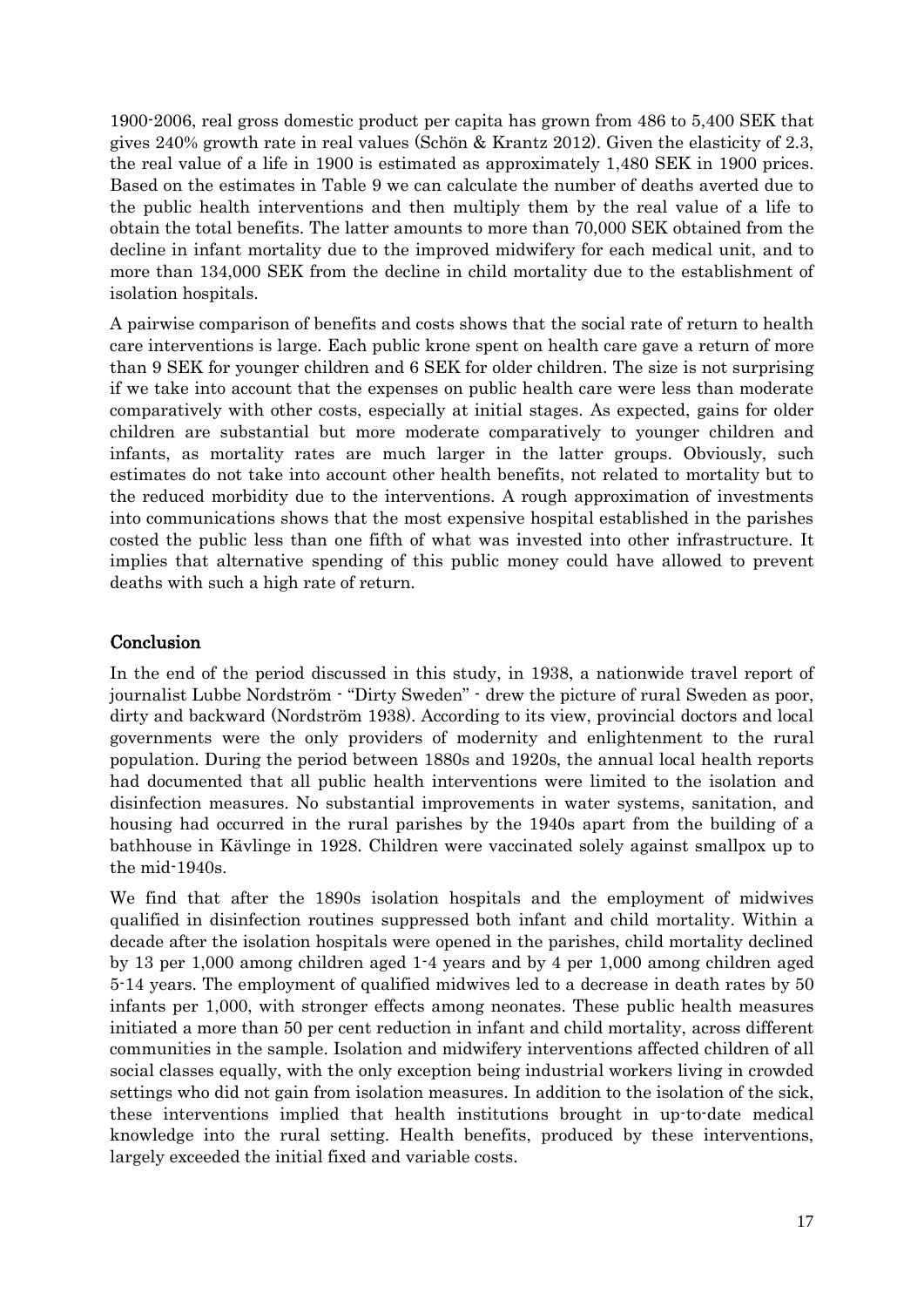The main findings of this paper establish that the medical knowledge transmitted into deliberate public action is a powerful means of reducing infectious disease mortality. Bacteriological discoveries of the latter part of the nineteenth century validated the uniform methods of dealing with contagious disease, such as isolation, disinfection and vaccination, with the latter being substantially delayed in its public application. As we showed, the isolation of the persons infected with airborne diseases stopped the spread of disease and reduced child mortality substantially. The employment of midwives was efficient not only with defeating neonatal mortality but also with reducing post-neonatal mortality.

The evidence provided in this paper motivates the responses that authorities should initiate towards infectious diseases today. Internationally, the emergence of new contagious diseases should be dealt with isolation methods first, before vaccines and drugs are invented. The history of responses to the most recent epidemics – Ebola in 2014 and MERS in 2015 – proved these measures as efficient. Also, in less developed countries and in rural areas, the initiatives stopping outbreaks of well-known infectious diseases may be the only possible tool as these countries are generally too poor to afford mass vaccination and treatment. For instance, in Astrakhan in 1970, the marsh of the pandemic of Asiatic cholera was stopped by quarantine regulations and cordons sanitaires. In the crowded settings, isolation initiatives should be complemented with sanitary regulations, as was done during the outbreak of cholera in South Africa in 2000. The only condition that should be met is the existence of local administration prepared to take a quick action with such measures.

#### References

- Andersson, T., Högberg, U., & Bergström, S. (2000). Community-based prevention of perinatal deaths: Lessons from nineteenth-century Sweden. International Journal of Epidemiology, 29(3), 542-548.
- Antonovsky, A. & Bernstein, J., (1977), 'Social class and infant mortality', Social Science & Medicine 11(8-9), 453–470.
- Bengtsson, T., (1988), 'Mortality and causes of death in Västranfors parish, Sweden, 1700-1925', Society, health and population during the demographic transition, pp. 461–493, Almqvist and Wiksell International, Stockholm.
- Bengtsson, T. (1999), 'The vulnerable child. Economic insecurity and child mortalityin preindustrial Sweden: a case study of Västanfors, 1757-1850', European Journal of Population 15, 117-151.
- Bengtsson, T. & Dribe, M. (1997) Economy and demography in western Scania, Sweden, 1650- 1900. EAP Working Paper Series No.10. International Research Center for Japanese Studies, Kyoto.
- Bengtsson, T. & Dribe, M., (2005), 'New evidence on the standard of living in Sweden during the eighteenth and nineteenth centuries: long-term development of the demographic response to short-term economic stress', Living Standards in the Past: New Perspectives on Well-Being in Asia and Europe, Oxford: Oxford University Press, 2005.
- Bengtsson, T. & Dribe, M., (2011), 'The late emergence of socioeconomic mortality differentials: A micro-level study of adult mortality in southern Sweden 1815–1968', Explorations in Economic History 48(3), 389–400.
- Bengtsson, T. & Dribe, M., (2014), 'The historical fertility transition at the micro level: Southern Sweden 1815-1939', Demographic Research S14(17), 493–534.
- Bengtsson, T., Dribe, M. & Svensson, P., (2012), The Scanian Economic Demographic Database: Version 3.0 (Machine-readable database). Lund: Lund University, Centre for Economic Demography.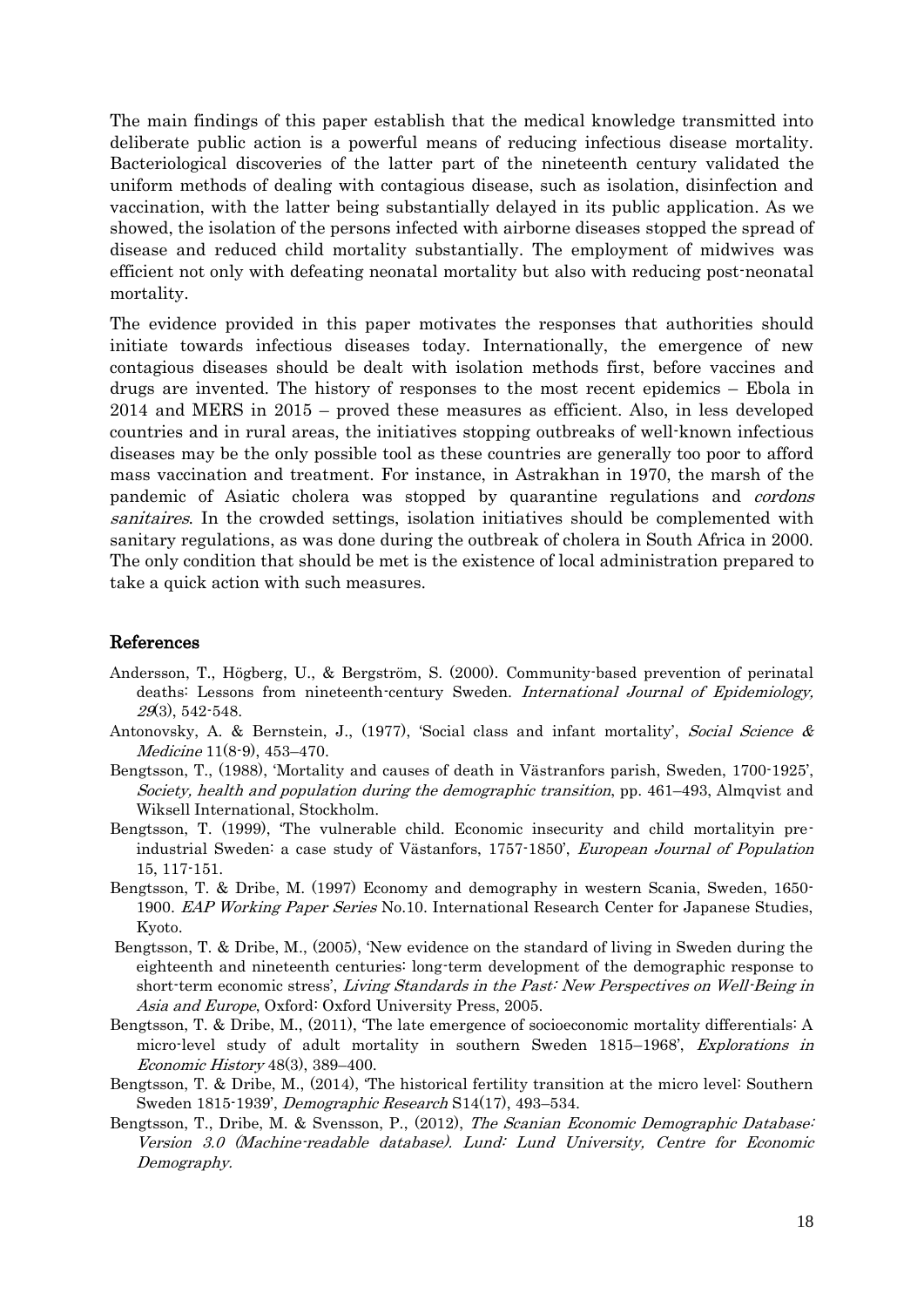- Bengtsson, T. & Lindstrom, M., (2003), 'Airborne infectious diseases during infancy and mortality in later life in southern Sweden, 1766–1894', *International Journal of Epidemiology* 32(2), 286–294.
- Bengtsson, T. & Lundh, C., (1994), 'La mortalite infantile et post-infantile dans les pays nordique savant 1900', Annales de Demographie Historique 1994, 23–43.
- Bengtsson, T. & van Poppel, F., (2011), 'Socioeconomic inequalities in death from past to present: An introduction', *Explorations in Economic History* 48(3), 343–356.
- Bourdelais, P. (2002), Cholera: a victory for medicine? In R. S. Schofield, D. Reher, A. Bideau (Eds.): The decline of mortality in Europe. Oxford: Clarendon Press, pp. 118–130.
- Brändström, A., Edvinsson, S. & Rogers, J., (2002), 'Illegitimacy, infant feeding practices and infant survival in Sweden 1750–1950 a regional analysis', An Interdisciplinary Journal for the History of Public Health 3(1), 13–52.
- Burström, B., Macassa, G., Oberg, L., Bernhardt, E. & Smedman, L., (2005), 'Equitable child health interventions', American Journal of Public Health 95(2), 208–216.
- Clark, G., (2007), A farewell to alms: A brief economic history of the world / Gregory Clark, Princeton, N.J. : Princeton University Press, 2007.
- Cox, D. R., (1972), 'Regression models and life-tables', Journal of the Royal Statistical Society. Series B (Methodological), 1972, p. 187.
- Curtis, S., (2005), 'Midwives and their role in the reduction of direct obstetric deaths during the late nineteenth century: the Sundsvall region of Sweden (1860-1890)', *Medical History* 49(3).
- Cutler, D., Deaton, A., and Lleras-Muney, A., (2006), 'The Determinants of Mortality'. Journal of Economic Perspectives 20(3), 97–120.
- Cutler, D.M. & Miller, G., (2005), 'The role of public health improvements in health advances: the twentieth-century United States', Demography (1), 1-22.
- Dribe, M. (2012). 'Social class in SEDD'. Lund University, Centre for Economic Demography.
- Easterlin, R.A., (1999), 'How beneficent is the market? A look at the modern history of mortality', European Review of Economic History 3(3), 257–294.
- Easterlin, R.A., (2000), 'Twentieth-century American population growth', The Cambridge economic history of the United States. Vol. 3, The twentieth century / edited by Stanley L. Engerman, Robert E. Gallman, pp. 505–548, Cambridge: Cambridge Univ. Press, 2000.
- Edvinsson, S., Lindkvist, M., (2011). Wealth and health in 19th-century Sweden: a study of social differences in adult mortality in the Sundsvall region. *Explorations in Economic History* 48, 376–388.
- Edvinsson, R. & Söderberg, J., (2007), Consumer Price Index for Sweden 1290-2006, Swedish Riksbank, available at http://www.riksbank.se/templates/Page.aspx?id=26813.
- Ferrie, J.P. & Troesken, W., (2008), 'Water and Chicago's mortality transition, 1850-1925: Water and Chicago's mortality transition, 1850-1925', Explorations in Economic History 45(1), 1-16.
- Floud, R., et al., (2011), The Changing Body: Health, Nutrition, and Human Development in the Western World since 1700, National Bureau of Economic Research, Inc.
- Fogel, R.W., (1994), 'Economic growth, population theory, and physiology: the bearing of longterm processes on the making of economic policy', The American Economic Review(3), 369-395.
- Fogel, R.W., (2004), The escape from hunger and premature death, 1700-2100: Europe, America and the Third World / Robert William Fogel, Cambridge: Cambridge University Press, 2004.
- Gagnon, A., Tremblay, M., Vézina, H. & Seabrook, J.A., (2011), 'Once were farmers: Occupation, social mobility, and mortality during industrialization in Saguenay-Lac-Saint-Jean, Quebec 1840–1971', Explorations in Economic History 48(3), 429–440.
- Haacker, M., (2012), Contribution of Increased Life Expectancy to Living Standards, mimeo.
- Haines, M.R., (2011), 'Inequality and infant and childhood mortality in the United States in the twentieth century', Explorations in Economic History 48(3), 418–428.
- Hardy, A., (1993), The epidemic streets [Elektroniskresurs]: Infectious disease and the rise of preventive medicine, 1856-1900 / Anne Hardy, Oxford: Clarendon, 1993.
- Hardy, A., (2001), *Health and medicine in Britain since 1860 / Anne Hardy*, New York: Palgrave Macmillan.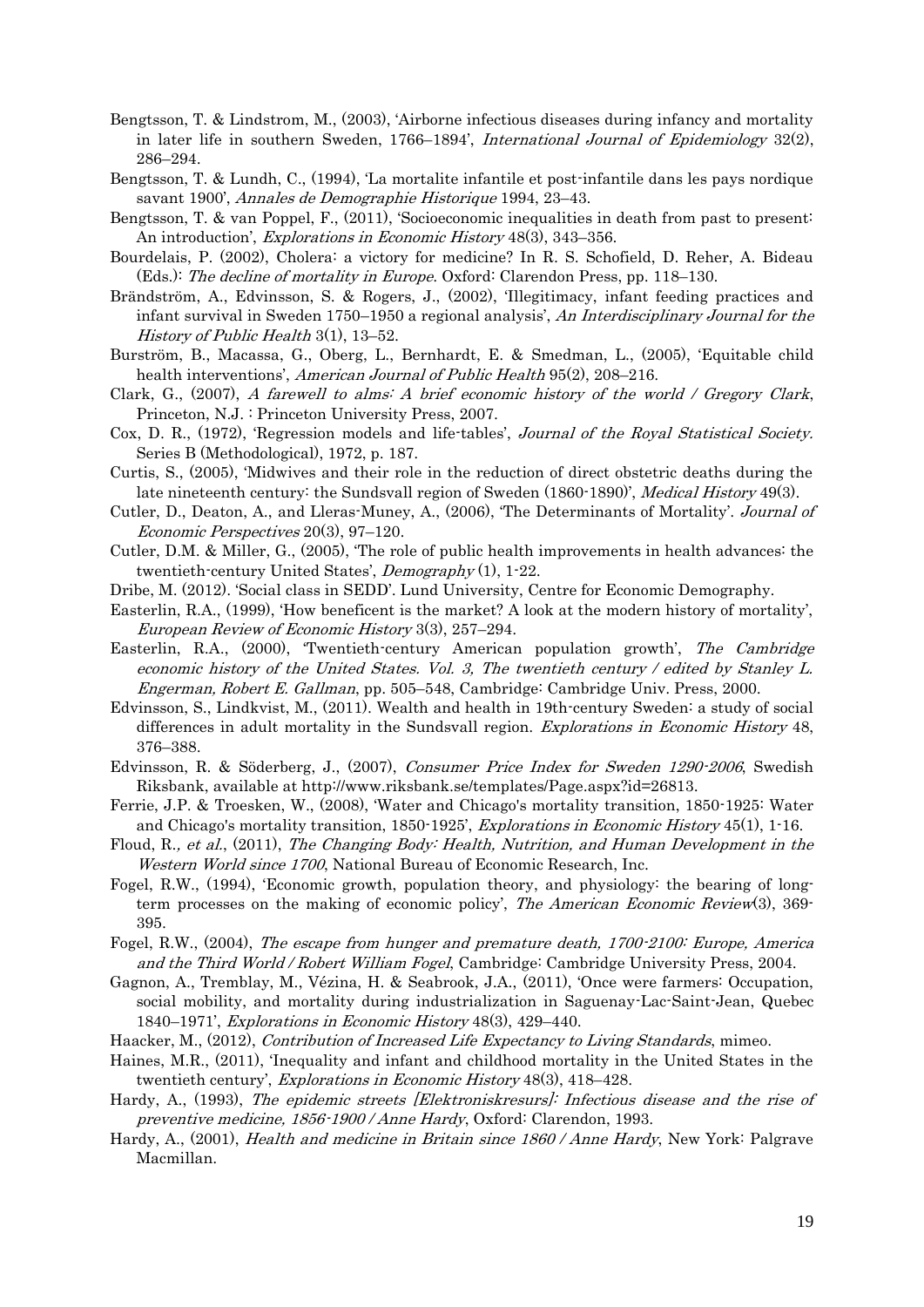Hultkrantz, L. & Svensson, M., (2012), 'The value of a statistical life in Sweden: A review of the empirical literature', *Health Policy* 108(2-3), 302-310.

- Högberg, U., (2004), 'The decline in maternal mortality in Sweden: the role of community midwifery', American Journal of Public Health 94(8), 1312–1320.
- Human Mortality Database, (2014), available at http://www.mortality.org/.

Johannisson, K. (2006), The people's health: public health policies in Sweden. In D. Porter (Ed.): The history of public health and the modern state. Amsterdam-Atlanta: GA, pp. 165–182.

Karaca-Mandic, P., Norton, E.C. & Dowd, B., (2012), 'Interaction terms in nonlinear models', Health Services Research 47(1pt1), 255–274.

Kävlinge kommunarkiv, (2010). Historien om Mårtensgatan. KEPA Tryck AB, Kävlinge.

- Kesztenbaum, L. & Rosenthal, J.-L., (2011), 'The health cost of living in a city: The case of France at the end of the 19th century', Explorations in Economic History 48(2), 207-225.
- Kesztenbaum, L. & Rosenthal, J.-L., (2014), Income versus sanitation: mortality decline in Paris, 1880-1914. PSE Working Papers, 2014(26).
- Kommunarkivet, Kågeröd (1876-1916). Kågeröd kommunalnämnd Huvudbok 1876-1916 [Commune ledger book].
- <sup>-</sup>, (1901-1931). *Kommunal räkenskapsbok i Norra Krerflinge* 1901-1931 [Commune ledger book].
- Kommunarkivet, Kävlinge, (1881-1915). Kommunal räkenskapsbok i Kjeflinge 1881-1915 [Commune ledger book].
- Kullberg, A.F., (1877), Författningar m.m. angående medicinalväsendet i Sverige. 1860/1876 / samlade och utgivna af A. Kullberg, Stockholm, 1877.
- Kunitz, S.J., (1986), 'Mortality since Malthus', in D. Codelam and R.S. Schofield (eds.), The State of Population Theory: Forward from Malthus, pp. 279–302, Basil Blackwell.
- Lindblom, P., (1967), Malmöhus läns landsting 1863-1962, Malmö, 1967.
- Link, B.G. & Phelan, J.C., (1996), 'Understanding sociodemographic differences in health the role of fundamental social causes', American Journal of Public Health 86(4), 471–473.
- Loudon, I. (1992), Death in Childbirth: An International Study of Maternal Care and Maternal Mortality 1800-1950: Oxford University Press.
- Lunn, P. G. (2002): Nutrition, immunity, and infection. In R. S. Schofield, D. Reher, A. Bideau (Eds.): The decline of mortality in Europe. Oxford: Clarendon Press, pp. 131–145.
- Macassa, G., De Leon, A. P. & Burström, B., (2006), 'The impact of water supply and sanitation on area differentials in the decline of diarrhoeal disease mortality among infants in Stockholm 1878-1925', Scandinavian Journal of Public Health 34(5), 526-533.
- McKeown, T., (1976), The modern rise of population / Thomas McKeown, London: Arnold, 1976.

Nordström, L., (1938), Lort-Sverige, Stockholm: Kooperativa förbundets bokförlag, 1938.

- Pettersson-Lidbom, P., 2014, 'Midwifes and Maternal Mortality: Evidence from a Midwifery Policy Experiment in Sweden in the 19th Century', mimeo.
- Preston, S.H., (1975), 'The changing relation between mortality and level of economic development', Population Studies 29(2), 231–248.
- Preston, S.H., Keyfitz, N., Schoen, R. & Nelson, V.E., (1972), Causes of death: Life tables for national populations, Studies in Population, 1972.
- Puhani, P.A., (2012), 'The treatment effect, the cross difference, and the interaction term in nonlinear "difference-in-differences" models', Economics Letters 115(1), 85–87.
- Quaranta, L. (2012). 'STATA code to transform data extracted from the intermediate data structure into rectangular episodes tables to be used in longitudinal statistical analysis'. Lund University, Centre for Economic Demography.
- Regionarkivet, Lund, (1889-1941). Årsberättelser från hälsovårdsnämnderna i Halmstads kommun [Annual report of the local health board].
	- –, (1889-1941). *Årsberättelser från hälsovårdsnämnderna i Kågeröds kommun* [Annual report of the local health board].
	- –, (1913-1941). *Årsberättelser från hälsovårdsnämnderna i Sireköpinge kommun* [Annual report of the local health board].
		- ———, (1889-1952). Sammandrag av årsberättelser från provinsialläkaren i Teckomatorps distrikt [Summary reports of the provincial doctors].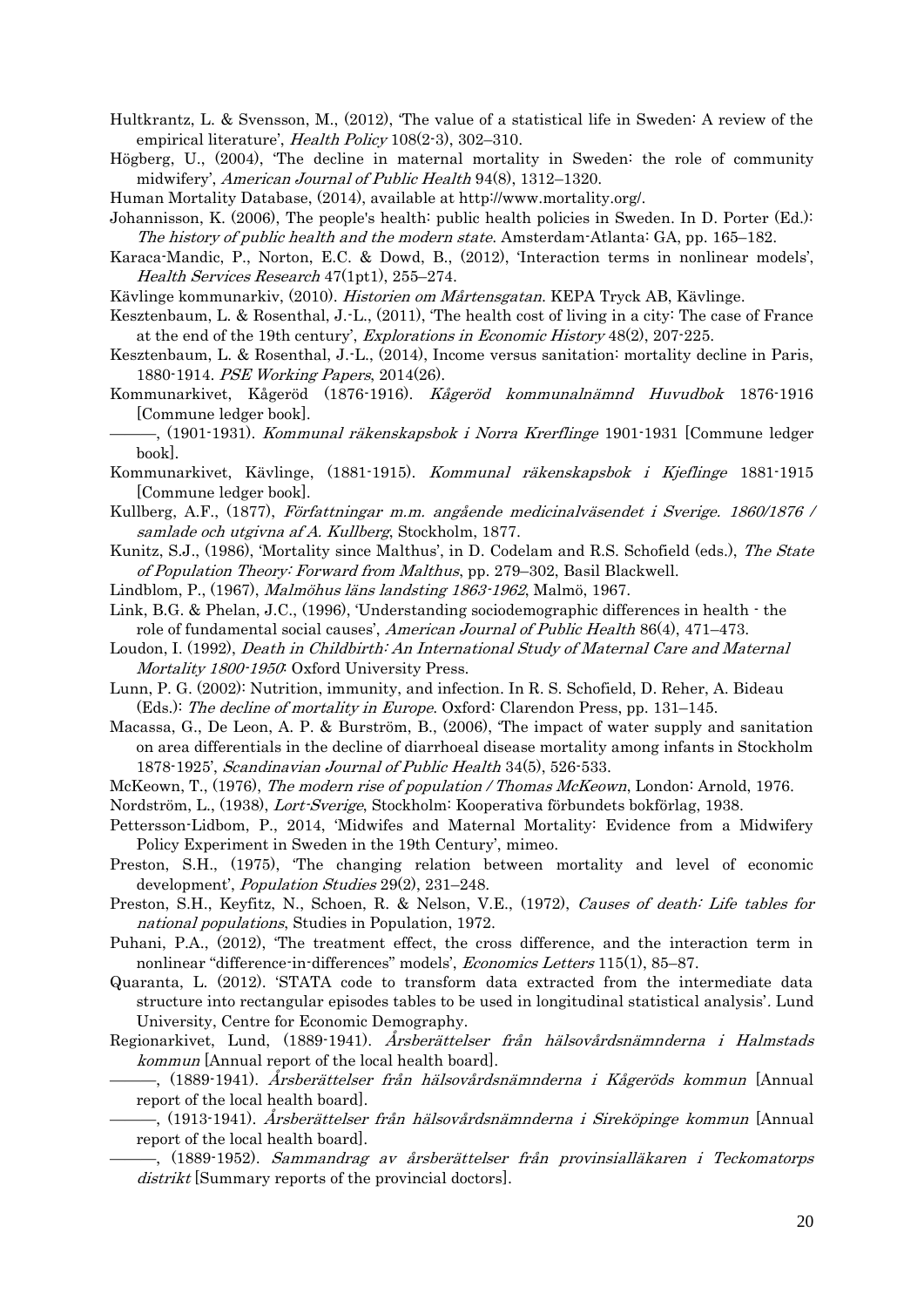–, (1900-1961). *Sammandrag av årsberättelser från extra provinsialläkaren i Kävlinge* distrikt [Summary reports of the extra provincial doctors].

- Reuterswärd, E. & Olsson, F., (1993), Skånes demografiska databas 1646-1894: En källbeskrivning / Elisabeth Reuterswärd & Franceska Olsson, Lund : Univ., 1993.
- Romlid, C., (1998), Makt, motstånd och förändring: Vårdens historia speglad genom det svenska barnmorskeväsendet 1663-1908 = [Power, resistance and change]: [the history of Swedish healthcare reflected through the official midwife-system 1663-1908] / Christina Romlid, Stockholm: Vårdförb., 1998; (Stockholm: Bromma-tr.).
- Sandberg, L. & Steckel, R.H., (1997), 'Was industrialization hazardous to your health? Not in Sweden', in R.H. Steckel and R. Floud (eds.), Health and welfare during industrialization, pp. 127–159, NBER Project Report series; Chicago and London; University of Chicago Press.
- Schenk, N., van Poppel, F., (2011). Social class social mobility and mortality in the Netherlands, 1850–2004. Explorations in Economic History 48, 401–417.
- Schön, L. & Krantz, O., (2012), 'Swedish Historical National Accounts 1560-2010', Lund Papers in Economic History 123.
- Schlich, T. (2004), The emergence of modern surgery. In D. Brunton (Ed.): *Medicine Transformed*: Health, Disease and Society in Europe 1800-1930. Manchester: Manchester University Press, pp. 61–91.
- Sköld, P., (1996), The two faces of smallpox: A disease and its prevention in eighteenth- and nineteenth-century Sweden / Peter Sköld, Umeå : Univ., 1996.
- Smith, D.S., (1983), 'Differential mortality in the United States before 1900', The Journal of Interdisciplinary History(4), 735.
- Statistiska Centralbyrån, (1999). Befolkningsutvecklingen under 250 år: historisk statistik för Sverige [Population development in Sweden in a 250-year perspective].
	- ———, (1874-1917). BISOS U: Bidrag till Sveriges officiella statistik U. Kommunernas fattigvård och finanser, Statistiska centralbyrån, P.A. Norstedt & Söner, Stockholm (annual volumes).
	- ———, (1889-1899). BISOS A: Bidrag till Sveriges officiella statistik A. Befolkningsstatistik. Statistiska centralbyrån, P.A. Norstedt & Söner, Stockholm (annual volumes).
- ———, (1889-1910). BISOS K: Bidrag till Sveriges officiella statistik K. Hälso- och sjukvården. Statistiska centralbyrån, P.A. Norstedt & Söner, Stockholm (annual volumes).
- ———, (1911-1920). SOS: Sveriges officiella statistik. Allmän om Hälso- och sjukvård. Statistiskacentralbyrån, P.A. Norstedt&Söner, Stockholm (annual volumes).
- Svensk författningssamling, (1859): 64 [Swedish Code of Statutes].
- Svensk författningssamling (1893): 61 [Swedish Code of Statutes].
- Szreter, S., (1988), 'The importance of social intervention in Britain's mortality decline c.1850- 1914: A re-interpretation of the role of public health', Social History of Medicine 1(1), 1-38.
- Szreter, S., (1997), 'Economic growth, disruption, deprivation, disease and death: on the importance of the politics of public health', *Population & Development Review* 23, 693–728.
- van Leeuwen, M. & Maas, I., (2011), HICLASS. A historical international social class scheme, Leuven University Press.
- Weindling, P. (2004), From germ theory to social medicine: public health, 1880-1930. In D. Brunton (Ed.): Medicine Transformed: Health, Disease and Society in Europe 1800-1930. Manchester: Manchester University Press, pp. 239–265.
- WHO (2006). Guidelines for conducting cost-benefit analysis of household energy and health interventions. WHO, Switzerland, 2006.
- Woods, R. I., (2000), The demography of Victorian England and Wales, Cambridge University Press, Cambridge.
- Woods, R. I., Watterson, P. A. & Woodward, J. H., (1989), 'The causes of rapid infant mortality decline in England and Wales, 1861- 1921 Part II', Population Studies 43, 113–132.
- Yayachandran, S., Lleras-Muney, A. & Smith, K.V., (2010), 'Modern medicine and the twentieth century decline in mortality: Evidence on the impact of sulfa drugs', American Economic Journal: Applied Economics 2(2), 118-146.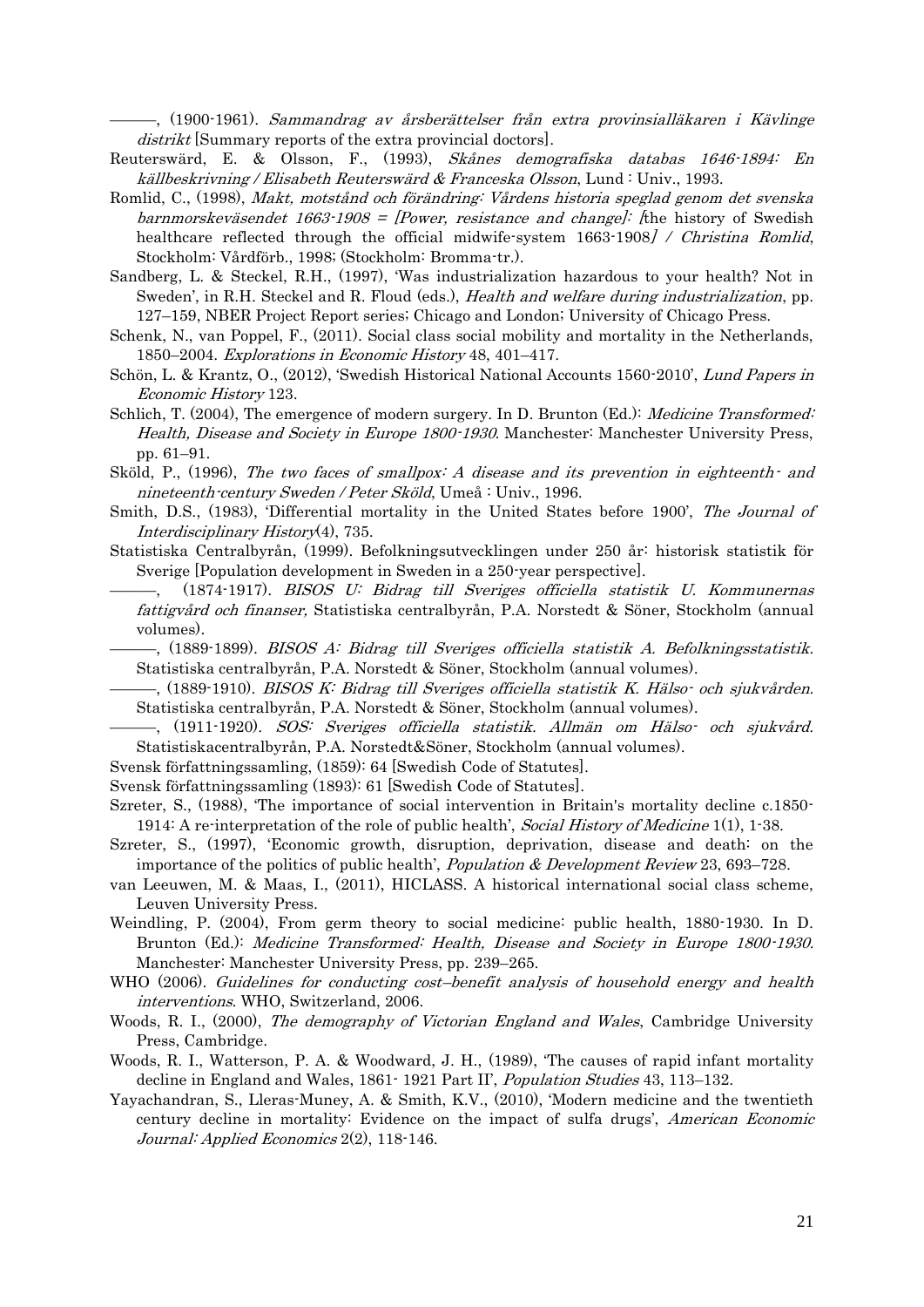# FIGURES



Figure 1 – Infant mortality rate (<1 year) in Sweden and 5 parishes in southern Sweden, 1800- 1968, per 1000

Sources: Southern Sweden: SEDD 2012; Sweden: Human Mortality Database 2014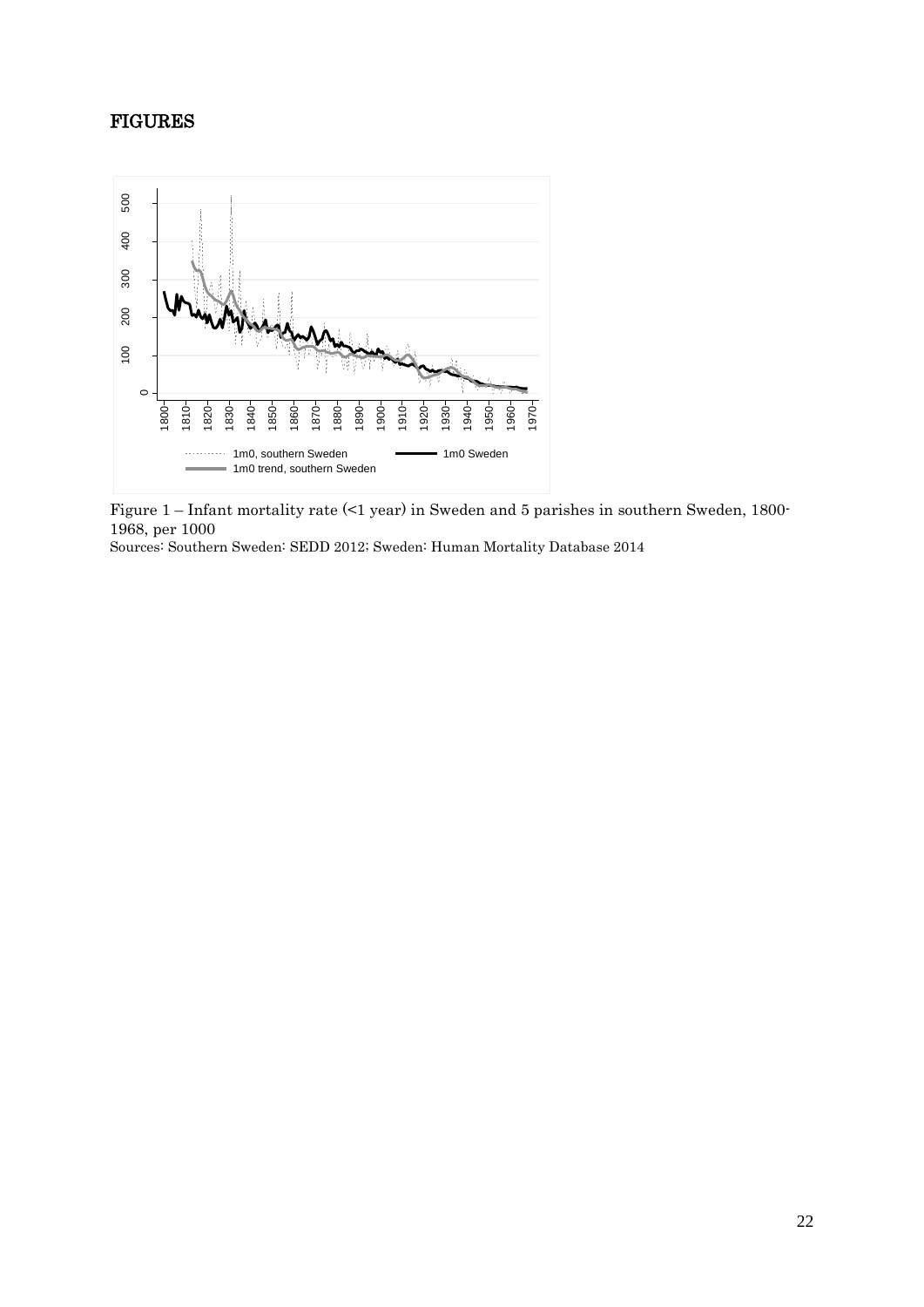

Figure 2 – Child mortality rate (1-14 years) in Sweden and 5 parishes in southern Sweden, 1800- 1968, per 1000

Sources: Southern Sweden: SEDD 2012; Sweden: Human Mortality Database 2014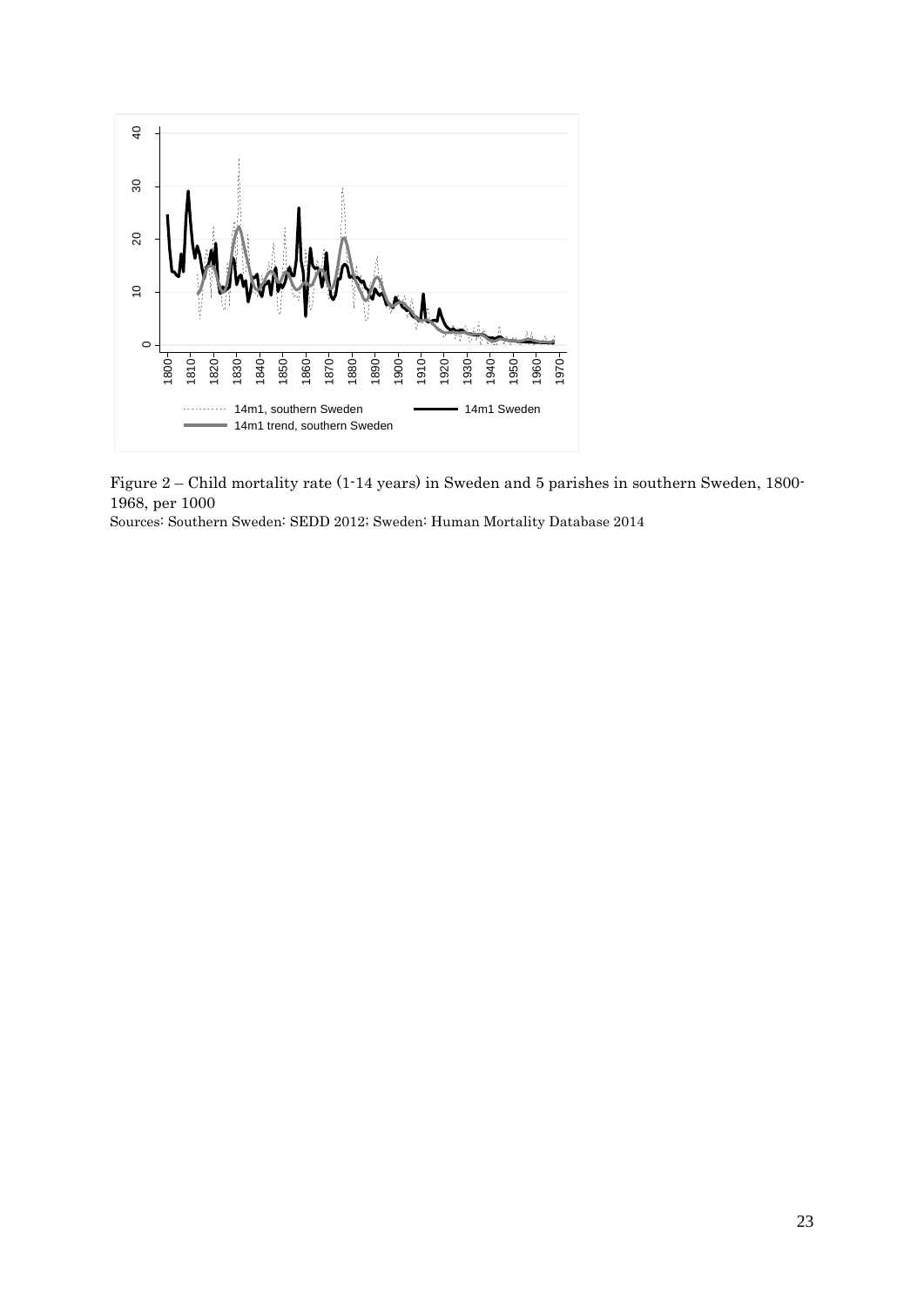

Figure 3 – Map of the area under study, southern Sweden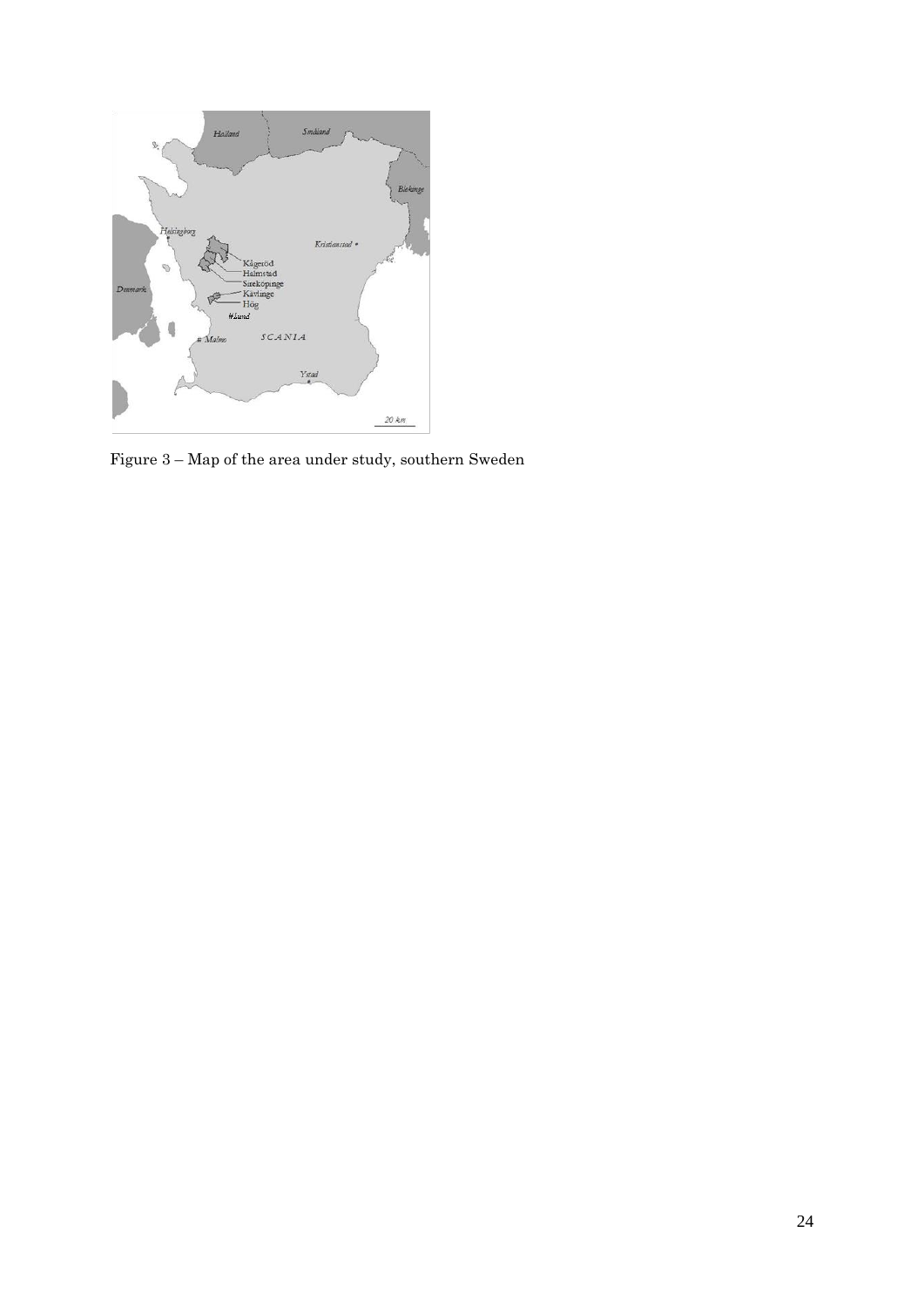

Figure 4 – Investment in health care and communications per 0-15 child population (real values 1900 price levels) 1874-1917 by parish under study, log values Sources: Statistiska Centralbyrån, 1874-1917 Kommunernas fattigvård och finanser.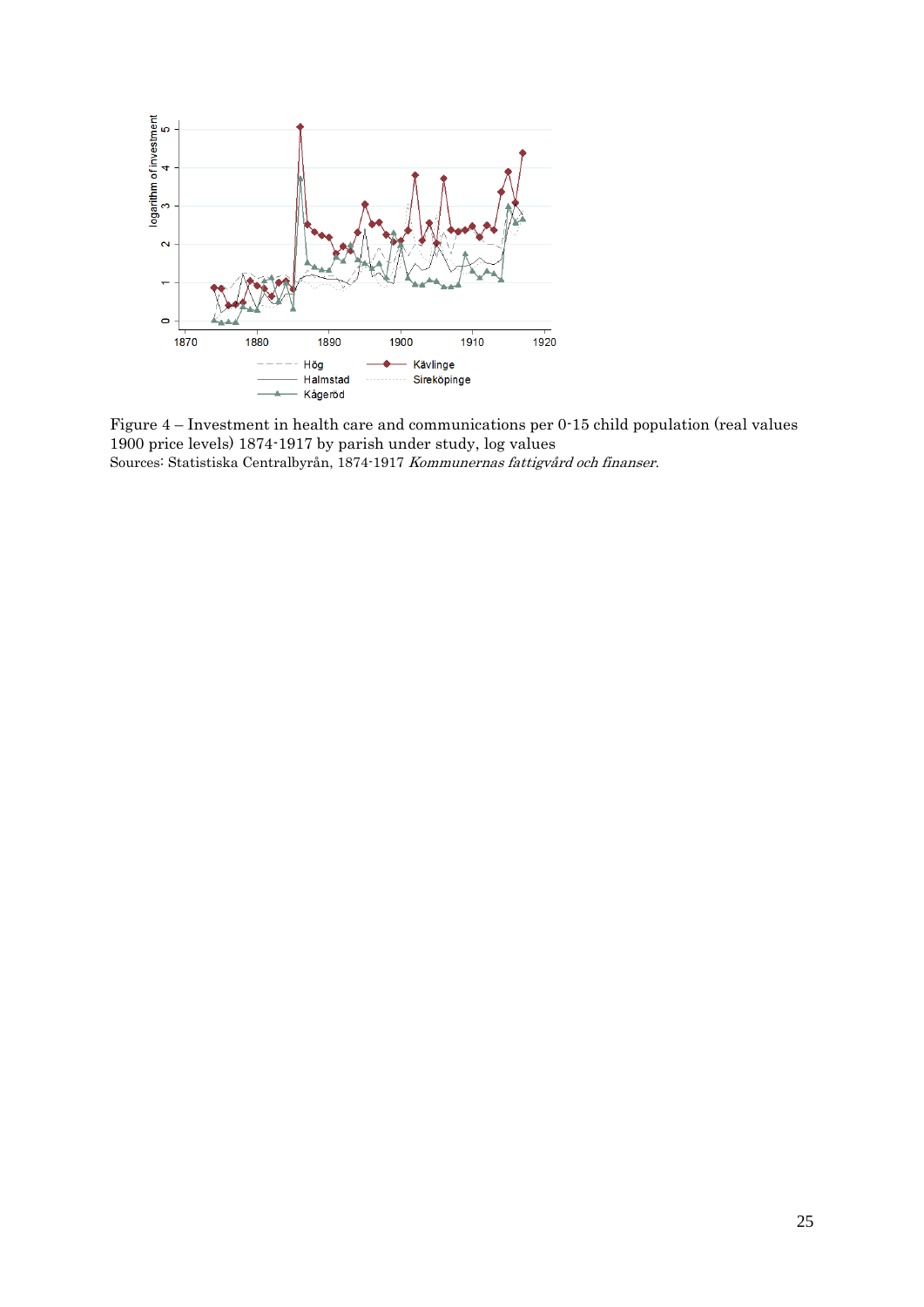

#### a) Provincial doctors and medical nurses per 1000 live births

Figure 5 – Medical personnel by type per 1000 births 1889-1920 by medical district under study, in Kävlinge medical district (Kävlinge and Hög) and in Teckomatorp medical district (Sireköpinge, Halmstad and Kågeröd)

Sources: Statistiska Centralbyrån, 1874-1917 Kommunernas fattigvård och finanser; Statistiska Centralbyrån, 1889-1899 Befolkningsstatistik; Statistiska Centralbyrån, 1889-1910 Hälso- och sjukvården; Statistiska centralbyrån, 1911-1920 Allmän om Hälso- och sjukvård.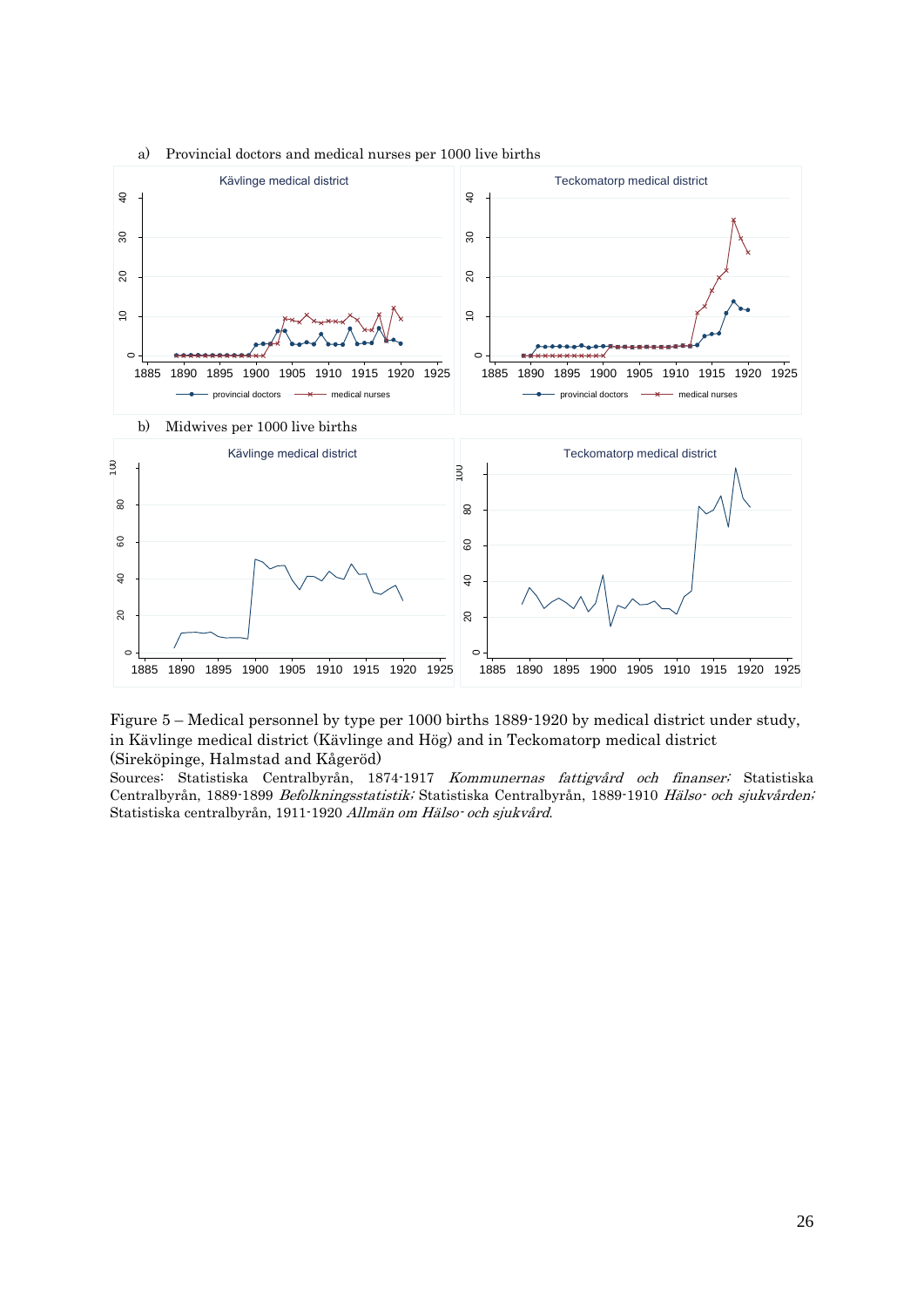# TABLES

| southern Sweden |          |           |              |                |       | Sweden         |
|-----------------|----------|-----------|--------------|----------------|-------|----------------|
|                 | Airborne | Diarrheal | Other causes | All infectious | Total | All infectious |
|                 |          |           | & unknown    | diseases       |       | diseases       |
| 1870-1879       | 5.88     | 1,27      | 6,08         | 7.15           | 13,23 | n/a            |
| 1880-1889       | 5.03     | 0,46      | 4,73         | 5.49           | 10,21 | n/a            |
| 1890-1899       | 3.55     | 1,12      | 5,60         | 4.73           | 10,27 | n/a            |
| 1900-1909       | 2.47     | 0.86      | 2,98         | 3.33           | 6.31  | 3.16           |
| 1910-1919       | 2,23     | 0.44      | 1,02         | 2,73           | 3,70  | 2,71           |
| 1920-1929       | 1,14     | 0,23      | 0,46         | 1.43           | 1,83  | 1,09           |
| 1930-1940       | 0.59     | 0.13      | $1.38\,$     | 0.85           | 2,10  | 0.60           |

Table 1 – Cause-specific child mortality rate 1-14 years in Sweden and 5 parishes in southern Sweden, 1870-1940, per 1000

Sources: Southern Sweden: Estimations from SEDD 2012; Sweden: Preston et al. 1972: 651-670.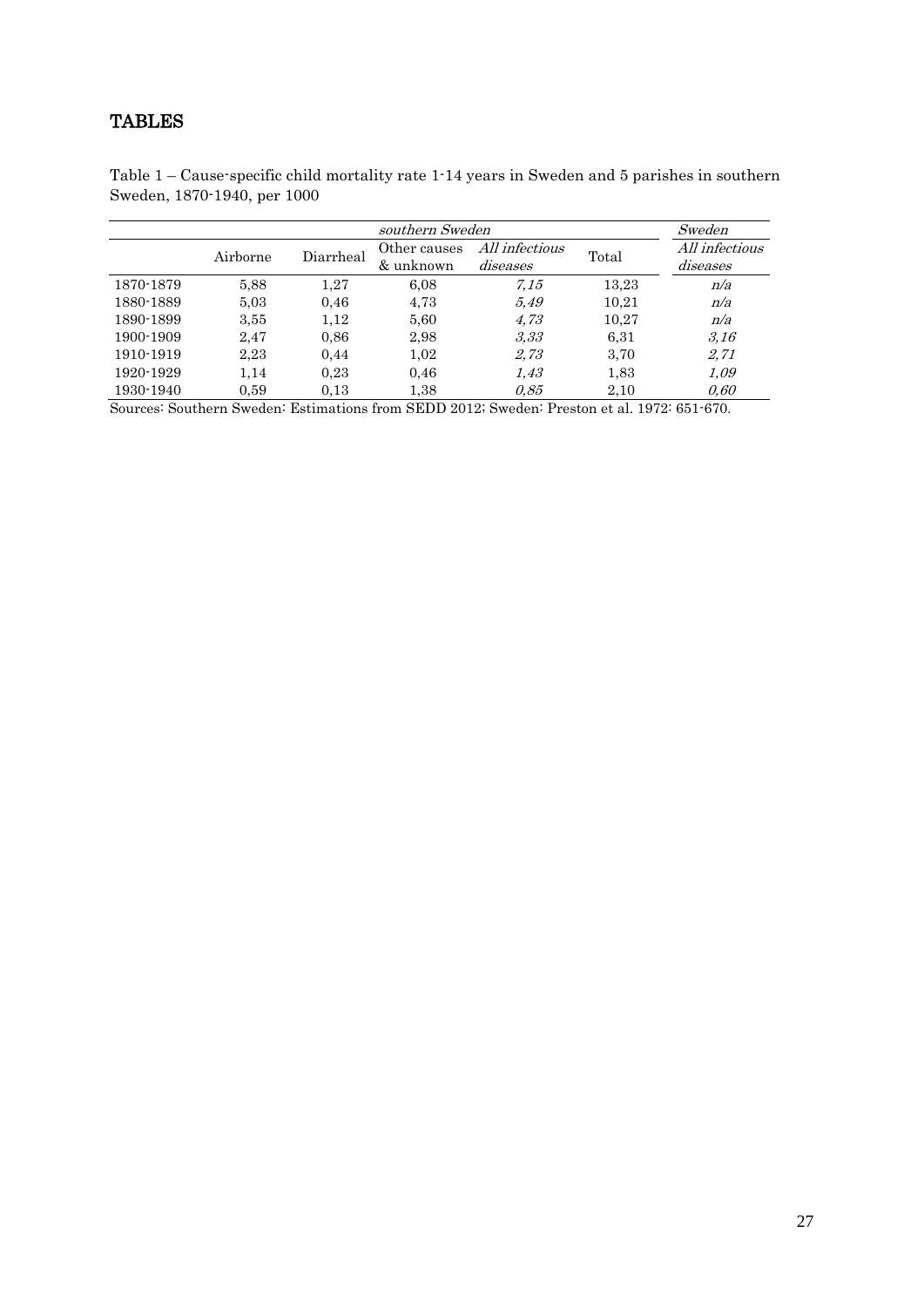# Table 2 – Descriptive statistics

l,

|                                                             | $(1$ year) | $(1-4 \text{ years})$ | $(5-14 \text{ years})$ |
|-------------------------------------------------------------|------------|-----------------------|------------------------|
| 1883-1905, isolation hospitals                              |            |                       |                        |
| Kågeröd 1893, Kävlinge 1895                                 |            |                       |                        |
| Treatment variables                                         |            |                       |                        |
| untreated (ref)                                             | 62.2       | 63.7                  | 66.5                   |
| treated X post                                              | 37.8       | 36.3                  | 33.5                   |
| out of which                                                |            |                       |                        |
| treated X post Kågeröd 1893 (1883-1905)                     | 17.5       | 17.3                  | 18.7                   |
| treated X post Kävlinge 1895 (1883-1905)                    | 20.4       | 19.0                  | 14.8                   |
| treated X post X middle class&elite                         | 4.8        | 4.6                   | 3.7                    |
| treated X post X farmers                                    | 2.4        | 2.5                   | 3.6                    |
| treated X post X industrial workers                         | 16.6       | 15.4                  | 11.6                   |
| treated X post X farm workers                               | 14.0       | 13.9                  | 14.6                   |
| Parish of residence                                         |            |                       |                        |
| Kävlinge                                                    | 28.3       | 26.1                  | 20.6                   |
| Hög                                                         | 5.7        | 6.5                   | 7.5                    |
| Kågeröd                                                     | 28.0       | 28.5                  | 29.4                   |
| Sireköpinge                                                 | 22.6       | 23.3                  | 25.2                   |
| Halmstad                                                    | 15.4       | 15.6                  | 17.3                   |
| Control variables                                           |            |                       |                        |
| SES (%)                                                     |            |                       |                        |
| Middle class&elite                                          | 12.4       | 13.5                  | 14.2                   |
| Farmers                                                     | 12.5       | 9.3                   | 11.2                   |
| Industrial workers                                          | 22.4       | 30.8                  | 27.9                   |
| Farm workers                                                | 52.7       | 46.4                  | 46.7                   |
| $Sex(\%)$                                                   |            |                       |                        |
| Female (ref)                                                | 48.0       | 47.9                  | 48.8                   |
| Male                                                        | 52.0       | 52.1                  | 51.2                   |
| Number of older siblings (%)                                |            |                       |                        |
| No older siblings (ref)                                     | 22.5       | 23.1                  | 29.0                   |
| $1-2$ siblings                                              | 36.1       | 37.6                  | 44.6                   |
| More than 3 siblings                                        | 41.4       | 39.3                  | 26.4                   |
| Population density (mean)                                   | 113.5      | 115.2                 | 112.7                  |
| Individuals                                                 | 4012       | 4898                  | 5842                   |
| Deaths                                                      | 329        | 179                   | 141                    |
| Person-years at risk                                        | 3770       | 11600                 | 24915                  |
| 1893-1925, medical personnel                                |            |                       |                        |
| Kävlinge med. district 1903, Teckomatorp med. district 1915 |            |                       |                        |
| Treatment variables                                         |            |                       |                        |
| untreated (ref)                                             | 54.1       | 52.0                  | $50.1\,$               |
| treated X post                                              | 45.9       | 48.0                  | 49.4                   |
| out of which                                                |            |                       |                        |
| treated X post Kävlinge d. 1903 (1893-1913)                 | 22.9       | $24.0\,$              | $22.6\,$               |
| treated X post Teckomatorp d. 1915 (1905-1925)              | 29.7       | $29.1\,$              | $29.4\,$               |
| treated X post X middle class&elite                         | 7.6        | 8.3                   | 9.1                    |
| treated X post X farmers                                    | 4.1        | $4.0\,$               | $4.5\,$                |
| treated X post X industrial workers                         | $20.8\,$   | $21.9\,$              | 21.4                   |
| treated X post X farm workers                               | $13.4\,$   | 13.8                  | 14.4                   |
| Parish of residence                                         |            |                       |                        |
| Kävlinge                                                    | 35.1       | 34.7                  | 32.1                   |
| Hög                                                         | $5.4\,$    | $5.6\,$               | 5.9                    |
| Kågeröd                                                     | 28.1       | $28.3\,$              | $29.2\,$               |
| Sireköpinge                                                 | 19.1       | 19.1                  | 19.8                   |
| Halmstad                                                    | 12.3       | 12.3                  | 13.0                   |
| Control variables                                           |            |                       |                        |
| <b>SES (%)</b>                                              |            |                       |                        |
| Middle class&elite                                          | $10.2\,$   | 10.2                  | 10.1                   |
| Farmers                                                     | 9.5        | $10.9\,$              | 12.7                   |
| Industrial workers                                          | $27.7\,$   | $26.1\,$              | $22.0\,$               |
|                                                             |            |                       |                        |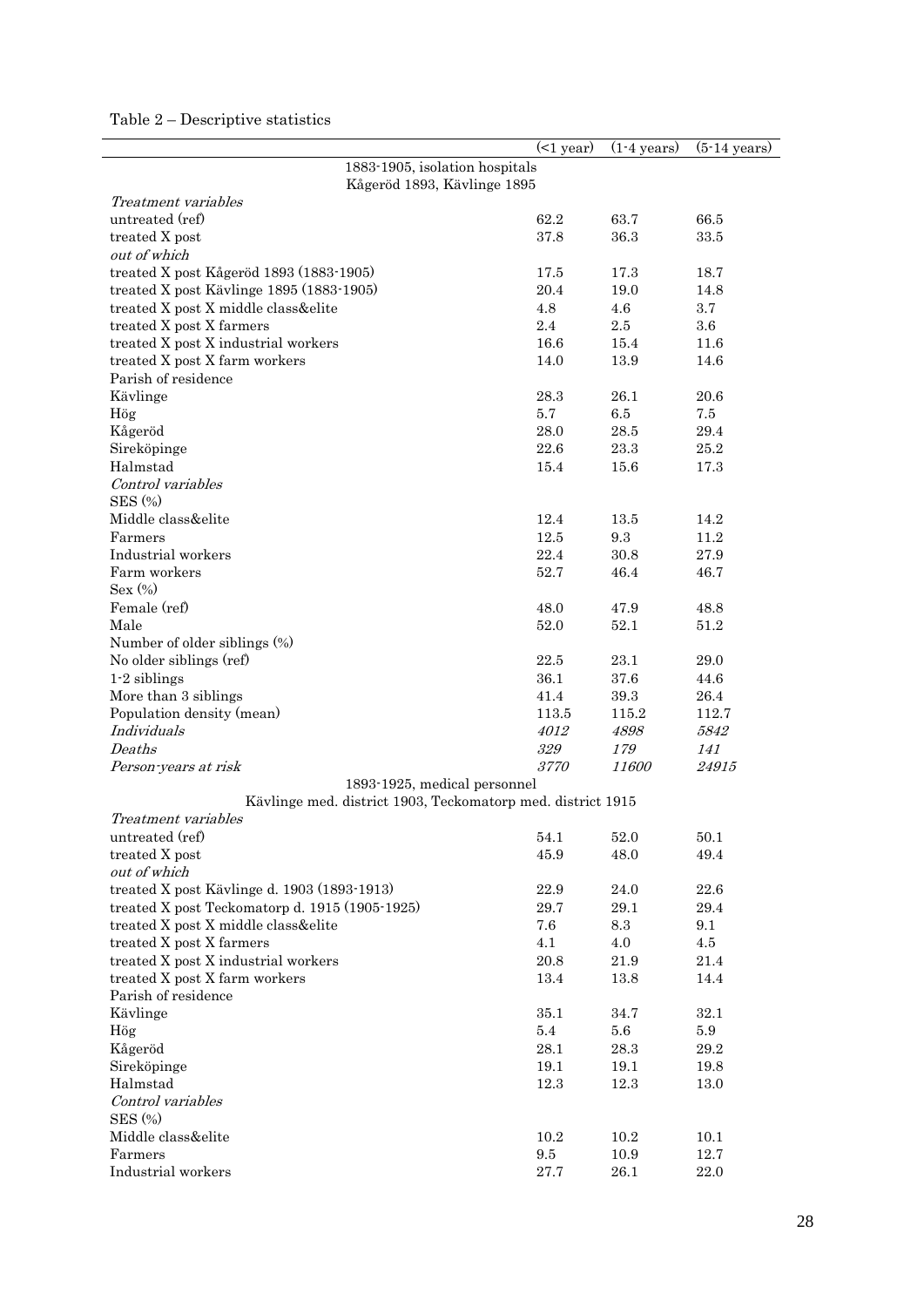| Farm workers                 | 52.6 | 52.9       | 55.2  |
|------------------------------|------|------------|-------|
| Sex (%)                      |      |            |       |
| Female (ref)                 | 48.8 | 49.1       | 49.1  |
| Male                         | 51.2 | 50.9       | 50.9  |
| Number of older siblings (%) |      |            |       |
| No older siblings (ref)      | 21.3 | 21.9       | 30.7  |
| $1-2$ siblings               | 36.8 | 39.0       | 45.8  |
| More than 3 siblings         | 42.9 | 39.1       | 23.5  |
| Population density (mean)    | 78.2 | 75.7       | 68.2  |
| Individuals                  | 6090 | 7714       | 9879  |
| Deaths                       | 437  | <i>180</i> | 144   |
| Person-years at risk         | 5827 | 18942      | 45550 |

Note: % represents the percentage of individual exposure time (person years in each category).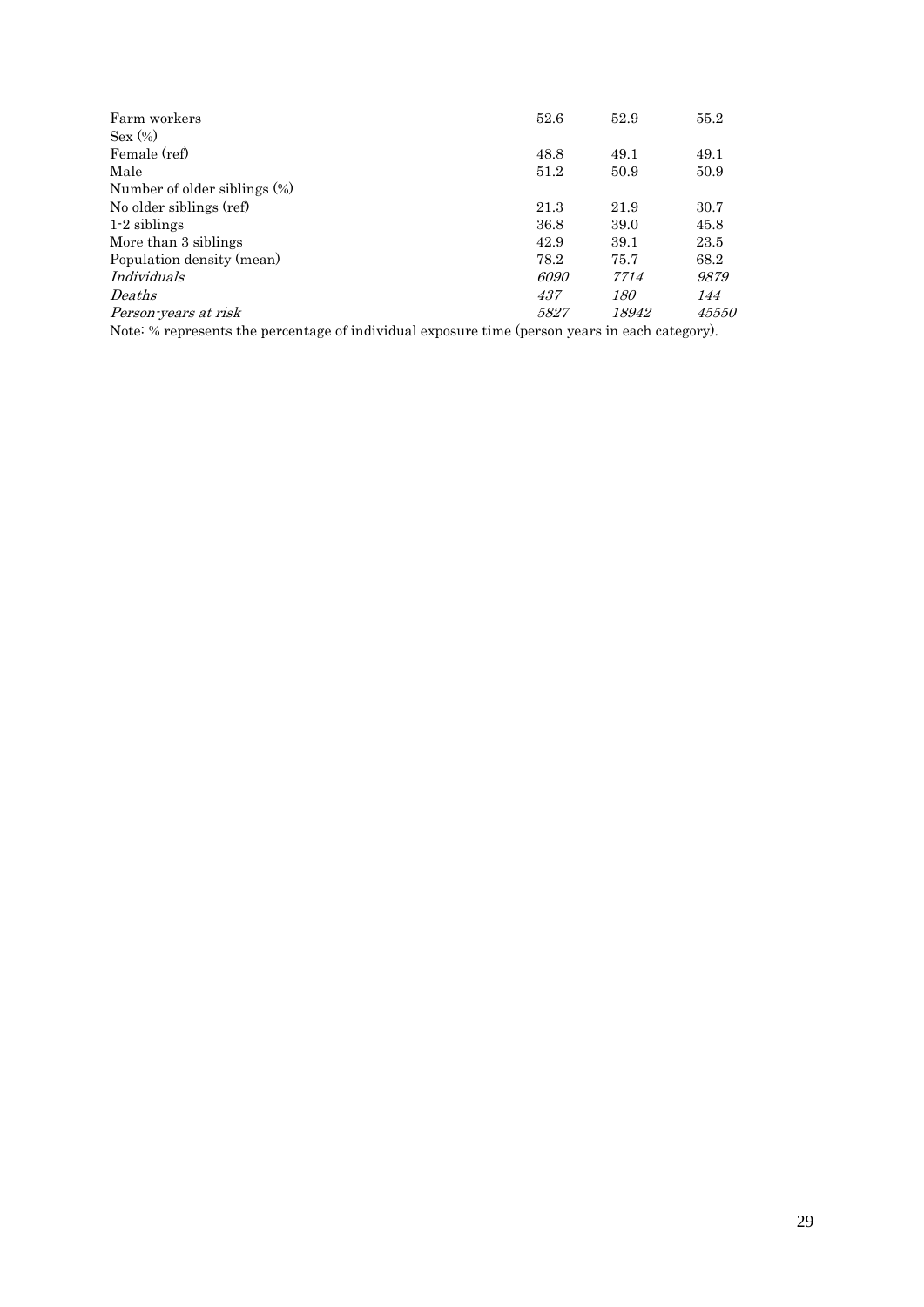|                              | $(0-1)$                                         | $(1-4)$              | $(5-14)$                                        | $(0-1)$                                                         | $(1-4)$                              | $(5-14)$ |  |  |
|------------------------------|-------------------------------------------------|----------------------|-------------------------------------------------|-----------------------------------------------------------------|--------------------------------------|----------|--|--|
|                              | Parish FE, year FE, SES FE, individual controls |                      |                                                 | Parish FE, year FE, SES FE, individual controls                 |                                      |          |  |  |
|                              |                                                 |                      |                                                 |                                                                 | & parish-specific linear year trends |          |  |  |
| treated X post               | 0.787                                           | 0.875                | $0.463**$                                       | $0.516*$                                                        | 0.547                                | 0.861    |  |  |
|                              | (0.248)                                         | (0.636)              | (0.015)                                         | (0.068)                                                         | (0.212)                              | (0.784)  |  |  |
| treated X post Kågeröd 1893  | 0.685                                           | $0.502*$             | $0.515*$                                        | $0.319**$                                                       | $0.210**$                            | 0.577    |  |  |
|                              | (0.142)                                         | (0.054)              | (0.091)                                         | (0.024)                                                         | (0.018)                              | (0.446)  |  |  |
| treated X post Kävlinge 1895 | 0.917                                           | 1.629                | $0.414**$                                       | 0.800                                                           | 1.514                                | 1.334    |  |  |
|                              | (0.747)                                         | (0.197)              | (0.027)                                         | (0.642)                                                         | (0.534)                              | (0.700)  |  |  |
|                              |                                                 |                      | Parish FE, year FE, SES FE, individual controls | Parish FE, year FE, SES FE, individual controls                 |                                      |          |  |  |
|                              |                                                 | & population density |                                                 | $\&$ parish-specific linear year trends $\&$ population density |                                      |          |  |  |
| treated X post               | 0.748                                           | 0.650                | 0.563                                           | $0.529*$                                                        | 0.550                                | 0.743    |  |  |
|                              | (0.218)                                         | (0.183)              | (0.118)                                         | (0.079)                                                         | (0.216)                              | (0.597)  |  |  |
| treated X post Kågeröd 1893  | 0.682                                           | $0.500*$             | $0.506*$                                        | $0.320**$                                                       | $0.210**$                            | 0.597    |  |  |
|                              | (0.138)                                         | (0.053)              | (0.084)                                         | (0.024)                                                         | (0.018)                              | (0.477)  |  |  |
| treated X post Käylinge 1895 | 1.079                                           | 1.828                | 0.939                                           | 0.837                                                           | 1.552                                | 0.979    |  |  |
|                              | (0.873)                                         | (0.357)              | (0.935)                                         | (0.711)                                                         | (0.511)                              | (0.979)  |  |  |

Table 3 – Impact of the introduction of isolation hospitals on all-cause infant and child mortality, southern Sweden. Hazard ratios.

Note: Cox proportional hazard model estimates. Models estimated for infants (0-1 years old), children 1-4 years (1-4), and children 5-14 years (5-14). The treated are Kågeröd after 1893 and Kävlinge after 1895 (an observational window 1883-1905). Models with treated X post and treated X post Kågeröd 1893/treated X post Kävlinge 1895 are estimated separately. Individual controls include number of older siblings and sex. Population density is both parish- and year-specific. FE refers to fixed effects.

Exponentiated coefficients;  $p$ -values in parentheses

\* p< 0.10, \*\* p< 0.05, \*\*\* p< 0.01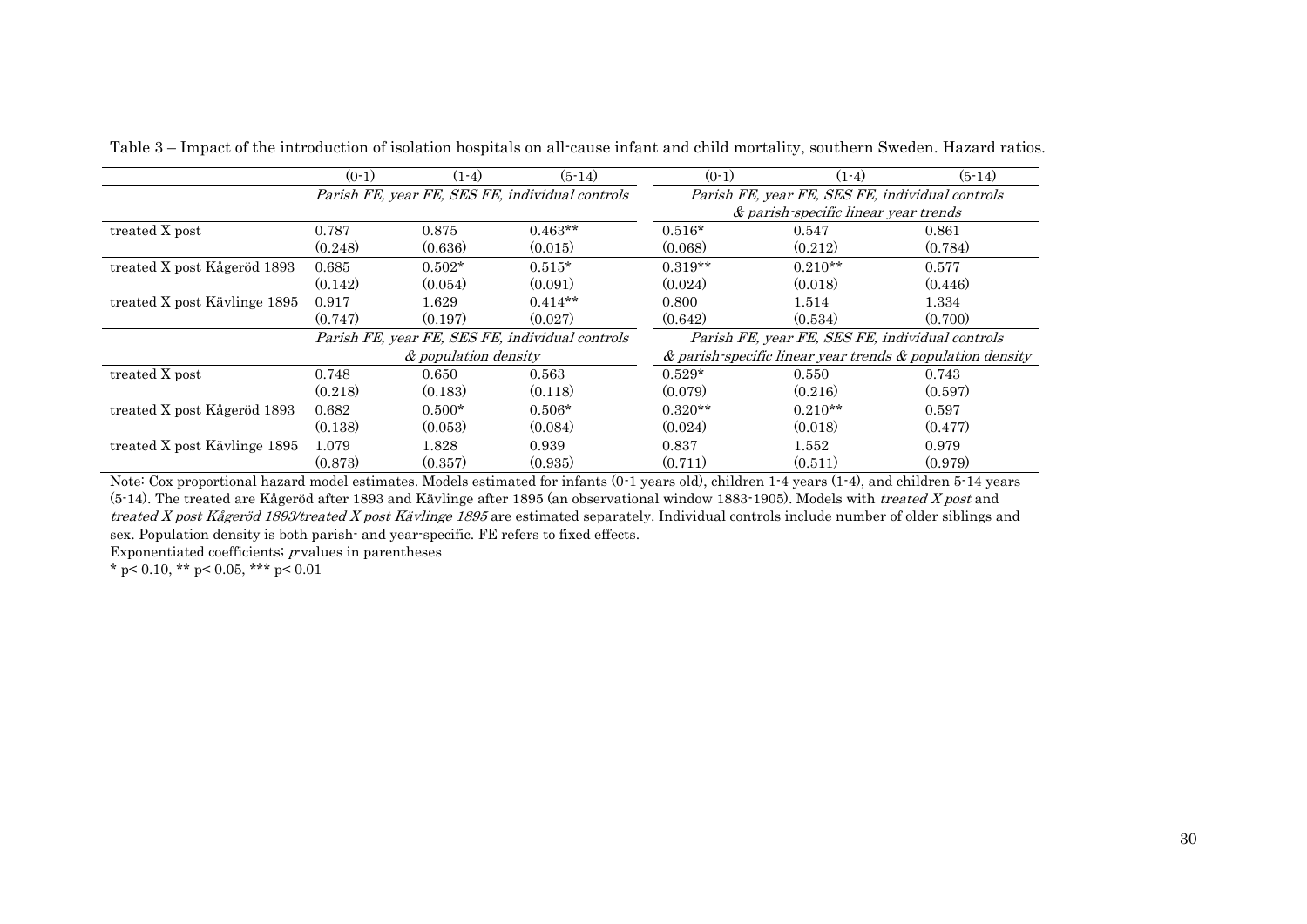|                                    | ( < 28d)   | $(28d - 51v)$                          | $(2 - 1y)$ | ( < 28d)                                                        | $(28d - 1y)$                                    | $(2 - 1y)$ |  |  |
|------------------------------------|------------|----------------------------------------|------------|-----------------------------------------------------------------|-------------------------------------------------|------------|--|--|
|                                    |            | Parish FE, year FE, SES FE,            |            |                                                                 | Parish FE, year FE, SES FE, individual controls |            |  |  |
|                                    |            | <i>individual controls</i>             |            |                                                                 | & parish-specific linear year trends            |            |  |  |
| treated X post                     | $0.394***$ | $0.538**$                              | $0.474***$ | $0.356***$                                                      | $0.531**$                                       | $0.455***$ |  |  |
|                                    | (0.002)    | (0.019)                                | (0.000)    | (0.001)                                                         | (0.018)                                         | (0.000)    |  |  |
| treated X post Kävlinge d. 1903    | $0.498**$  | $0.564*$                               | $0.538***$ | $0.416**$                                                       | 0.585                                           | $0.382**$  |  |  |
|                                    | (0.042)    | (0.056)                                | (0.005)    | (0.023)                                                         | (0.321)                                         | (0.025)    |  |  |
| treated X post Teckomatorp d. 1915 | $0.340**$  | $0.482**$                              | $0.428***$ | $0.218*$                                                        | $0.316*$                                        | $0.303**$  |  |  |
|                                    | (0.014)    | (0.048)                                | (0.002)    | (0.062)                                                         | (0.089)                                         | (0.019)    |  |  |
|                                    |            | Parish FE, year FE, SES FE, individual |            | Parish FE, year FE, SES FE, individual controls                 |                                                 |            |  |  |
|                                    |            | controls & population density          |            | $\&$ parish-specific linear year trends $\&$ population density |                                                 |            |  |  |
| treated X post                     | $0.282***$ | $0.517**$                              | $0.409***$ | $0.204***$                                                      | $0.481**$                                       | $0.350***$ |  |  |
|                                    | (0.000)    | (0.018)                                | (0.000)    | (0.000)                                                         | (0.038)                                         | (0.000)    |  |  |
| treated X post Kävlinge d. 1903    | $0.186***$ | $0.454*$                               | $0.311***$ | $0.201**$                                                       | 0.575                                           | $0.369**$  |  |  |
|                                    | (0.002)    | (0.082)                                | (0.000)    | (0.034)                                                         | (0.307)                                         | (0.022)    |  |  |
| treated X post Teckomatorp d. 1915 | $0.246**$  | $0.423*$                               | $0.358***$ | 0.278                                                           | 0.375                                           | $0.345*$   |  |  |
|                                    | (0.010)    | (0.054)                                | (0.002)    | (0.265)                                                         | (0.217)                                         | (0.097)    |  |  |

Table 4 – Impact of the increase in midwives on all-cause infant mortality. Hazard ratios.

Note: Cox proportional hazard model estimates. Models estimated for neonates (0-28 days), infants in a post-neonatal period (28 days – up to 1 year), and infants up to 1 year old  $(0-1)$ . The *treated X post* is the interaction term between a post-treatment period and the treated parish (Kävlinge and Hög after 1903 and Sireköpinge, Kågeröd, and Halmstad after 1915); individuals are observed during 1893-1925. The treated X post Käylinge d. 1903 are Käylinge and Hög after 1903 (an observational window 1893-1913); treated X post Teckomatorp d. 1915 are Sireköpinge, Kågeröd, and Halmstad after 1915 (an observational window 1905-1925) respectfully, estimated separately. Individual controls include number of older siblings and sex. Population density is both parish- and year-specific. FE refers to fixed effects. Exponentiated coefficients; *p*-values in parentheses \*  $p < 0.10$ , \*\*  $p < 0.05$ , \*\*\*  $p < 0.01$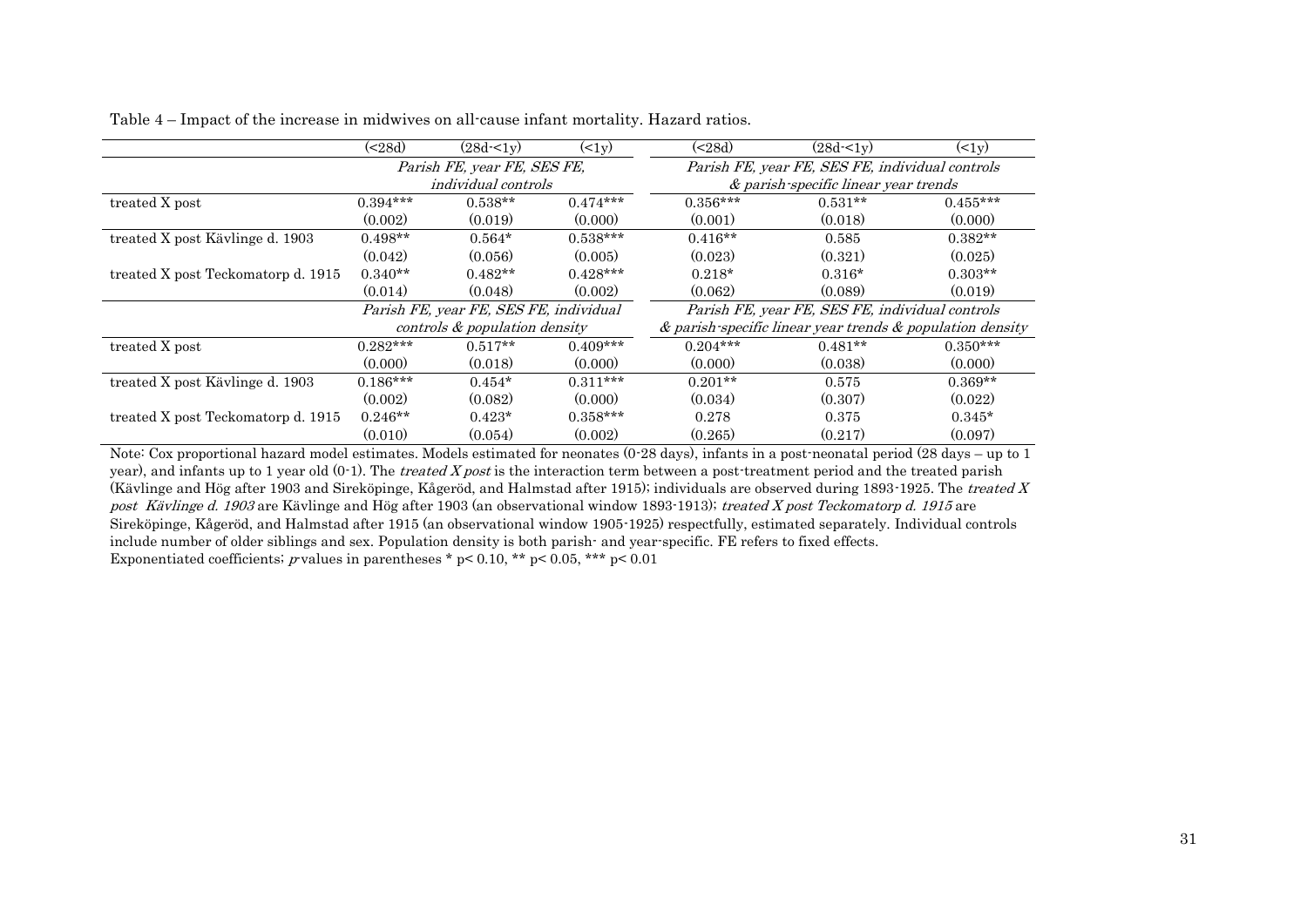|                                    | $(1-4)$ | $(5-14)$                                        | $(1-4)$                                                         | $(5-14)$ |  |  |
|------------------------------------|---------|-------------------------------------------------|-----------------------------------------------------------------|----------|--|--|
|                                    |         | Parish FE, year FE, SES FE,                     | Parish FE, year FE, SES FE, individual controls                 |          |  |  |
|                                    |         | <i>individual controls</i>                      | & parish-specific linear year trends                            |          |  |  |
| treated X post                     | 1.126   | 0.847                                           | 1.241                                                           | 0.776    |  |  |
|                                    | (0.713) | (0.629)                                         | (0.519)                                                         | (0.481)  |  |  |
| treated X post Kävlinge d. 1903    | 0.999   | 0.812                                           | 1.537                                                           | 0.575    |  |  |
|                                    | (0.998) | (0.581)                                         | (0.520)                                                         | (0.409)  |  |  |
|                                    | 1.844   | 0.840                                           | 2.340                                                           | 3.889    |  |  |
|                                    | (0.181) | (0.735)                                         | (0.317)                                                         | (0.172)  |  |  |
|                                    |         | Parish FE, year FE, SES FE, individual controls | Parish FE, year FE, SES FE, individual controls                 |          |  |  |
|                                    |         | & population density                            | $\&$ parish-specific linear year trends $\&$ population density |          |  |  |
| treated X post                     | 1.317   | 0.885                                           | 1.163                                                           | 0.651    |  |  |
|                                    | (0.435) | (0.744)                                         | (0.730)                                                         | (0.353)  |  |  |
| treated X post Käylinge d. 1903    | 0.867   | 0.728                                           | 1.613                                                           | 0.570    |  |  |
|                                    | (0.783) | (0.571)                                         | (0.477)                                                         | (0.407)  |  |  |
| treated X post Teckomatorp d. 1915 | 1.522   | 1.193                                           | 4.458                                                           | 1.335    |  |  |
|                                    | (0.445) | (0.765)                                         | (0.179)                                                         | (0.824)  |  |  |

Table 5 – Placebo test. Impact of the increase in doctors and medical nurses on all-cause child mortality, southern Sweden. Hazard ratios.

Note: Cox proportional hazard model estimates. Models estimated for children 1-4 years (1-4), and children 5-14 years (5-14). The treated X post is the interaction term between a post-treatment period and the treated parish (Kävlinge and Hög after 1903 and Sireköpinge, Kågeröd, and Halmstad after 1915); individuals are observed during 1893-1925. The treated X post Kävlinge d. 1903 are Kävlinge and Hög after 1903 (an observational window 1893-1913); treated X post Teckomatorp d. 1915 are Sireköpinge, Kågeröd, and Halmstad after 1915 (an observational window 1905-1925) respectfully, estimated separately. Specifications are the same as in Table 4. FE refers to fixed effects.

Exponentiated coefficients;  $p$ -values in parentheses

\* p< 0.10, \*\* p< 0.05, \*\*\* p< 0.01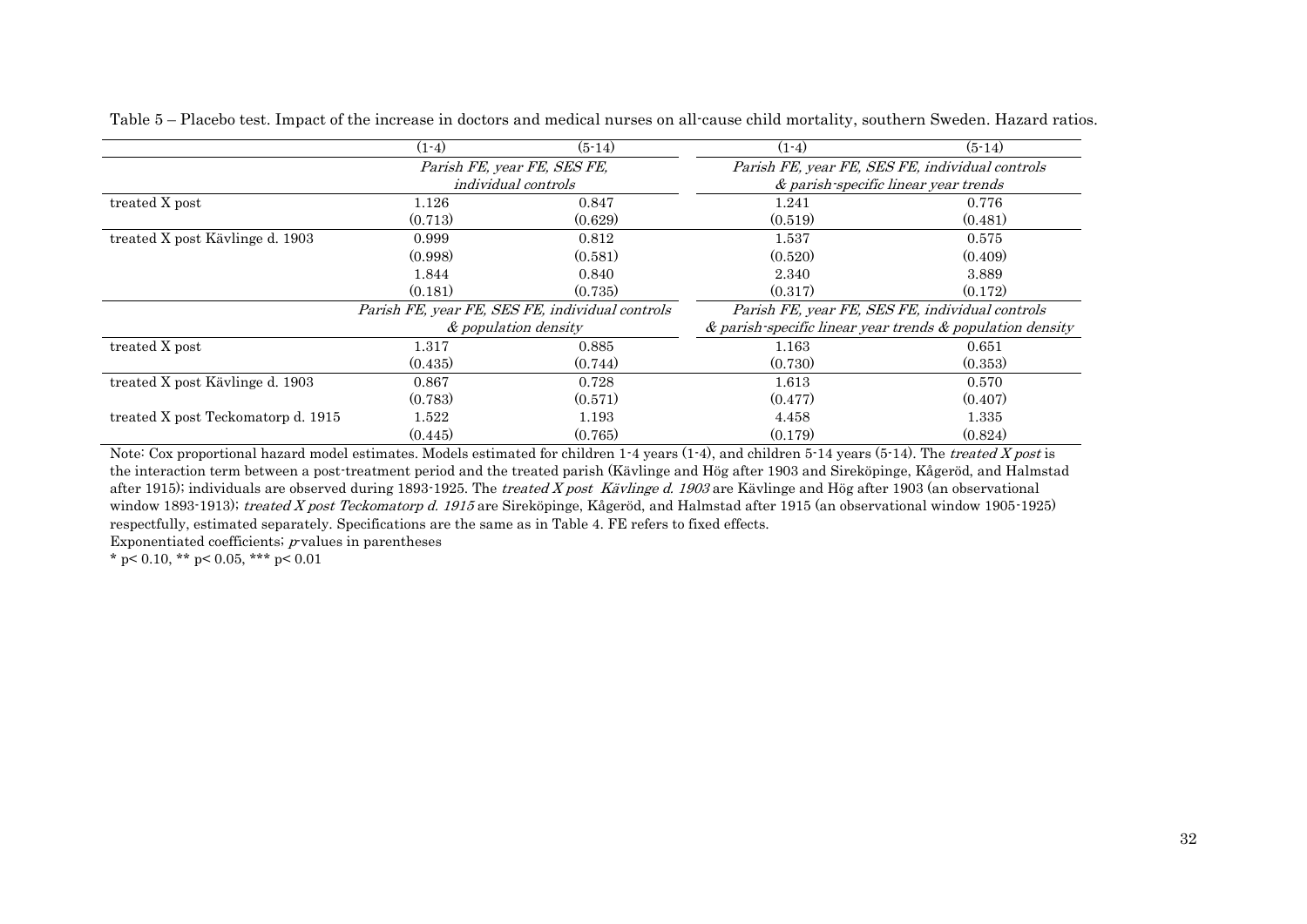Table 6 – Impact of the introduction of isolation hospitals on all-cause infant and child mortality and SES differences in responses, southern Sweden. Hazard ratios.

|                                       | $(0-1)$ | $(1-4)$                     | $(5-14)$  | $(0-1)$                                         | $(1-4)$                              | $(5-14)$ |
|---------------------------------------|---------|-----------------------------|-----------|-------------------------------------------------|--------------------------------------|----------|
|                                       |         | Parish FE, year FE, SES FE, |           | Parish FE, year FE, SES FE, individual controls |                                      |          |
|                                       |         | <i>individual controls</i>  |           |                                                 | & parish-specific linear year trends |          |
| treated X post X middle class & elite | 1.477   | 0.399                       | 0.615     | 0.943                                           | $0.245*$                             | 1.200    |
|                                       | (0.363) | (0.182)                     | (0.541)   | (0.911)                                         | (0.075)                              | (0.841)  |
| treated X post X farmers              | 0.555   | 0.459                       | 0.573     | $0.353*$                                        | 0.267                                | 0.955    |
|                                       | (0.175) | (0.320)                     | (0.381)   | (0.059)                                         | (0.146)                              | (0.953)  |
| treated X post X industrial workers   | 0.782   | 1.807                       | $0.360**$ | 0.535                                           | 1.175                                | 0.820    |
|                                       | (0.380) | (0.134)                     | (0.015)   | (0.148)                                         | (0.796)                              | (0.777)  |
| treated X post X farm workers         | 0.739   | 0.577                       | 0.536     | $0.456*$                                        | $0.328*$                             | 0.828    |
|                                       | (0.261) | (0.140)                     | (0.129)   | (0.0844)                                        | (0.075)                              | (0.779)  |

Note: Cox proportional hazard model estimates. The *treated X post X SES* is the interaction term between the post-treatment period, the treated parish and SES groups. For isolation hospitals treated X post include children residing in Kågeröd after 1893 and Kävlinge after 1895, observed during 1883-1905. Socio-economic groups based on HICLASS and place of residence, defined as described in the Data section. Individual controls include the number of older siblings and sex. FE refers to fixed effects. Exponentiated coefficients;  $p$ -values in parentheses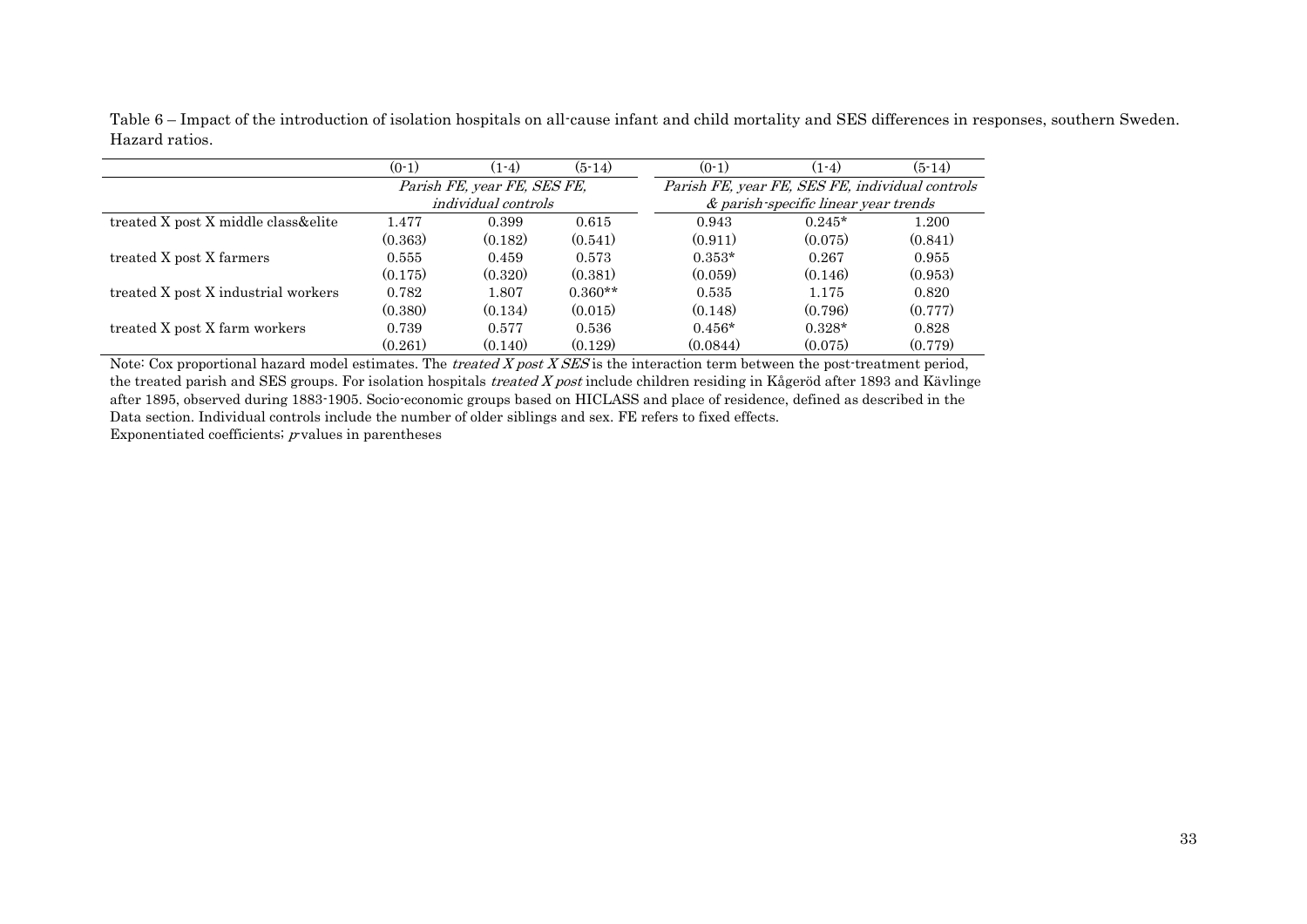Table 7 – Impact of the increase in medical personnel on all-cause infant (midwives) and child mortality (doctors and medical nurses) and SES differences in responses, southern Sweden. Hazard ratios.

|                                     | $(0-28d)$  | (>28d)    | $(0-1)$                     | $(1-4)$ | $(5-14)$ | $(0-28d)$  | (>28d)    | $(0-1)$                                         | $(1-4)$ | $(5-14)$  |
|-------------------------------------|------------|-----------|-----------------------------|---------|----------|------------|-----------|-------------------------------------------------|---------|-----------|
|                                     |            |           | Parish FE, year FE, SES FE, |         |          |            |           | Parish FE, year FE, SES FE, individual controls |         |           |
|                                     |            |           | <i>individual controls</i>  |         |          |            |           | & parish-specific linear year trends            |         |           |
| treated X post X middle class&elite | 0.793      | $0.382**$ | $0.519*$                    | 1.328   | $0.221*$ | 0.657      | $0.384**$ | $0.470**$                                       | 1.333   | $0.131**$ |
|                                     | (0.672)    | (0.033)   | (0.055)                     | (0.657) | (0.085)  | (0.496)    | (0.039)   | (0.035)                                         | (0.651) | (0.040)   |
| treated X post X farmers            | $0.176**$  | $0.388*$  | $0.306***$                  | 0.830   | 0.782    | 0.243      | $0.384*$  | $0.340**$                                       | 0.762   | 0.529     |
|                                     | (0.037)    | (0.061)   | (0.005)                     | (0.833) | (0.748)  | (0.103)    | (0.062)   | (0.012)                                         | (0.761) | (0.483)   |
| treated X post X industrial workers | $0.377***$ | 0.637     | $0.507***$                  | 0.922   | 0.908    | $0.210***$ | 0.643     | $0.416***$                                      | 1.012   | $0.377*$  |
|                                     | (0.006)    | (0.149)   | (0.003)                     | (0.817) | (0.804)  | (0.002)    | (0.263)   | (0.004)                                         | (0.981) | (0.098)   |
| treated X post X farm workers       | $0.355**$  | $0.510*$  | $0.445***$                  | 1.873   | 1.059    | 0.578      | 0.507     | $0.534*$                                        | 1.656   | 2.612     |
|                                     | (0.022)    | (0.062)   | (0.003)                     | (0.160) | (0.911)  | (0.329)    | (0.122)   | (0.065)                                         | (0.355) | (0.175)   |

Note: See Table 7. The treatedXpost include children residing in Kävlinge and Hög after 1903 and Sireköpinge, Kågeröd, and Halmstad after 1915, individuals are observed during 1893-1925. FE refers to fixed effects.

Exponentiated coefficients;  $p$ -values in parentheses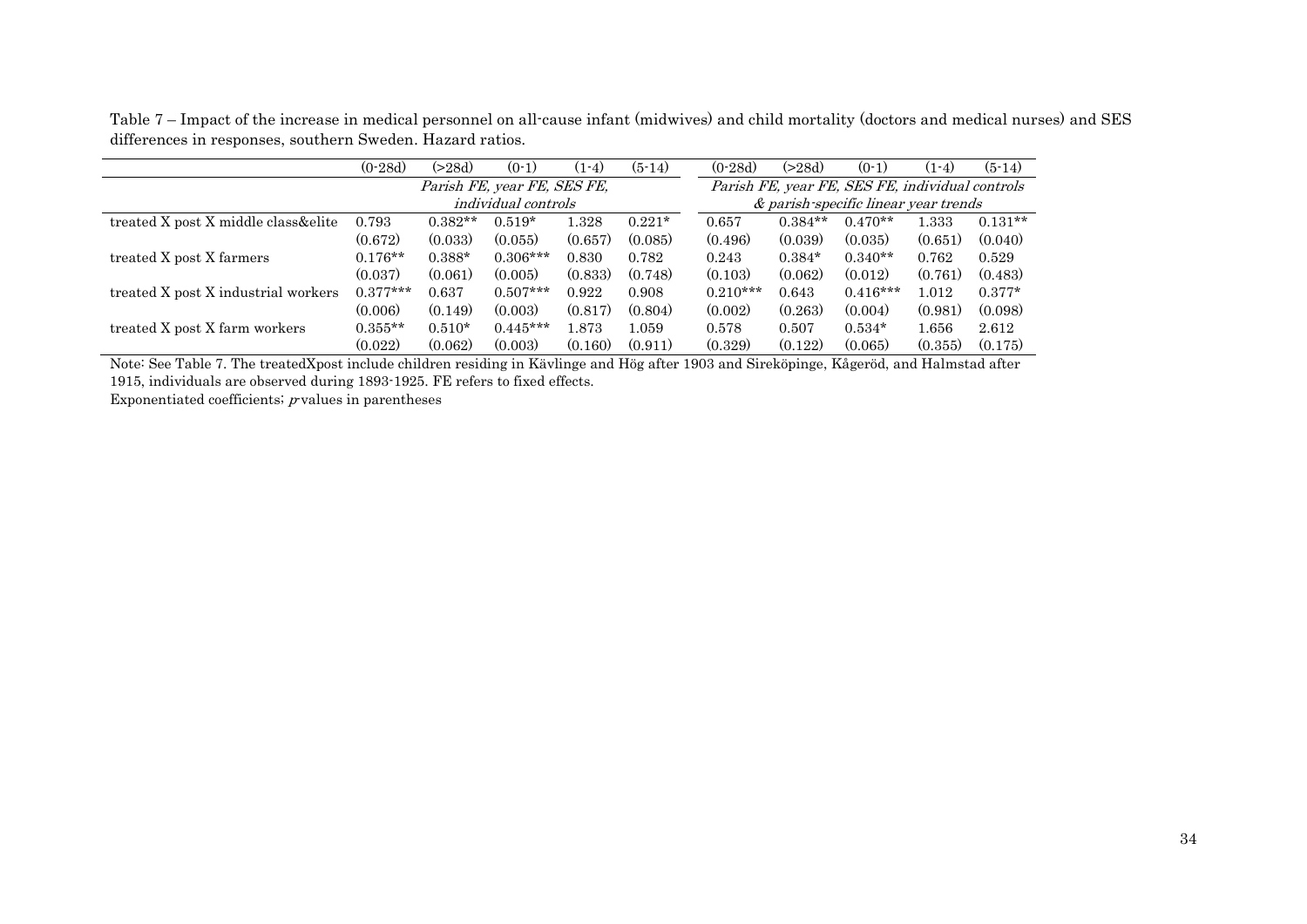|                                                     |                              | Isolation hospitals                            | Midwifery                           |                                        |  |
|-----------------------------------------------------|------------------------------|------------------------------------------------|-------------------------------------|----------------------------------------|--|
|                                                     | 1893 Kågeröd,<br>$1-4$ years | 1893 Kågeröd &<br>1895 Kävlinge,<br>5-14 years | 1903 Kävlinge d.,<br>$\leq$ 1 years | 1915 Teckomatorp d.,<br>$\leq$ 1 years |  |
| Hazard ratio of death                               | 0.502                        | 0.463                                          | 0.538                               | 0.428                                  |  |
|                                                     | (0.278, 0.905)               | (0.273, 0.782)                                 | (0.371, 0.779)                      | (0.270, 0.677)                         |  |
| Mortality rate in the untreated before              | 16.7                         | 4.6                                            | 76                                  | 68                                     |  |
|                                                     | (13.3, 20.8)                 | (3.4, 6.4)                                     | (63, 90)                            | (54, 85)                               |  |
| Mortality rate in the untreated after               | 15.0                         | 5.0                                            | 99                                  | 70                                     |  |
|                                                     | (11.5, 19.5)                 | (3.7, 6.6)                                     | (85, 115)                           | (54, 89)                               |  |
| Mortality rate in the treated before                | 23.6                         | 8.6                                            | 101                                 | 88                                     |  |
|                                                     | (17.7, 31.5)                 | (6.5, 11.3)                                    | (83, 112)                           | (74, 105)                              |  |
| Mortality rate in the treated after                 | 9.8                          | 5.3                                            | 71                                  | 40                                     |  |
|                                                     | (6.7, 14.5)                  | (3.9, 7.1)                                     | (58, 87)                            | (31, 51)                               |  |
| Mortality rate change due to intervention, per 1000 | $-12.1$                      | $-4.2$                                         | $-53$                               | -50                                    |  |
|                                                     | $(-15.7, -9.3)$              | $(-3.2, -5.5)$                                 | $(-60, -47)$                        | $(-58, -43)$                           |  |
| % change in mortality rate                          | $-49%$                       | $-55\%$                                        | $-60\%$                             | $-57\%$                                |  |
|                                                     | $(-49\%, -48\%)$             | $(-57\%, -54\%)$                               | $(-65\%, -56\%)$                    | $(-58\%, -56\%)$                       |  |

Table 8 – Size of the mortality change due to the public health care interventions, southern Sweden.

Note: For the increase in medical personnel, mortality rates refer to all-causes deaths and are calculated per 1000 infant <1 year population. For the introduction of isolation hospitals, mortality rates refer to all-causes deaths per 1000 child population 1-4 years and 5-14 years respectfully. Observational windows for the events are as follows: 1903 Kävlinge district – 1893-1913; 1915 Teckomatorp district – 1905-1925; 1893 Kågeröd – 1883-1903; 1893 Kågeröd & 1895 Kävlinge – 1883-1905. Stillbirths excluded.

Point estimates; 90% confidence interval in parentheses.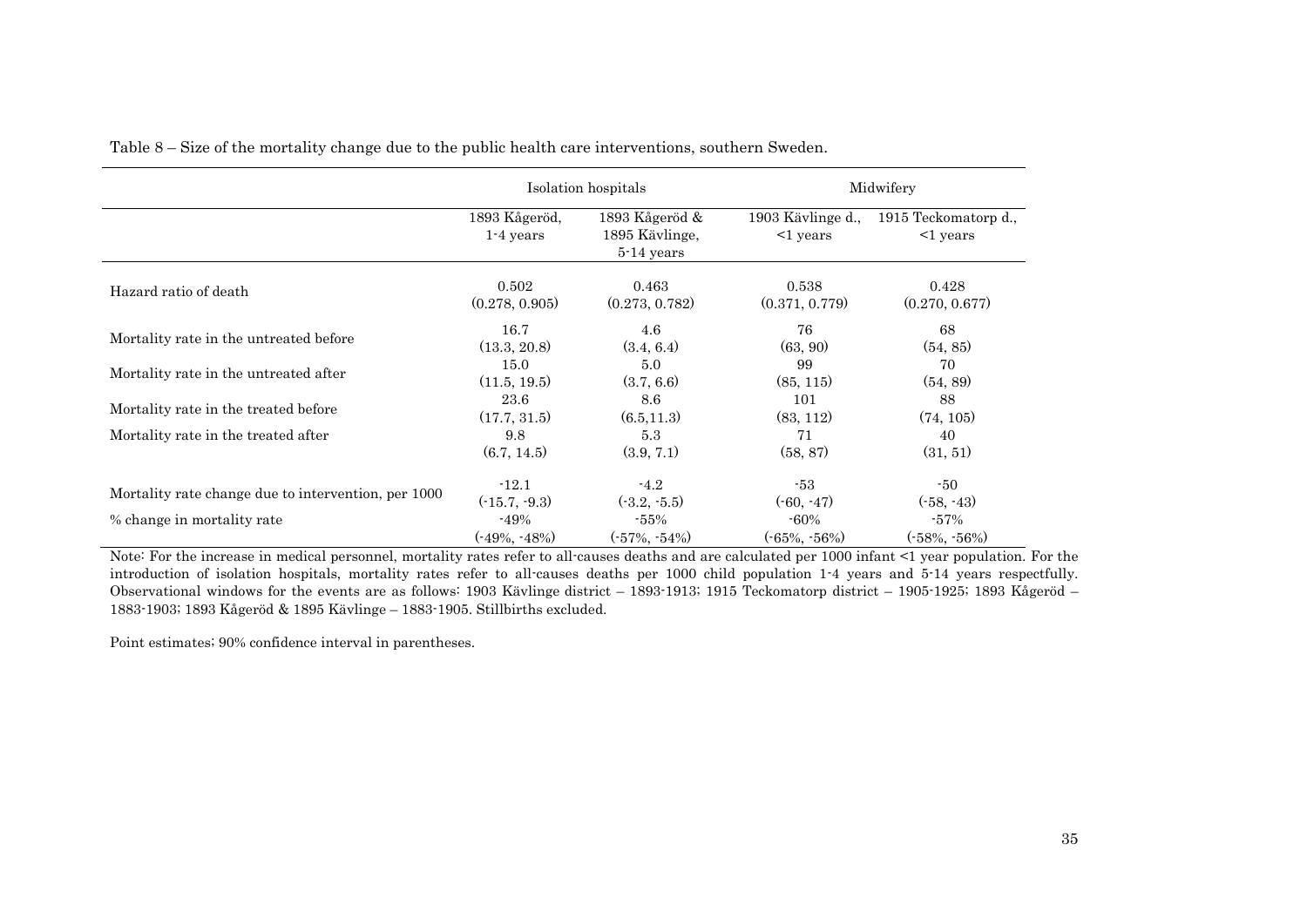|                                                  |                              | Isolation hospitals                                 | Midwifery                              |                                           |  |  |
|--------------------------------------------------|------------------------------|-----------------------------------------------------|----------------------------------------|-------------------------------------------|--|--|
|                                                  | 1893 Kågeröd,<br>$1-4$ years | 1893 Kågeröd $\&$<br>1895 Kävlinge,<br>$5-14$ years | 1903<br>Kävlinge d.,<br>$\leq 1$ years | 1915<br>Teckomatorp d.,<br>$\leq$ 1 years |  |  |
| 1900 Total benefits from<br>intervention.<br>SEK | 84696                        | 49369                                               | 70310                                  | 77095                                     |  |  |
| 1900 Total costs of<br>intervention,<br>SEK      | 4159                         | 8542                                                | 7483                                   | 5383                                      |  |  |
| Social rate of return                            | 20:1                         | 6:1                                                 | 9:1                                    | 14:1                                      |  |  |

Table 9 – Social gains from the public health care interventions, southern Sweden.

Note: costs of midwifery include wages of midwives and a provincial doctor during 10 years, costs of training of midwives, and a payment for a child delivery; costs of isolation hospitals include initial costs for building of a hospital and annual maintenance costs during 10 years.